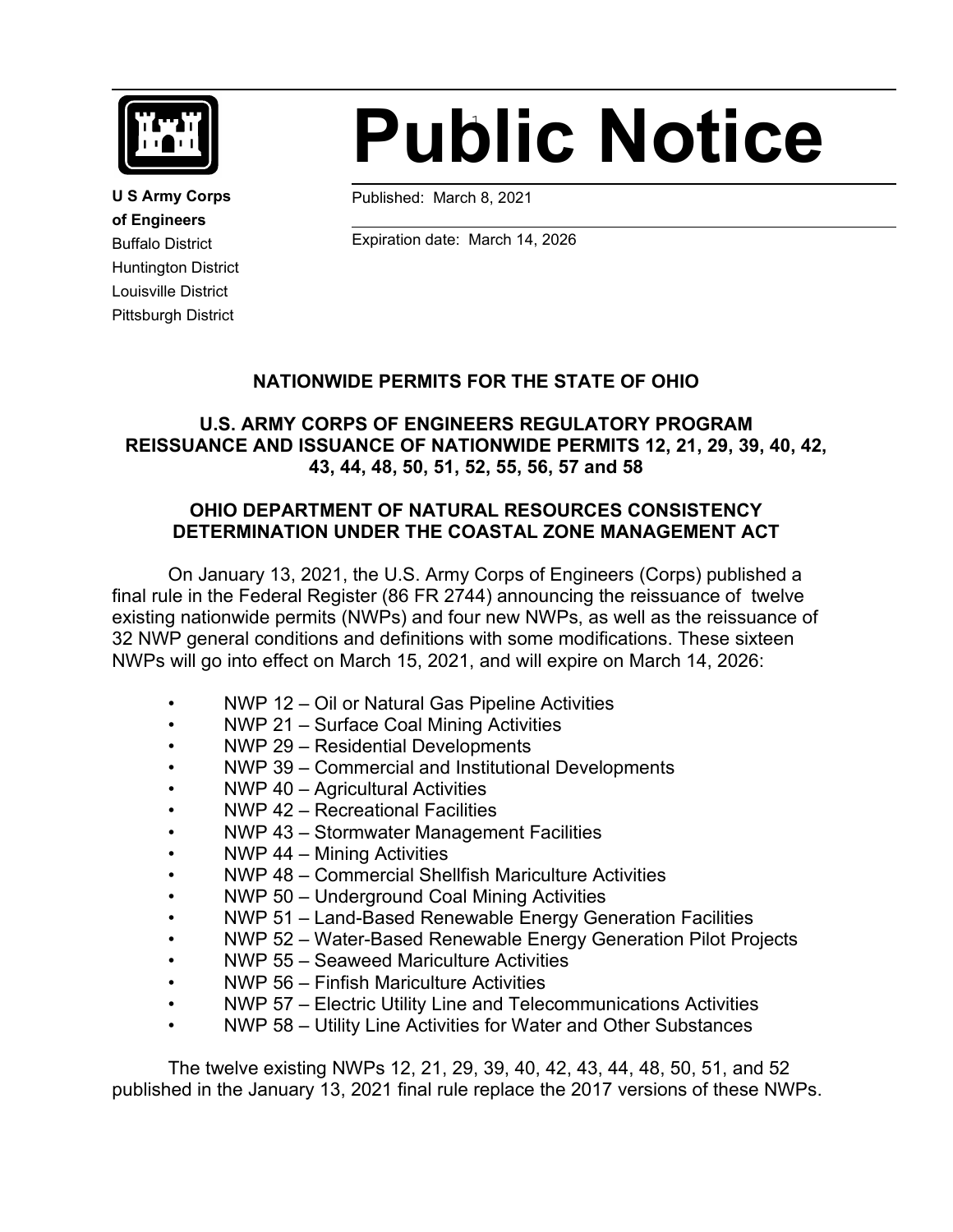The 2017 versions of NWPs 12, 21, 29, 39, 40, 42, 43, 44, 48, 50, 51, and 52 expire on March 14, 2021.

There are 40 existing NWPs that were not reissued or modified by the January 13, 2021 final rule. Those 40 NWPs were published in the January 6, 2017, issue of the Federal Register (82 FR 1860) and those NWPs remain in effect until the Corps issues a final rule reissuing those NWPs or March 18, 2022, whichever comes first. The 40 2017 NWPs that remain in effect are:

- NWP  $1 -$  Aids to Navigation
- NWP 2 Structures in Artificial Canals
- NWP 3 Maintenance
- NWP 4 Fish and Wildlife Harvesting, Enhancement, and Attraction Devices and Activities
- NWP 5 Scientific Measurement Devices
- NWP 6 Survey Activities
- NWP 7 Outfall Structures and Associated Intake Structures
- NWP 8 Oil and Gas Structures on the Outer Continental Shelf
- NWP 9 Structures in Fleeting and Anchorage Areas
- NWP 10 Mooring Buoys
- NWP 11 Temporary Recreational Structures
- NWP 13 Bank Stabilization
- NWP 14 Linear Transportation Projects
- NWP 15 U.S. Coast Guard Approved Bridges
- NWP 16 Return Water From Upland Contained Disposal Areas
- NWP 17 Hydropower Projects
- NWP 18 Minor Discharges
- NWP 19 Minor Dredging
- NWP 20 Response Operations for Oil or Hazardous Substances
- NWP 22 Removal of Vessels
- NWP 23 Approved Categorical Exclusions
- NWP 24 Indian Tribe or State Administered Section 404 Programs
- NWP 25 Structural Discharges
- NWP 27 Aquatic Habitat Restoration, Establishment, and Enhancement **Activities**
- NWP 28 Modifications of Existing Marinas
- NWP 30 Moist Soil Management for Wildlife
- NWP 31 Maintenance of Existing Flood Control Facilities
- NWP 32 Completed Enforcement Actions
- NWP 33 Temporary Construction, Access, and Dewatering
- NWP 34 Cranberry Production Activities
- NWP 35 Maintenance Dredging of Existing Basins
- NWP 36 Boat Ramps
- NWP 37 Emergency Watershed Protection and Rehabilitation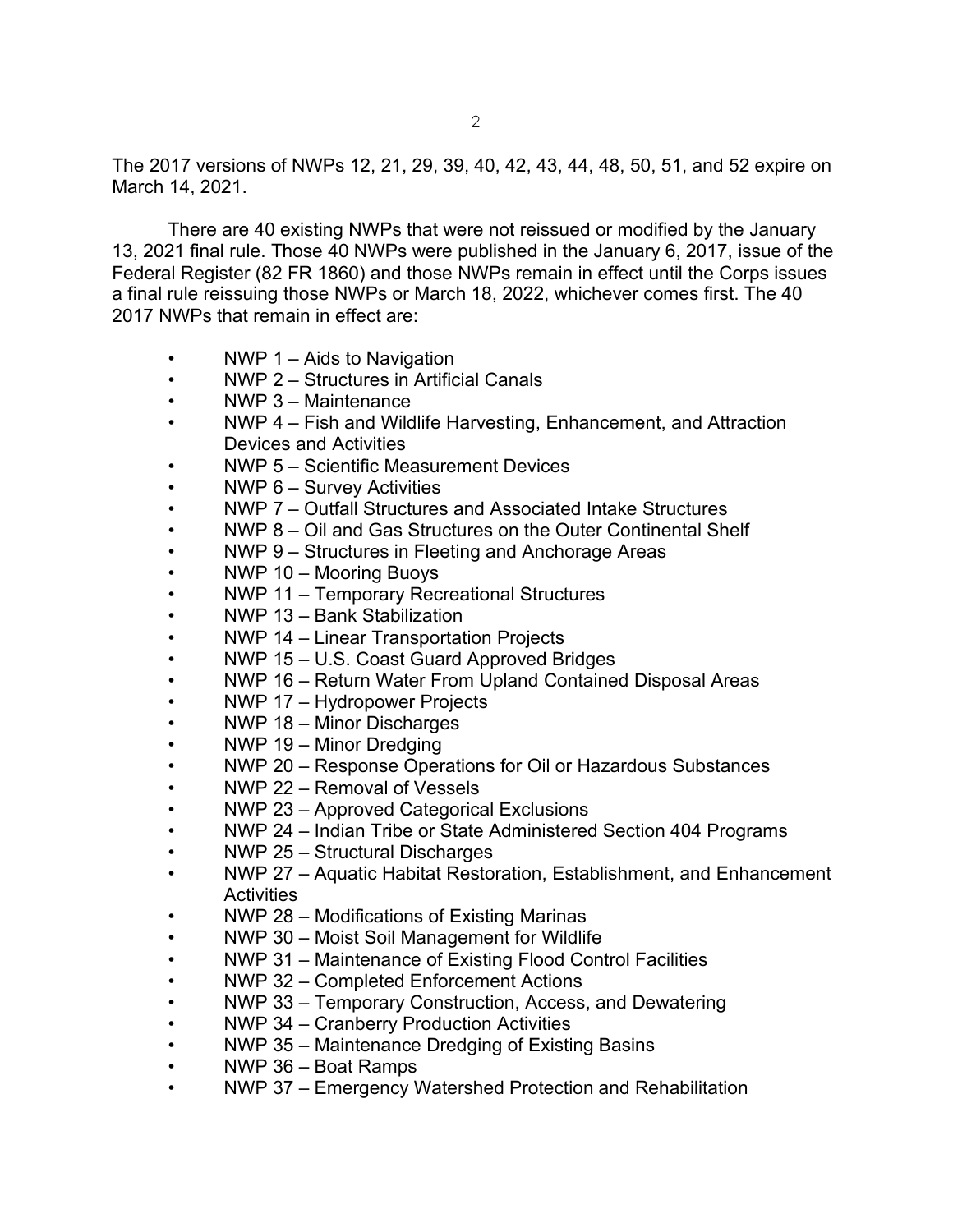- NWP 38 Cleanup of Hazardous and Toxic Waste
- NWP 41 Reshaping Existing Drainage Ditches
- NWP 45 Repair of Uplands Damaged by Discrete Events
- NWP 46 Discharges in Ditches
- NWP 49 Coal Remining Activities
- NWP 53 Removal of Low-Head Dams
- NWP 54 Living Shorelines

The regional conditions for the 40 existing NWPs that were approved by the Great Lakes and Ohio River Division Engineer in 2017 remain in effect while these 2017 NWPs remain in effect.

An integral part of the Corps' Regulatory Program is the concept of NWPs authorizing regulated activities that result in no more than minimal individual and cumulative adverse environmental effects. NWPs are activity specific and are designed to relieve some of the administrative burdens associated with Section 10 of the Rivers and Harbors Act (Section 10) and/or Section 404 of the Clean Water Act (Section 404) permit processing for both the applicant and the federal government. The NWPs are issued by the Chief of Engineers and are intended to apply throughout the entire U.S. and its territories. Based on the recommendations provided by the Buffalo, Huntington, Louisville and Pittsburgh Districts (Districts), the Great Lakes and Ohio River Division (LRD) has approved regional conditions on the 2021 NWPs that are applicable in the State of Ohio. For convenience, all 2021 NWPs with the appropriate regional, general, and special conditions are attached. In addition to imposing regional conditions on certain NWPs, LRD has revoked NWP Nos. 52 (Water-Based Renewable Energy Generation Pilot Projects) within Lake Erie only, 55 (Seaweed Mariculture Activities) and 56 (Finfish Mariculture Activities) in the State of Ohio.

Some regulated activities authorized by a NWP may proceed without notifying the Districts, as long as those regulated activities comply with all applicable terms and conditions of the NWPs, including regional conditions imposed by the Division Engineer. A non-reporting NWP may become a reporting NWP (requires the submittal of a Pre-Construction Notification (PCN) to the Districts in accordance with NWP General Condition 32) if the activity has the potential to affect a historic property (See NWP General Condition 20 and Regional General Condition 6b), federally-listed endangered or threatened species or their habitat (See NWP General Condition 18 and Regional General Condition 5a and 6a), waters of special concern (Regional General Conditions 4 and 5), National Wild and Scenic Rivers (See NWP General Condition 16 and Regional General Condition 6c)..

Many of the proposed NWPs require advance notification (i.e. PCN) to the District Engineer before commencing regulated activities, to ensure that the regulated activities authorized by those NWPs cause no more than minimal individual and cumulative adverse environmental effects. The PCN must be made in writing as early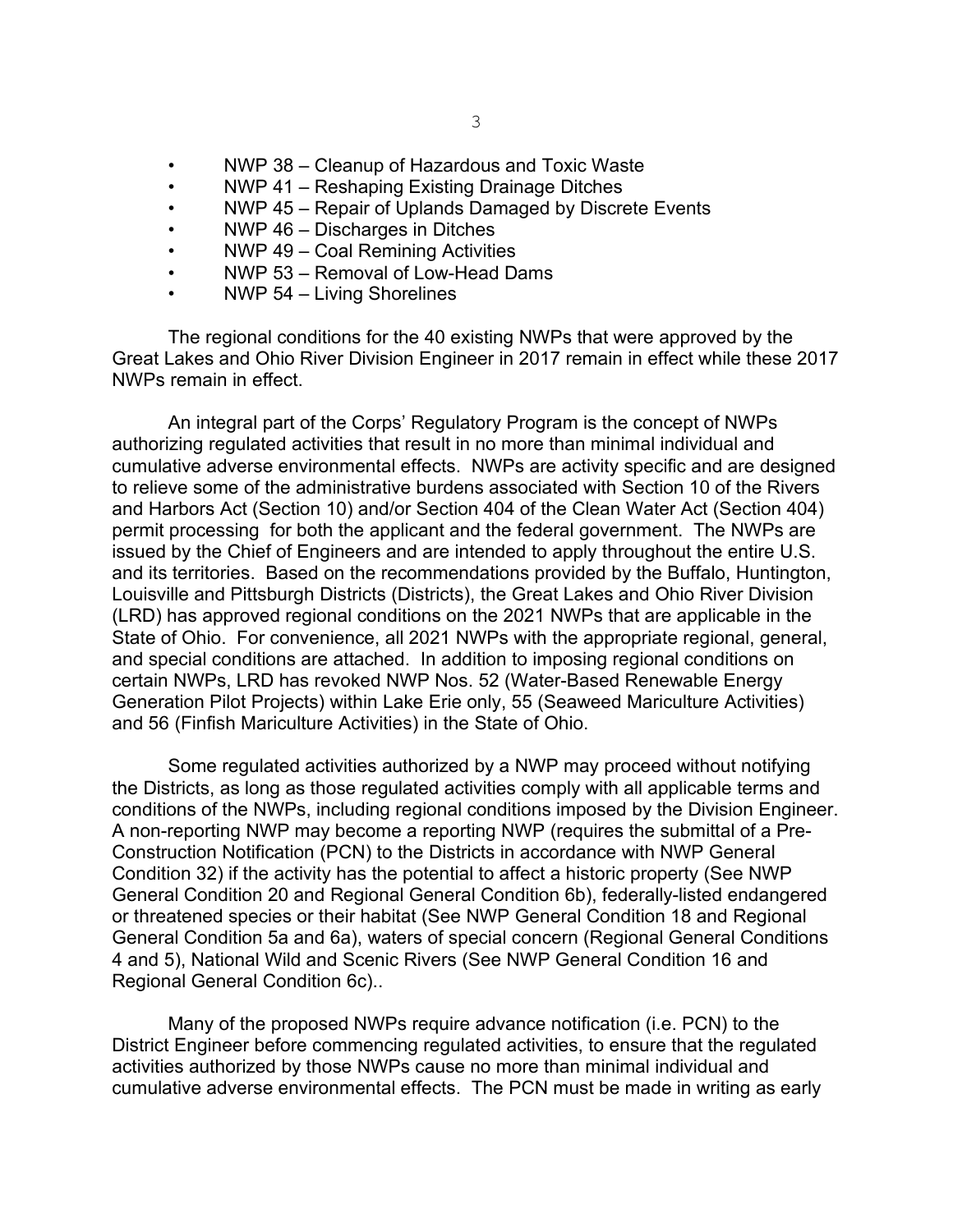as possible prior to commencing the proposed regulated activity. The notification procedures are described in NWP General Condition 32. The District Engineer may require a Section 10 and/or Section 404 Individual Permit for any regulated activity determined to have more than minimal adverse environmental effects, individually or cumulatively, on the aquatic environment or that would be contrary to the public interest (33 CFR 320.4). More information about the Corps' Regulatory Program, including a fillable copy of the PCN form, is available at the following website: https://www.lrh.usace.army.mil/Missions/Regulatory/How-to-Apply-for-a-Permit/

The NWPs are not valid until the appropriate state agency certifies the discharge of dredged or fill material into waters of the U.S. does not violate state water quality standards or waives certification pursuant to 40 CFR § 121.9. The State of Ohio Section 401 Water Quality Certification has been waived for the 2021 NWPs.

In addition, any state with a federally-approved Coastal Zone Management Act (CZMA) plan must agree with the Corps determination that the activities authorized by NWPs which are within, or will affect any land or water uses or natural resources of the state's coastal zone, are consistent with the CZMA plan. The Ohio Department of Natural Resources (ODNR) concurred with the Corps Federal Consistency Determination on NWPs Nos. 21, 29, 40, 42, 43, 48, 50, 51, and 53, and imposed specific conditions on NWP No. 12. Activities which are NOT included in ODNR's concurrence of the NWPs must obtain a project specific CZMA consistency determination from:

Ohio Department of Natural Resources Office of Coastal Management 105 West Shoreline Drive Sandusky, Ohio 44870 (419) 626-7980

The NWPs provide a simplified, expeditious means of project authorization under the various authorities of the Corps. We encourage prospective permit applicants to consider the advantages of NWP authorization during the preliminary design of their projects. Assistance and further information regarding all aspects of the Corps' regulatory program may be obtained by contacting:

#### **BUFFALO DISTRICT**

| Address: | U.S. Army Corps of Engineers, Buffalo District |
|----------|------------------------------------------------|
|          | 1776 Niagara Street                            |
|          | Buffalo, New York 14207                        |
| Phone:   | (716) 879-4330                                 |
| Fax:     | (716) 879-4310                                 |
|          |                                                |

#### **HUNTINGTON DISTRICT**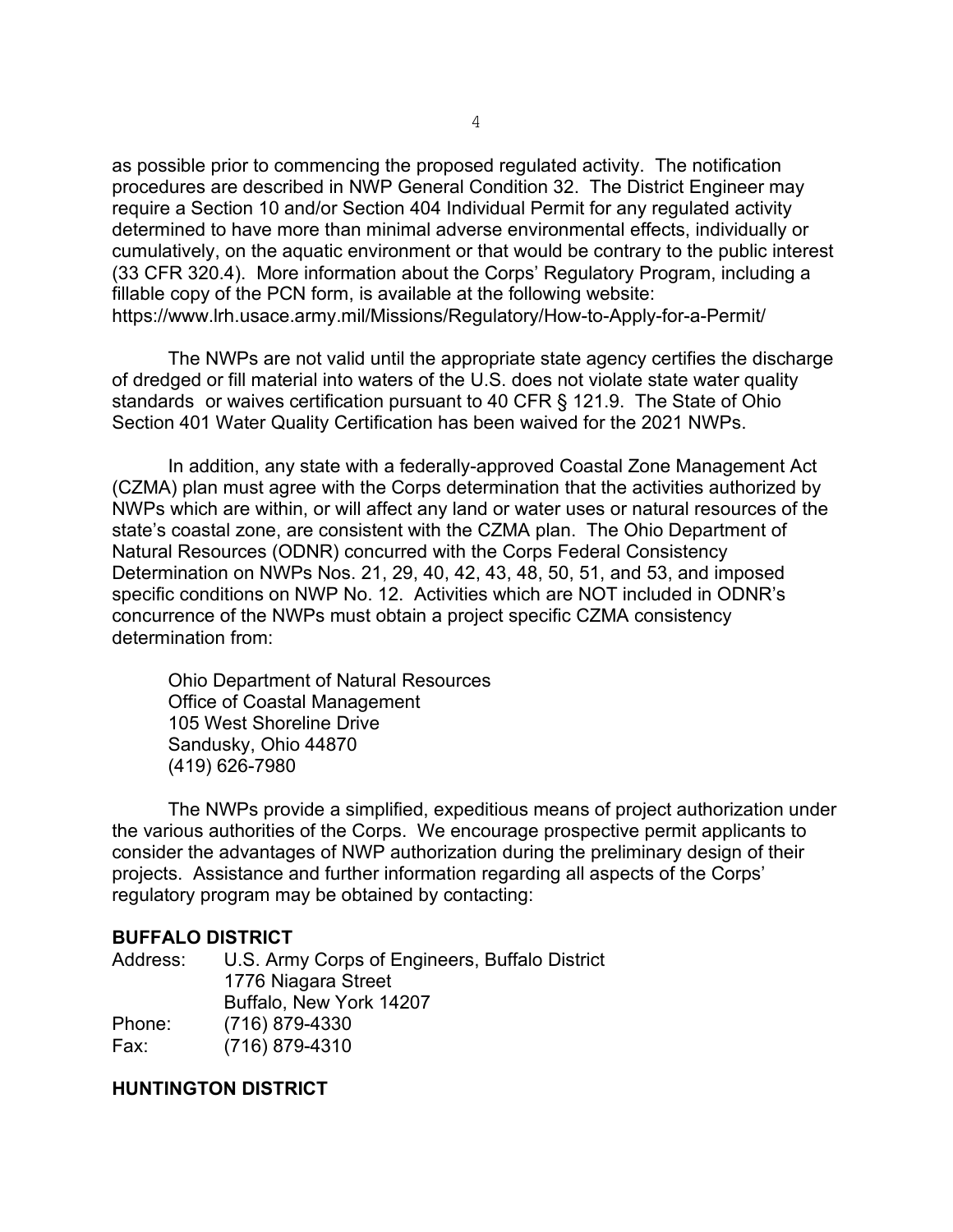#### **LOUISVILLE DISTRICT**

Address: U.S. Army Corps of Engineers, Louisville District Post Office Box 59 Louisville, Kentucky 40201-0059 Phone: (502) 315-6733

#### **PITTSBURGH DISTRICT**

Address: U.S. Army Corps of Engineers, Pittsburgh District William S. Moorhead Federal Building 1000 Liberty Avenue Pittsburgh, Pennsylvania 15222-4186 Phone: (412) 395-7155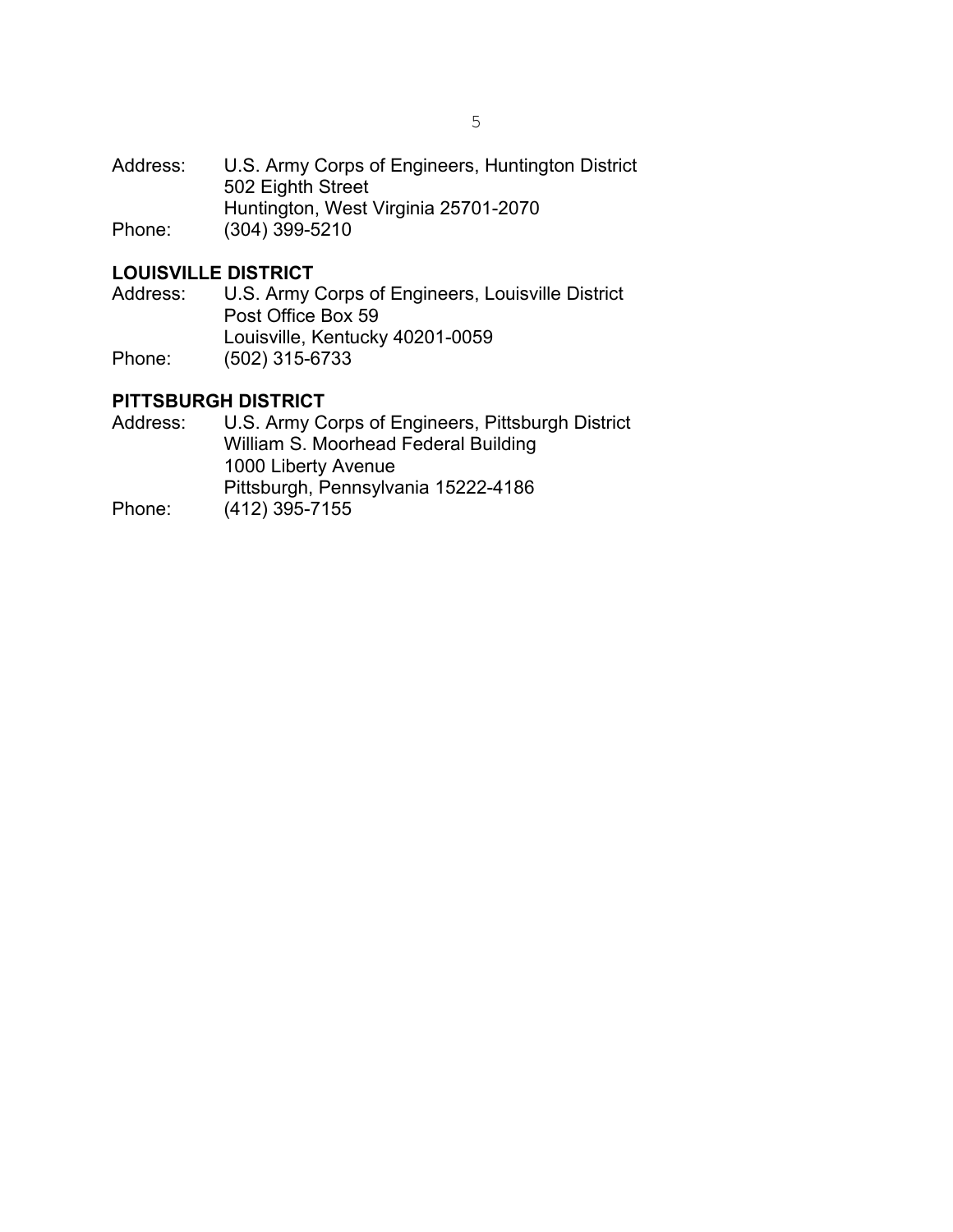

Below is a map showing the district boundaries for the State of Ohio.

**Navigable Limits of Major Section 10 Streams in Ohio** (Due to the scale of this map, all Section 10 streams are not shown. Contact the proper District office for information.)

#### **Huntington District Buffalo District**

| Scioto River175.0 miles            | Portage River12.0 miles       |  |
|------------------------------------|-------------------------------|--|
| Olentangy River74.3 miles          | Maumee RiverTo Ind. St. Line  |  |
|                                    | Sandusky River96.0 miles      |  |
| Muskingum River112.5 miles         | Huron River10.0 miles         |  |
| Walhonding River8.8 miles          | Cuyahoga River41.1 miles      |  |
| Tuscarawas River 113.3 miles       | Grand River91.6 miles         |  |
| Great Miami River117.0 miles       |                               |  |
| Little Miami River90.7 miles       | <b>Pittsburgh District</b>    |  |
| E. Fk. Little Miami River6.4 miles | Little Beaver Creek15.7 miles |  |

| Portage River12.0 miles      |  |
|------------------------------|--|
| Maumee RiverTo Ind. St. Line |  |
| Sandusky River96.0 miles     |  |
| Huron River10.0 miles        |  |
| Cuyahoga River41.1 miles     |  |
| Grand River91.6 miles        |  |

#### **Pittsburgh District**

Little Beaver Creek……..15.7 miles Middle Fk. L. B. Creek…17.3 miles **Louisville District** North Fk. L. B. Creek…..14.3 miles Mahoning River………….41.0 miles

**Note:** The Huntington District processes all highway projects where the Ohio Department of Transportation is the applicant.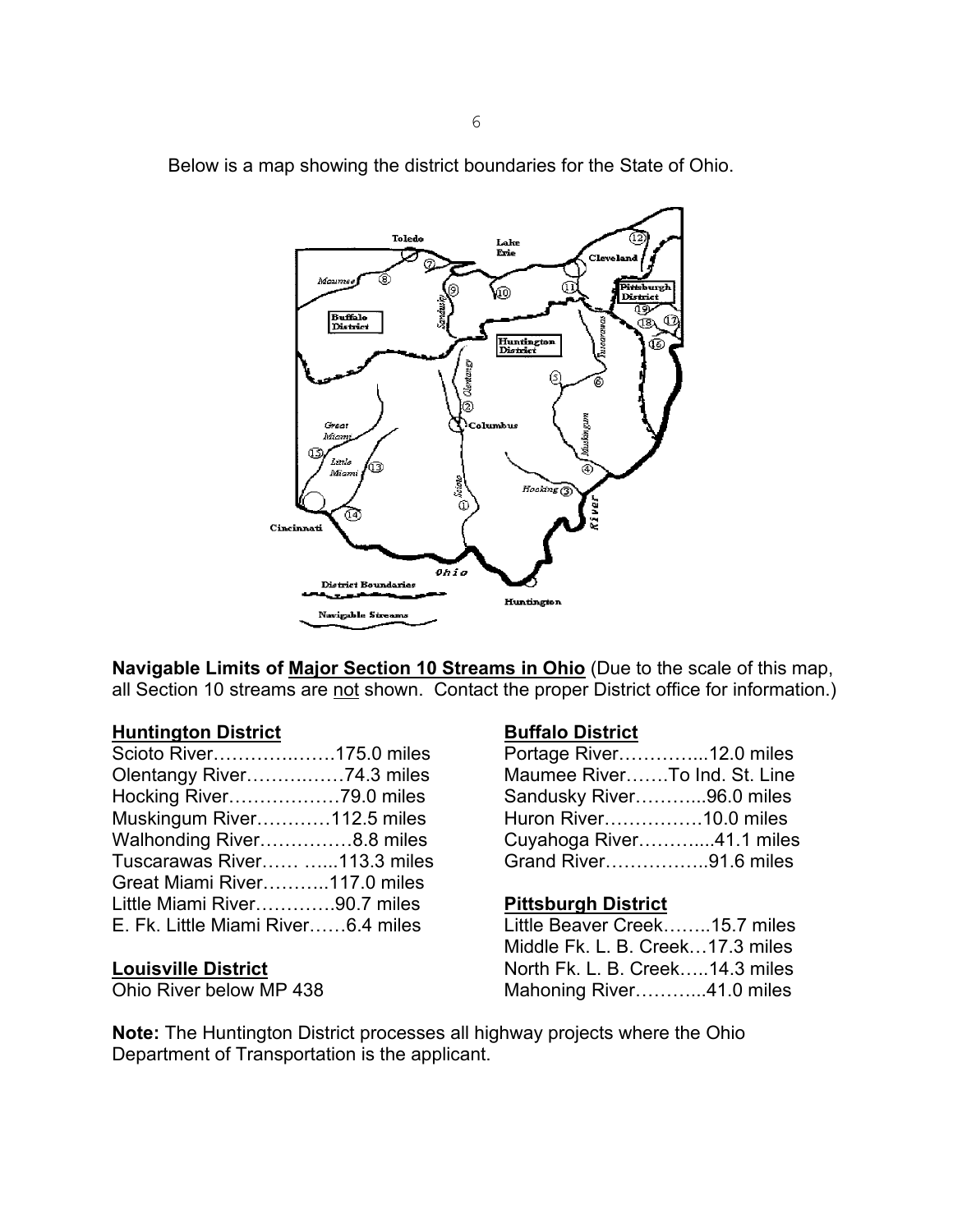# **A. Regional General Conditions (apply to all 2021 Nationwide Permits in Ohio)**

- 1. Bogs and/or fens
- 2. Diversion of water from the Great Lakes.
- 3. Littoral transport within Lake Erie.
- 4. In-Water Work Exclusion Dates
- 5. Waters of Special Concern
- 6. PCN Submittals
- 7. Invasive Species

# **B. 2021 Nationwide Permits Terms and Specific Regional Conditions**

- 12. Oil or Natural Gas Pipeline Activities
- 21. Surface Coal Mining Activities
- 29. Residential Developments
- 39. Commercial and Institutional Developments
- 40. Agricultural Activities
- 42. Recreational Facilities
- 43. Stormwater Management Facilities
- 44. Mining Activities
- 48. Commercial Shellfish Mariculture Activities
- 50. Underground Coal Mining Activities
- 51. Land-Based Renewable Energy Generation Facilities
- 52. Water-Based Renewable Energy Generation Pilot Projects
- 55. Seaweed Mariculture Activities
- 56. Finfish Mariculture Activities
- 57. Electric Utility Line and Telecommunications Activities
- 58. Utility Line Activities for Water and Other Substances

# **C. 2021 Nationwide Permit General Conditions**

- 1. Navigation
- 2. Aquatic Life Movements
- 3. Spawning Areas
- 4. Migratory Bird Breeding Areas
- 5. Shellfish Beds
- 6. Suitable Material
- 7. Water Supply Intakes
- 8. Adverse Effects from Impoundments
- 9. Management of Water Flows
- 10. Fills Within 100-Year Floodplains
- 11. Equipment
- 12. Soil Erosion and Sediment Controls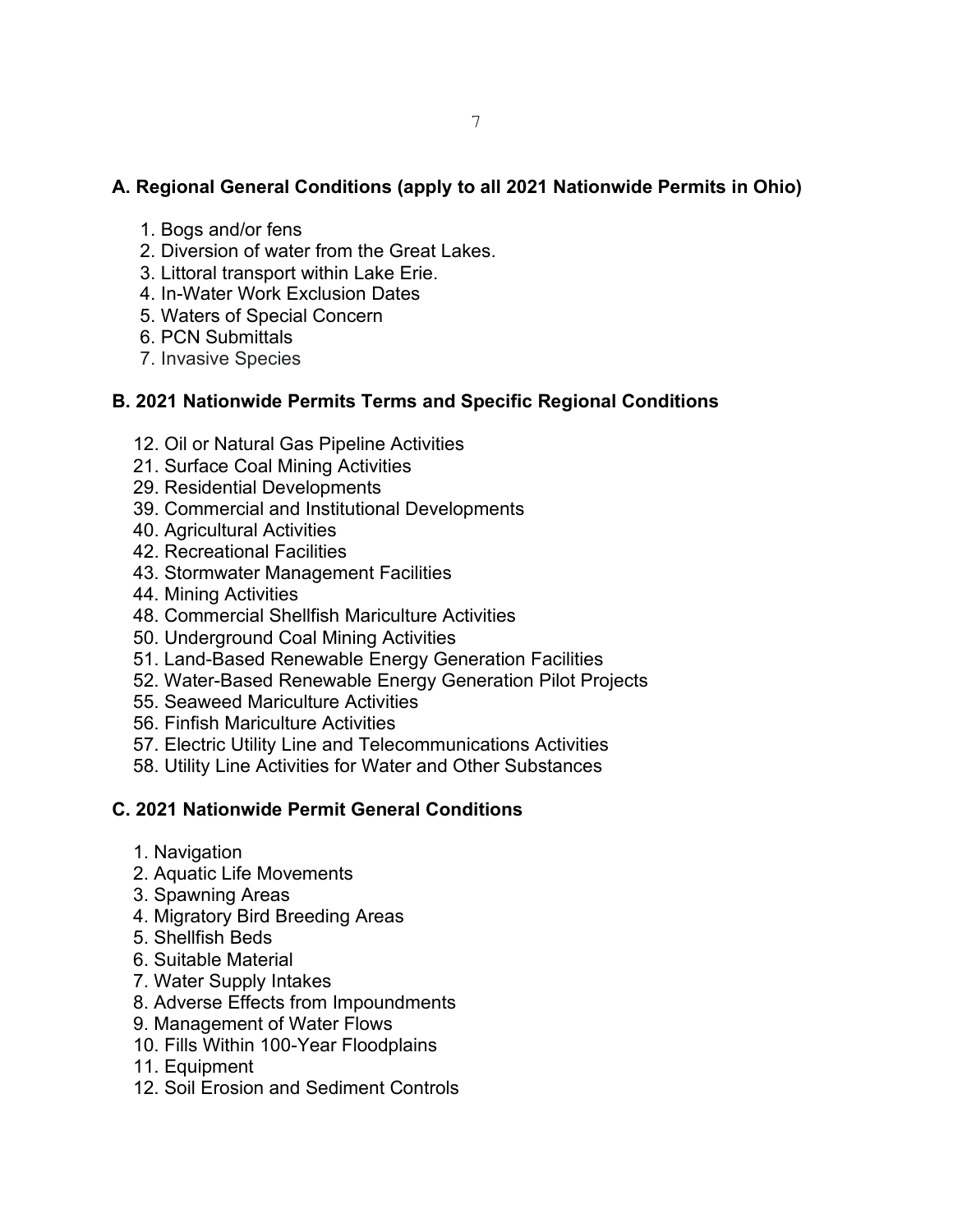- 13. Removal of Temporary Fills
- 14. Proper Maintenance
- 15. Single and Complete Project
- 16. Wild and Scenic Rivers
- 17. Tribal Rights
- 18. Endangered Species
- 19. Migratory Birds and Bald and Golden Eagles
- 20. Historic Properties
- 21. Discovery of Previously Unknown Remains and Artifacts
- 22. Designated Critical Resource Waters
- 23. Mitigation
- 24. Safety of Impoundment Structures
- 25. Water Quality
- 26. Coastal Zone Management
- 27. Regional and Case-by-Case Conditions
- 28. Use of Multiple Nationwide Permits
- 29. Transfer of Nationwide Permit Verifications
- 30. Compliance Certification
- 31. Activities Affecting Structures or Works Built by the United States
- 32. Pre-Construction Notification

#### **D. District Engineer's Decision**

# **E. Further Information**

#### **F. Definitions**

Best management practices (BMPs) Compensatory mitigation Currently serviceable Direct effects **Discharge** Ecological reference **Enhancement** Establishment (creation) High Tide Line Historic property Independent utility Indirect effects Loss of waters of the United States Navigable waters Non-tidal wetland Open water Ordinary high water mark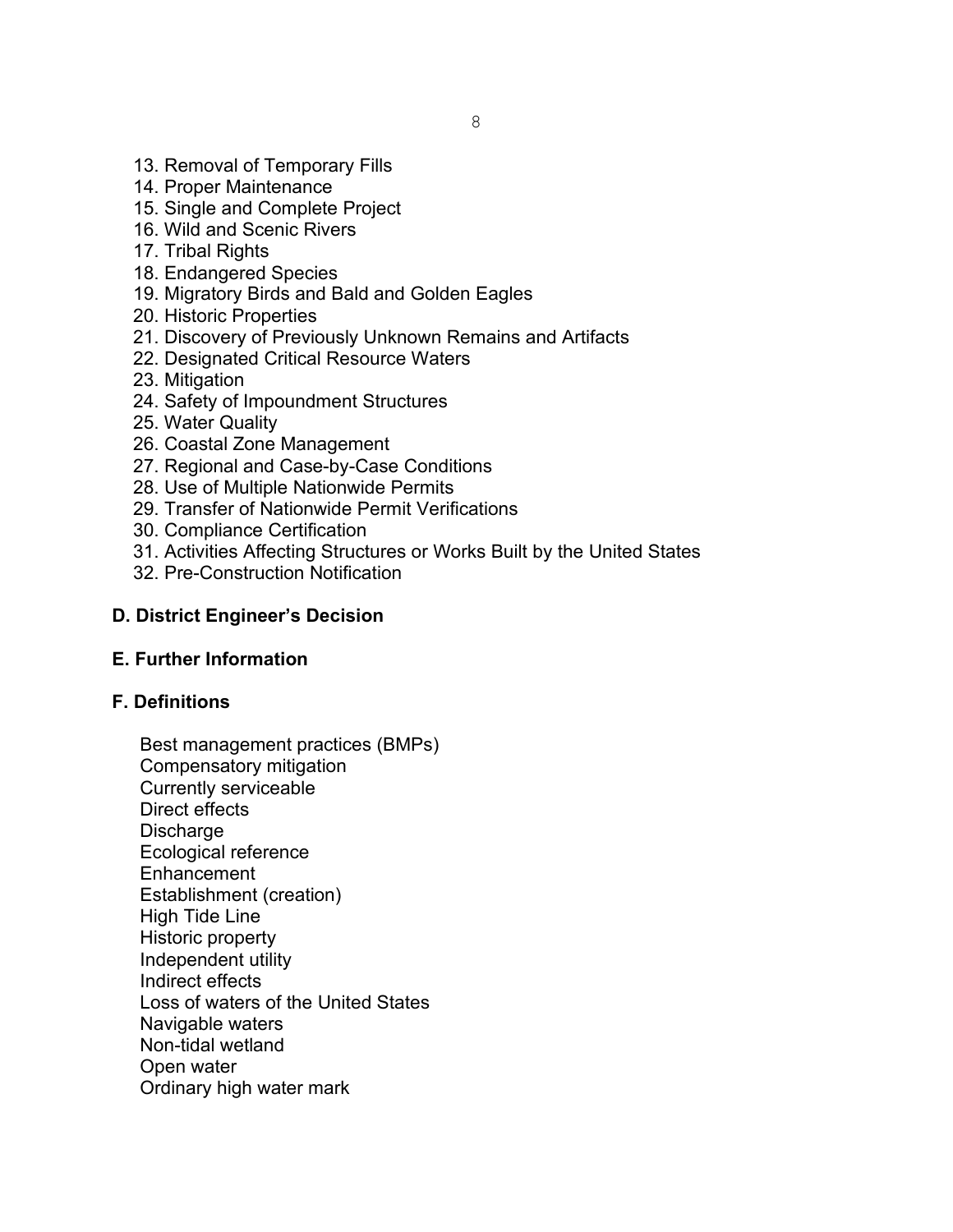Perennial stream Practicable Pre-construction notification **Preservation** Re-establishment Rehabilitation **Restoration** Riffle and pool complex Riparian areas Shellfish seeding Single and complete linear project Single and complete non-linear project Stormwater management Stormwater management facilities Stream bed Stream channelization **Structure** Tidal wetland Tribal lands **Tribal rights** Vegetated shallows **Waterbody** 

#### **A. Regional General Conditions (Applies to All 2021 Nationwide Permits in Ohio):**

1. NWPs shall not authorize any regulated activity which negatively impacts bogs and/or fens.

2. NWPs shall not authorize any regulated activity in Lake Erie which would result in diversion of water from the Great Lakes.

3. NWPs shall not authorize any regulated activity which has an adverse impact on littoral transport within Lake Erie.

4. **In-Water Work Exclusion Dates:** Any work associated with a regulated activity under a nationwide permit cannot take place during the restricted period of the following Ohio Department of Natural Resources (ODNR), Division of Wildlife (DOW) In-Water Work Restrictions, unless the applicant receives advanced written approval from the DOW, notifies the District Engineer in accordance with Nationwide Permit General Condition 32 and Regional General Condition 6, and receives written approval from the Corps:

Statewide In-Water Work Restriction Periods and Locations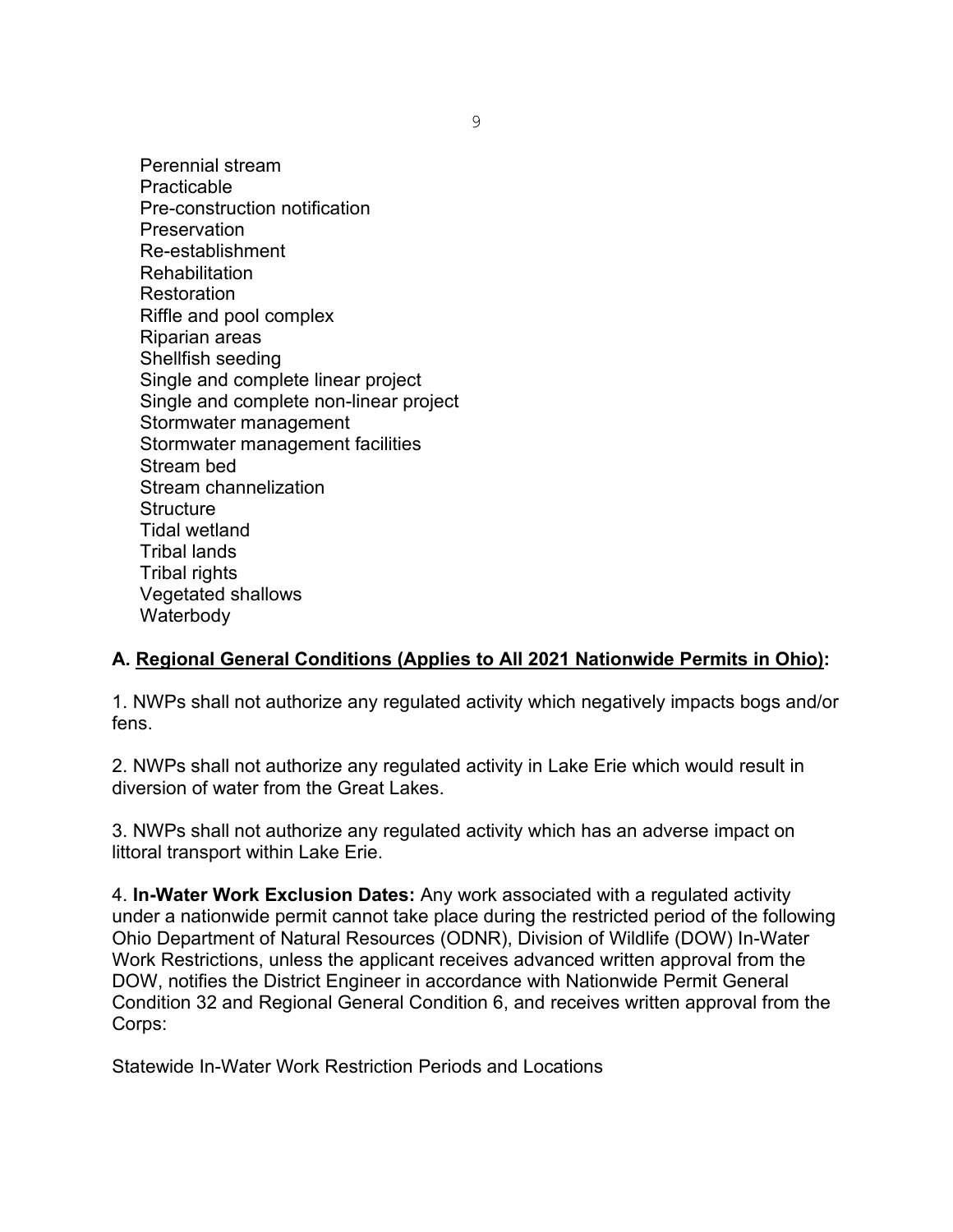1. Salmonid Locations Restriction Period: September 15 – June 30

Arcola Creek (entire reach) Ashtabula Harbor Ashtabula River (Hadlock Rd. to mouth) Aurora Branch (Chagrin River (RM 0.38 to mouth)) Big Creek (Grand River (Girdled Road to mouth)) Black River (entire reach) Chagrin River (Chagrin Falls to mouth) Cold Creek (entire reach) Conneaut Creek (entire reach) Conneaut Harbor Corporation Creek (Chagrin River (entire reach)) Cowles Creek (entire reach) Ellison Creek (Grand River (entire reach)) Euclid Creek (entire reach) Fairport Harbor Grand River (Dam at Harpersfield Covered Bridge Park to mouth) Gulley Brook (Chagrin River (entire reach)) Huron River (East Branch-West Branch confluence to mouth) Indian Creek (entire reach) Kellogg Creek (Grand River (entire reach)) Mill Creek (Grand River (entire reach)) Paine Creek (Grand River (Paine Falls to mouth)) Rocky River (East Branch-West Branch confluence to mouth) Smokey Run (Conneaut Creek (entire reach)) Turkey Creek (entire reach) Vermilion River (dam at Wakeman upstream of the US 20/SR 60 bridge to mouth) Ward Creek (Chagrin River (entire reach)) Wheeler Creek (entire reach) Whitman Creek (entire reach)

2. Other Locations Restriction Period: March 15 – June 30

All other perennial streams not listed above as salmonid. Also includes Lake Erie and bays not listed above as salmonid.

Note: This condition does not apply to Ohio Department of Transportation projects that are covered under the "Memorandum of Agreement Between The Ohio Department of Transportation, The Ohio Department of Natural Resources, and The United States Fish and Wildlife Service For Interagency Coordination For Projects Which Require Consultation Under the Endangered Species Act, Impact State Listed Species, and/or Modify Jurisdictional Waters 2016 Agreement Number: 19394" or subsequent amendments to this Ohio Department of Transportation memorandum of agreement.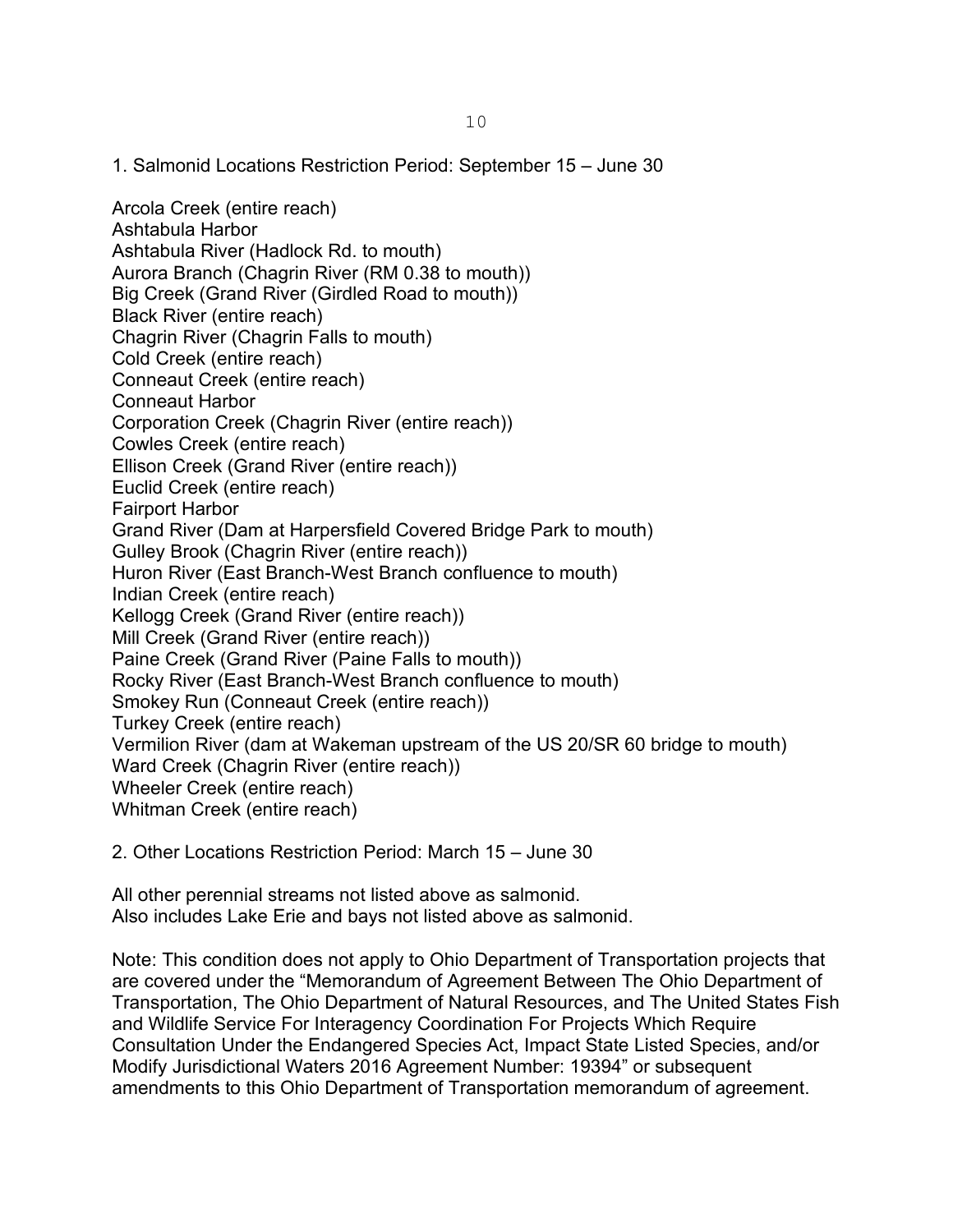5. **Waters of Special Concern**: PCN in accordance with NWP General Condition 32 and Regional General Condition 6 is required for regulated activities in the following resources:

- a. **Threatened and Endangered Species**: Due to the potential presence of federally threatened or endangered species or their habitats, PCN in accordance with NWP General Conditions 18 and 32 and Regional General Condition 6 is required for any regulated activity under the NWPs in Ohio that includes:
	- i. The removal of trees ≥ three (3) inches diameter at breast height. These trees may provide suitable roosting, foraging, or traveling habitat for the federally listed endangered Indiana bat and the federally-listed threatened northern long-eared bat; and/or
	- ii. Regulated activities that impact a sand, gravel, and/or cobble beach (landform between the low and high water marks affected by waves) and/or mud flat (areas affected by natural seiche effect) on the Lake Erie shoreline; and/or
	- iii. Regulated activities in the waterway or township of the corresponding counties listed in Appendix 1.

**Note 1**: Applicants must ensure they are referencing the latest version of Appendix 1 by contacting their nearest U.S. Army Corps of Engineers district office and visiting the online resources identified in General Condition 18(f) of these NWPs, since federally listed species are continuously listed, proposed for listing, and/or de-listed.

**Note 2:** As mentioned in General Condition 18, federal applicants should follow their own procedures for complying with the requirements of the Endangered Species Act (ESA). Federal applicants, including applicants that have received federal funding, must provide the District Engineer with the appropriate documentation to demonstrate compliance with ESA requirements.

#### b. **Critical Resource Waters:**

- i. In Ohio, two (2) areas have been designated critical habitat for the piping plover (*Charadrius melodus*) and are defined as lands 0.62 mile inland from normal high water line. Unit OH-1 extends from the mouth of Sawmill Creek to the western property boundary of Sheldon Marsh State Natural Area, Erie County, encompassing approximately two (2) miles. Unit OH-2 extends from the eastern boundary line of Headland Dunes Nature Preserve to the western boundary of the Nature Preserve and Headland Dunes State Park, Lake County, encompassing approximately 0.5 mile.
- ii. In Ohio three (3) areas have been designated critical habitat for the rabbitsfoot mussel (*Quadrula cylindrica cylindrica*). Unit RF26 includes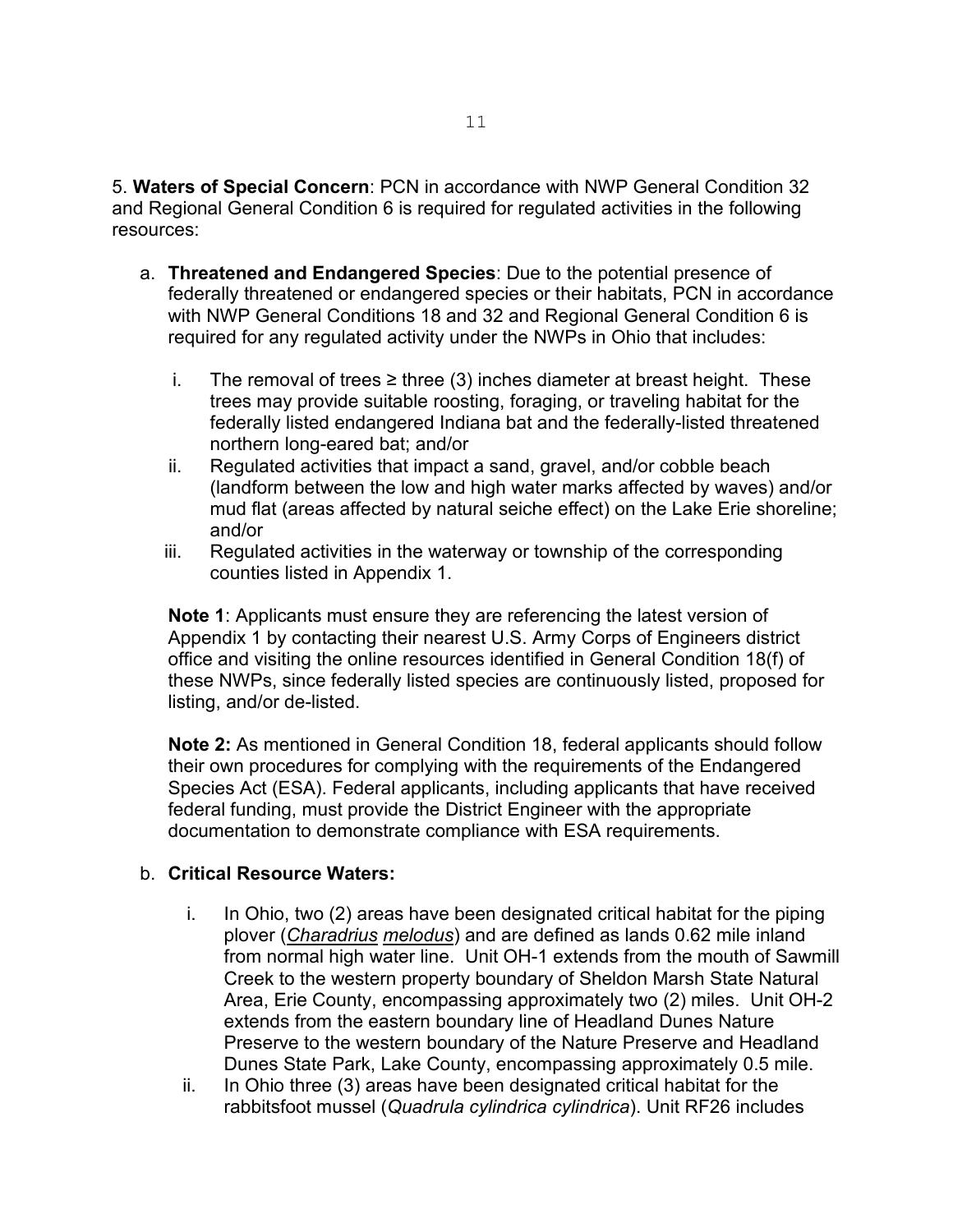17.5 river kilometers (rkm) (10.9 river miles [rimi]) of the Walhonding River from the convergence of the Kokosing and Mohican Rivers downstream to Ohio Highway 60 near Warsaw, Coshocton County, Ohio. Unit RF27 includes 33.3 rkm (20.7 rmi) of Little Darby Creek from Ohio Highway 161 near Chuckery, Union County, Ohio, downstream to U.S. Highway 40 near West Jefferson, Madison County, Ohio. Unit RF29 includes 7.7 rkm (4.8 rmi) of Fish Creek from the Indiana and Ohio State line northwest of Edgerton, Ohio, downstream to its confluence with the St. Joseph's River north of Edgerton, Williams County, Ohio.

- iii. Old Woman Creek National Estuarine Research Preserve.
- c. **Oak Openings:** Wetland activities conducted in the Oak Openings Region of Northwest Ohio located in Lucas, Henry and Fulton Counties. For a map of the Oak Openings Region, visit [https://www.google.com/maps/d/viewer?mid=1JADupaZXJzO6AUDvnUaV18GVj](https://www.google.com/maps/d/viewer?mid=1JADupaZXJzO6AUDvnUaV18GVjG7yfBim&usp=sharing) [G7yfBim&usp=sharing](https://www.google.com/maps/d/viewer?mid=1JADupaZXJzO6AUDvnUaV18GVjG7yfBim&usp=sharing)
- d. **Category 3 Wetlands:** As determined through use of the latest approved version of the Ohio Environmental Protection Agency's Ohio Rapid Assessment Method wetland evaluation form.
- e. **Ohio Stream Designations:** Exceptional Warmwater Habitat, Cold Water Habitat, Seasonal Salmonid, or any equivalent designation; or water bodies with an antidegradation category of Superior High Quality Water, Outstanding National Resource Water, or Outstanding State Waters as determined by the Ohio Environmental Protection Agency except for NWP 1, 2, 3, 9, 10, 11, 27, 28, 32, and 35 or maintenance activities covered under NWPs 7 and 12. The current list of these rivers and tributaries can be found on the Ohio Environmental Protection Agency web-site at: [http://www.epa.ohio.gov/dsw/rules/3745\\_1.aspx.](http://www.epa.ohio.gov/dsw/rules/3745_1.aspx) These designations can be found under the aquatic life use of the rivers and tributaries within its basin and under the "Anti-deg Rule #05."
- 6. **PCN Submittals**: In addition to the information required under NWP General Condition 32, the following information must be provided with the PCN:
	- a. **Threatened and Endangered Species:** Section 7(a)(2) of the Endangered Species Act (ESA) states that each federal agency shall, in consultation with the Secretary, insure that any action they authorize, fund, or carry out is not likely to jeopardize the continued existence of a listed species or result in the destruction or adverse modification of designated critical habitat. Section 7 of the ESA, called "Interagency Cooperation," is the mechanism by which federal agencies ensure the actions they take, including those they fund or authorize, do not jeopardize the continued existence of any federally or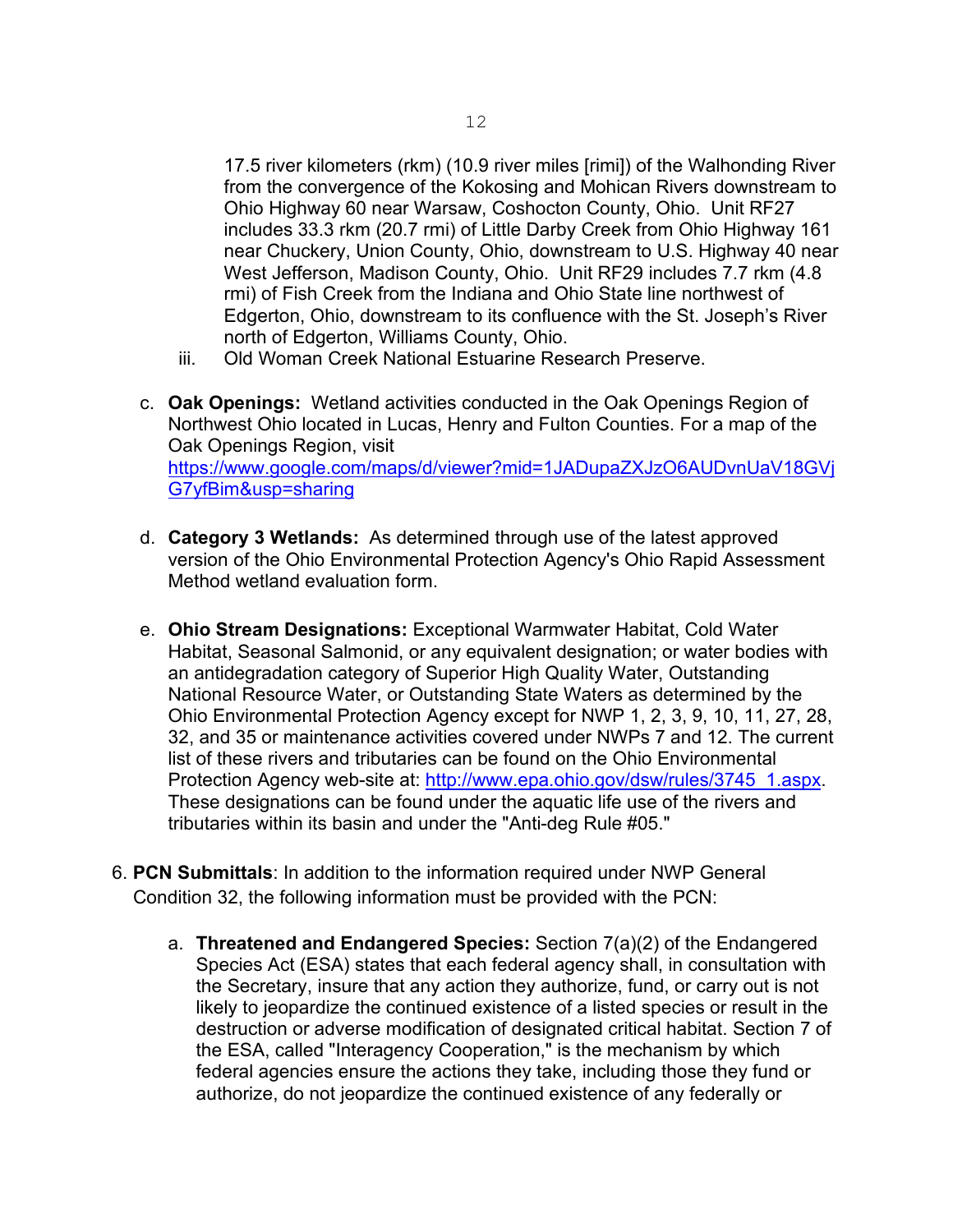proposed federally listed species. Consistent with NWP General Condition 18, information for federally threatened and endangered species must be provided in the PCN to determine the proposed activity's compliance with NWP General Condition 18 and to facilitate project-specific coordination with the USFWS. All relevant information obtained from the USFWS must be submitted with the PCN

- b. **Cultural Resources**: Under the National Historic Preservation Act (NHPA), the Corps must ensure no federal undertaking, including a Corps permit action, which may affect historic resources, is commenced before the impacts of such action are considered and the Advisory Council on Historic Preservation and the State Historic Preservation Office (SHPO) are provided an opportunity to comment as required by the NHPA, 36 CFR 800, and 33 CFR 325, Appendix C. Consistent with NWP General Condition 20, historic properties information must be provided in the PCN if the proposed undertaking might have the potential to cause effects to any historic properties listed on, determined to be eligible for listing on, or potentially eligible for listing on the National Register of Historic Places, including previously unidentified properties. All relevant information obtained from the SHPO must be submitted with the PCN.
- c. **National Wild and Scenic Rivers**: The following waterways are components of the National Wild and Scenic River System and require PCN to the Corps:

#### **Big and Little Darby Creeks**

- Big Darby Creek from Champaign-Union County line downstream to the Conrail railroad trestle and from the confluence with the Little Darby Creek downstream to the Scioto River;
- Little Darby Creek from the Lafayette-Plain City Road bridge downstream to within 0.8 mile from the confluence with Big Darby Creek; and
- Total designation is approximately 82 miles.

#### **Little Beaver Creek**

- Little Beaver Creek main stem, from the confluence of West Fork with Middle Fork near Williamsport to mouth;
- North Fork from confluence of Brush Run and North Fork to confluence of North Fork with main stem at Fredericktown;
- Middle Fork from vicinity of Co. Rd. 901 (Elkton Road) bridge crossing to confluence of Middle Fork with West Fork near Williamsport;
- West Fork from vicinity of Co. Rd. 914 (Y-Camp Road) bridge crossing east to confluence of West Fork with Middle Fork near Williamsport; and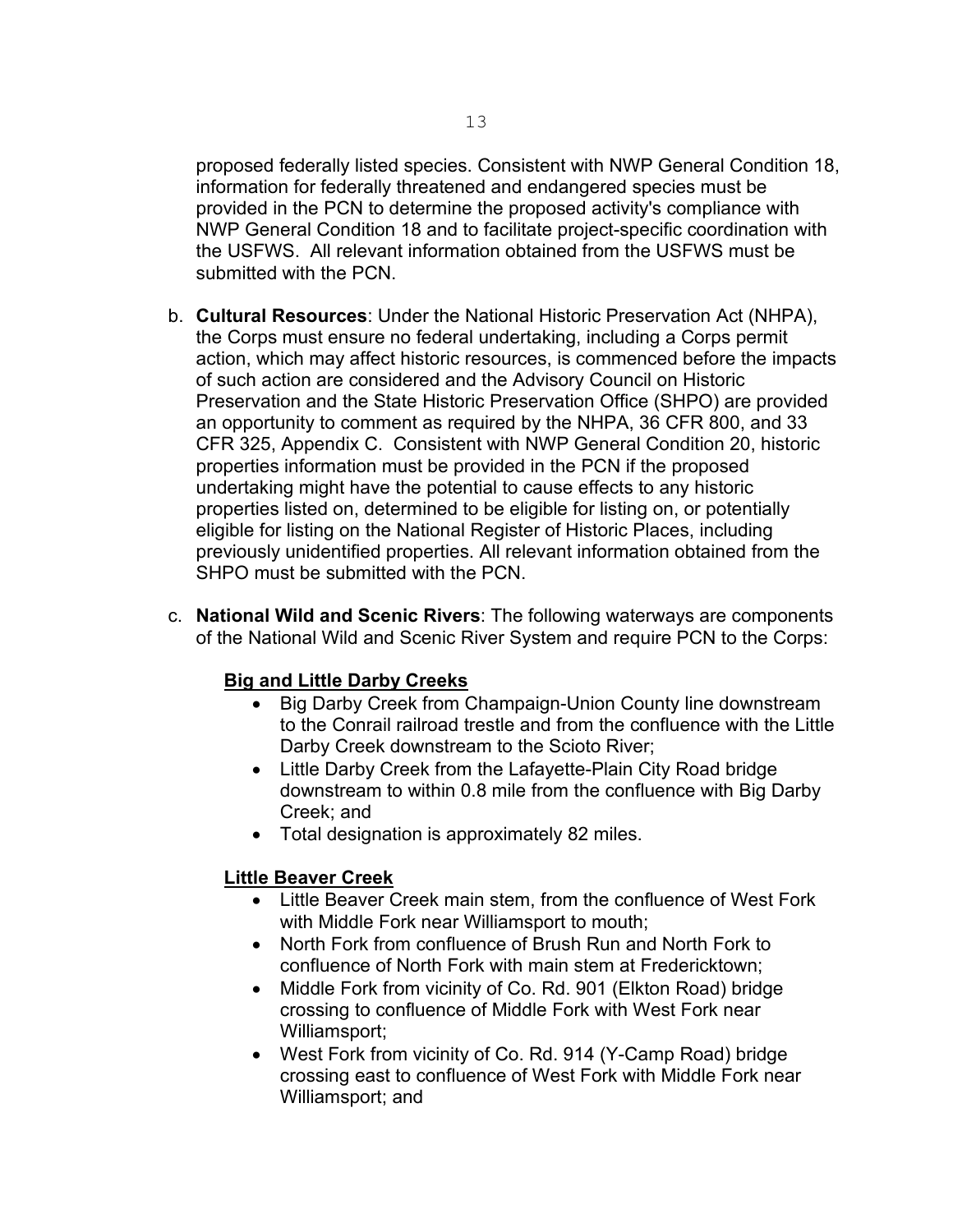• Total designation is 33 miles.

#### **Little Miami River**

- Little Miami River St. Rt. 72 at Clifton to the Ohio River;
- Caesar Creek lower two (2) miles of Caesars Creek; and
- Total designation is 94 miles.
- d. **Temporary Fills or Structures:** When a PCN is required for temporary fills or structures, the PCN must specify how long the temporary fills or structures will remain and include a restoration plan showing how all temporary fills and structures will be removed and the area restored to pre-construction contours and elevations. Native, non-invasive vegetation must be used unless otherwise authorized by a Corps NWP verification.

7. **Invasive Species:** No area for which grading has been completed will be unseeded or unmulched for longer than 14 days. All disturbed areas will be seeded and/or revegetated with native species and approved seed mixes (where practicable) after completion of construction activities for stabilization and to help preclude the establishment of non-native invasive species.

| <b>APPENDIX 1 TO REGIONAL GENERAL CONDITION 5 (a)</b> |                                                                                   |                                                                                                                                                                                |
|-------------------------------------------------------|-----------------------------------------------------------------------------------|--------------------------------------------------------------------------------------------------------------------------------------------------------------------------------|
| County                                                | Waterway                                                                          | Township                                                                                                                                                                       |
| Adams                                                 | <b>Ohio River, Scioto Brush</b><br>Creek, South Fork Scioto<br><b>Brush Creek</b> |                                                                                                                                                                                |
| Ashtabula                                             | <b>Grand River, Pymatuning</b><br>Creek                                           | Andover, Austinburg, Cherry Valley,<br>Colebrook, Dorset, Hartsgrove,<br>Harpersfield, Morgan, New Lyme,<br>Orwell, Richmond, Rome, Trumbull,<br>Wayne, Williamsfield, Windsor |
| <b>Athens</b>                                         | <b>Ohio River</b>                                                                 |                                                                                                                                                                                |
| <b>Brown</b>                                          | East Fork Little Miami<br>River, Ohio River                                       |                                                                                                                                                                                |
| <b>Butler</b>                                         | <b>Great Miami River</b>                                                          | Lemon, Liberty                                                                                                                                                                 |
| Champaign                                             |                                                                                   | Mad River, Union, Urbana                                                                                                                                                       |
| <b>Clark</b>                                          | Little Miami River                                                                | Bethel, Moorfield, Pleasant, Springfield                                                                                                                                       |
| Clermont                                              | East Fork Little Miami<br>River, Little Miami River,<br><b>Ohio River</b>         |                                                                                                                                                                                |
| Clinton                                               |                                                                                   | Chester, Richland, Wayne                                                                                                                                                       |
| Columbiana                                            |                                                                                   | Butler, Fairfield, Hanover, Knox, Unity                                                                                                                                        |
| Coshocton                                             | Killbuck Creek,                                                                   |                                                                                                                                                                                |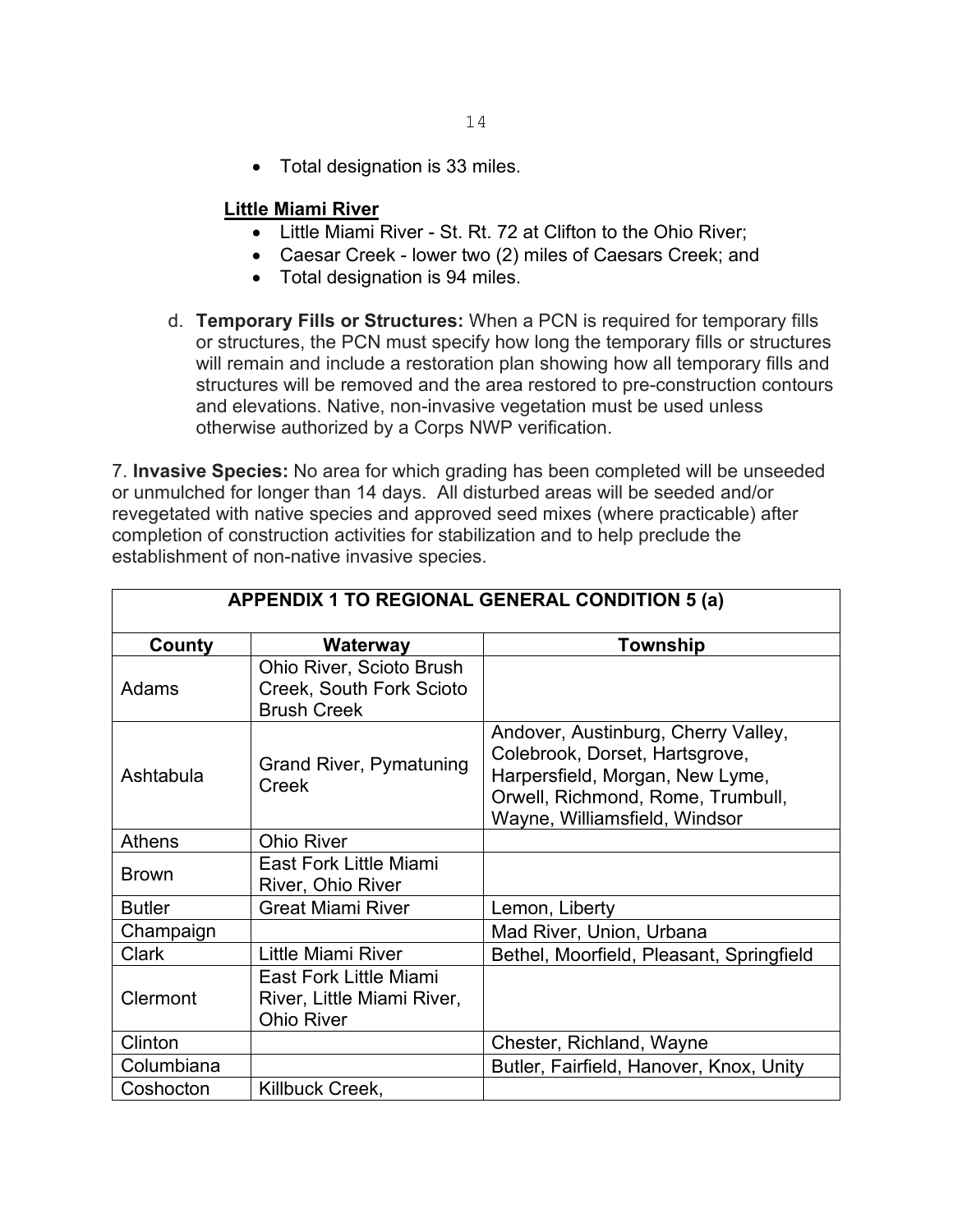| <b>APPENDIX 1 TO REGIONAL GENERAL CONDITION 5 (a)</b> |                                                                       |                                                                        |  |
|-------------------------------------------------------|-----------------------------------------------------------------------|------------------------------------------------------------------------|--|
| County                                                | Waterway                                                              | <b>Township</b>                                                        |  |
|                                                       | Muskingum River,<br><b>Walhonding River</b>                           |                                                                        |  |
| Crawford                                              |                                                                       | Auburn, Bucyrus, Cranberry, Dallas,<br>Holmes, Whetstone               |  |
| Darke                                                 | <b>Stillwater River</b>                                               |                                                                        |  |
| Defiance                                              | St. Joseph River                                                      | Milford                                                                |  |
| <b>Delaware</b>                                       | Mill Creek, Olentangy<br><b>River</b>                                 |                                                                        |  |
| Erie                                                  |                                                                       | Margaretta                                                             |  |
| Fairfield                                             |                                                                       | Walnut                                                                 |  |
| Fayette                                               |                                                                       | Concord, Green, Jasper, Union                                          |  |
| Franklin                                              | <b>Big Darby Creek, Little</b><br>Darby Creek, Scioto<br><b>River</b> |                                                                        |  |
| Fulton                                                | <b>Swan Creek</b>                                                     |                                                                        |  |
| Gallia                                                | <b>Ohio River</b>                                                     |                                                                        |  |
| Greene                                                | Little Miami River                                                    | Bath, Beaver Creek, Spring Valley,<br><b>Sugar Creek</b>               |  |
| Hamilton                                              | <b>Great Miami River, Little</b><br>Miami River, Ohio River           |                                                                        |  |
| Hancock                                               | <b>Blanchard River</b>                                                |                                                                        |  |
| Hardin                                                | <b>Blanchard River</b>                                                | Blanchard, Dudley, Hale, Jackson,<br>McDonald, Roundhead               |  |
| Hocking                                               |                                                                       | Benton, Laurel                                                         |  |
| Holmes                                                |                                                                       | All townships                                                          |  |
| Huron                                                 |                                                                       | New Haven, Richmond                                                    |  |
| Lake                                                  | <b>Grand River</b>                                                    | Madison                                                                |  |
| Lawrence                                              | <b>Ohio River</b>                                                     |                                                                        |  |
| Licking                                               |                                                                       | Licking, Union                                                         |  |
| Logan                                                 | <b>Great Miami River</b>                                              | Perry, Richland, Stokes, Washington,<br>Zane                           |  |
| Lucas                                                 | <b>Swan Creek</b>                                                     | All townships                                                          |  |
| Madison                                               | <b>Big Darby Creek, Little</b><br>Darby Creek                         |                                                                        |  |
| Mahoning                                              |                                                                       | Beaver, Boardman, Canfield, Green,<br>Poland, Springfield              |  |
| Marion                                                | <b>Tymochtee Creek</b>                                                | Big Island, Bowling Green, Grand, Green<br>Camp, Montgomery, Salt Rock |  |
| Meigs                                                 | <b>Ohio River</b>                                                     |                                                                        |  |
| Miami                                                 | Great Miami River,                                                    |                                                                        |  |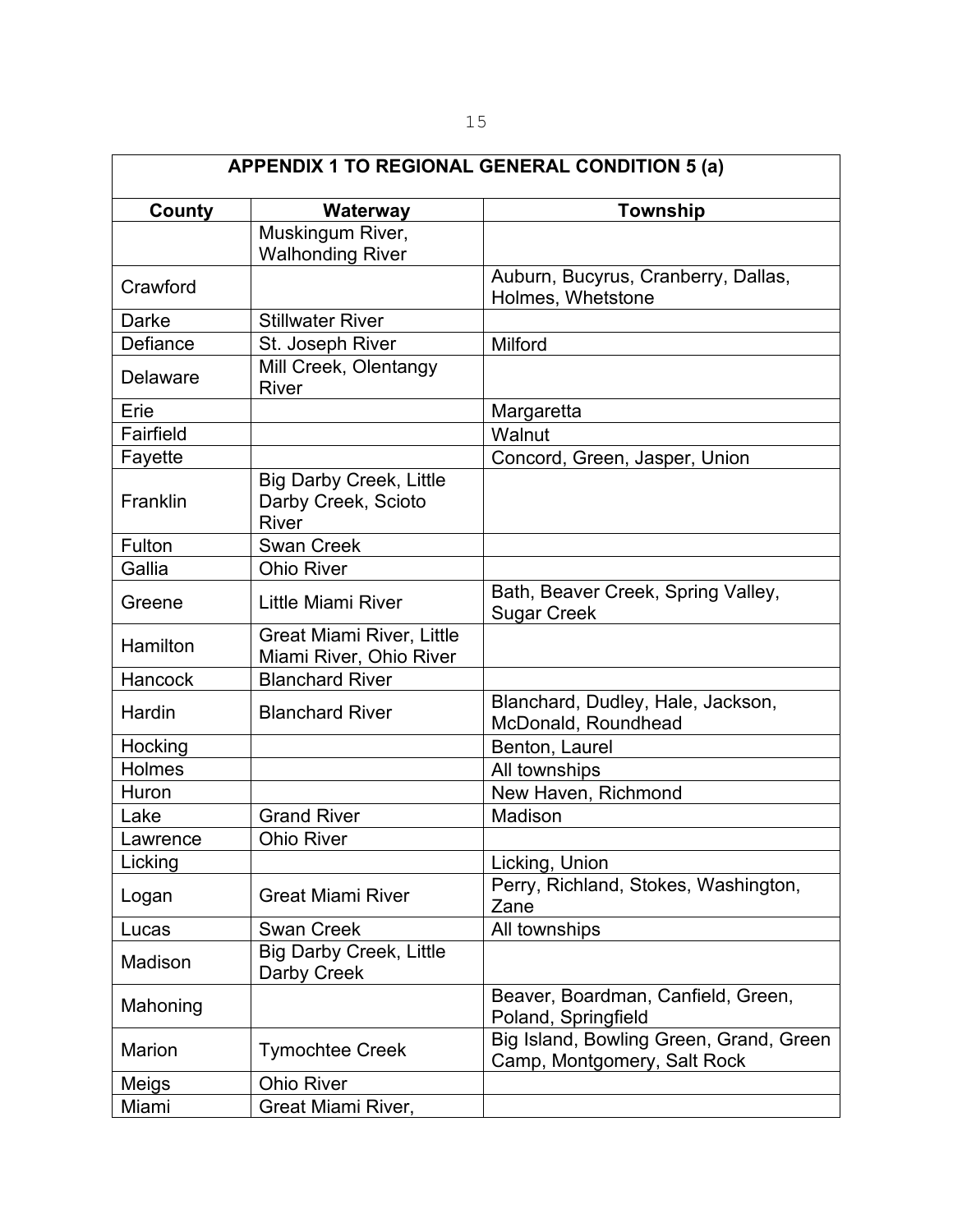| <b>APPENDIX 1 TO REGIONAL GENERAL CONDITION 5 (a)</b> |                                                                                      |                                                                                                                                                          |
|-------------------------------------------------------|--------------------------------------------------------------------------------------|----------------------------------------------------------------------------------------------------------------------------------------------------------|
| <b>County</b>                                         | Waterway                                                                             | <b>Township</b>                                                                                                                                          |
|                                                       | <b>Stillwater River</b>                                                              |                                                                                                                                                          |
| Montgomery                                            | Great Miami River,<br><b>Stillwater River</b>                                        | Mad River, Wayne                                                                                                                                         |
| Morgan                                                | <b>Muskingum River</b>                                                               |                                                                                                                                                          |
| Muskingum                                             | Muskingum River                                                                      |                                                                                                                                                          |
| Ottawa                                                |                                                                                      | All townships                                                                                                                                            |
| Perry                                                 |                                                                                      | Thorn                                                                                                                                                    |
| Pickaway                                              | <b>Big Darby Creek, Scioto</b><br><b>River</b>                                       |                                                                                                                                                          |
| Pike                                                  | <b>Scioto River</b>                                                                  |                                                                                                                                                          |
| Portage                                               |                                                                                      | Aurora, Atwater, Charlestown, Deerfield,<br>Edinburg, Franklin, Freedom, Mantua,<br>Nelson, Palmyra, Paris, Randolph,<br>Ravenna, Rootstown, Streetsboro |
| Preble                                                |                                                                                      | Dixon, Gasper, Israel, Jackson, Lanier,<br>Monroe, Somers, Twin, Washington                                                                              |
| Richland                                              |                                                                                      | Plymouth                                                                                                                                                 |
| <b>Ross</b>                                           | Salt Creek, Scioto River                                                             |                                                                                                                                                          |
| Sandusky                                              |                                                                                      | All townships                                                                                                                                            |
| Scioto                                                | Ohio River, Scioto Brush<br>Creek, Scioto River,<br>South Fork Scioto Brush<br>Creek | Nile, Rush, Union                                                                                                                                        |
| Shelby                                                | <b>Great Miami River</b>                                                             |                                                                                                                                                          |
| <b>Stark</b>                                          |                                                                                      | Lexington, Marlboro                                                                                                                                      |
| Summit                                                |                                                                                      | Hudson, Tallmadge, Twinsburg                                                                                                                             |
| Trumbull                                              | <b>Pymatuning Creek</b>                                                              | All townships                                                                                                                                            |
| Union                                                 | <b>Big Darby Creek, Little</b><br>Darby Creek, Mill Creek,<br><b>Treacle Creek</b>   | Allen, Darby, Washington                                                                                                                                 |
| Warren                                                | <b>Great Miami River, Little</b><br>Miami River                                      | Clear Creek, Deerfield, Massie, Turtle<br>Creek, Union, Washington, Wayne                                                                                |
| Washington                                            | Muskingum River, Ohio<br><b>River</b>                                                |                                                                                                                                                          |
| Wayne                                                 |                                                                                      | All townships                                                                                                                                            |
| Williams                                              | Fish Creek, St. Joseph<br>River                                                      | Bridgewater, Center, Florence,<br>Jefferson, Madison, Northwest, St.<br>Joseph, Superior                                                                 |
| Wyandot                                               | <b>Tymochtee Creek</b>                                                               | Antrim, Marseilles, Mifflin, Pitt                                                                                                                        |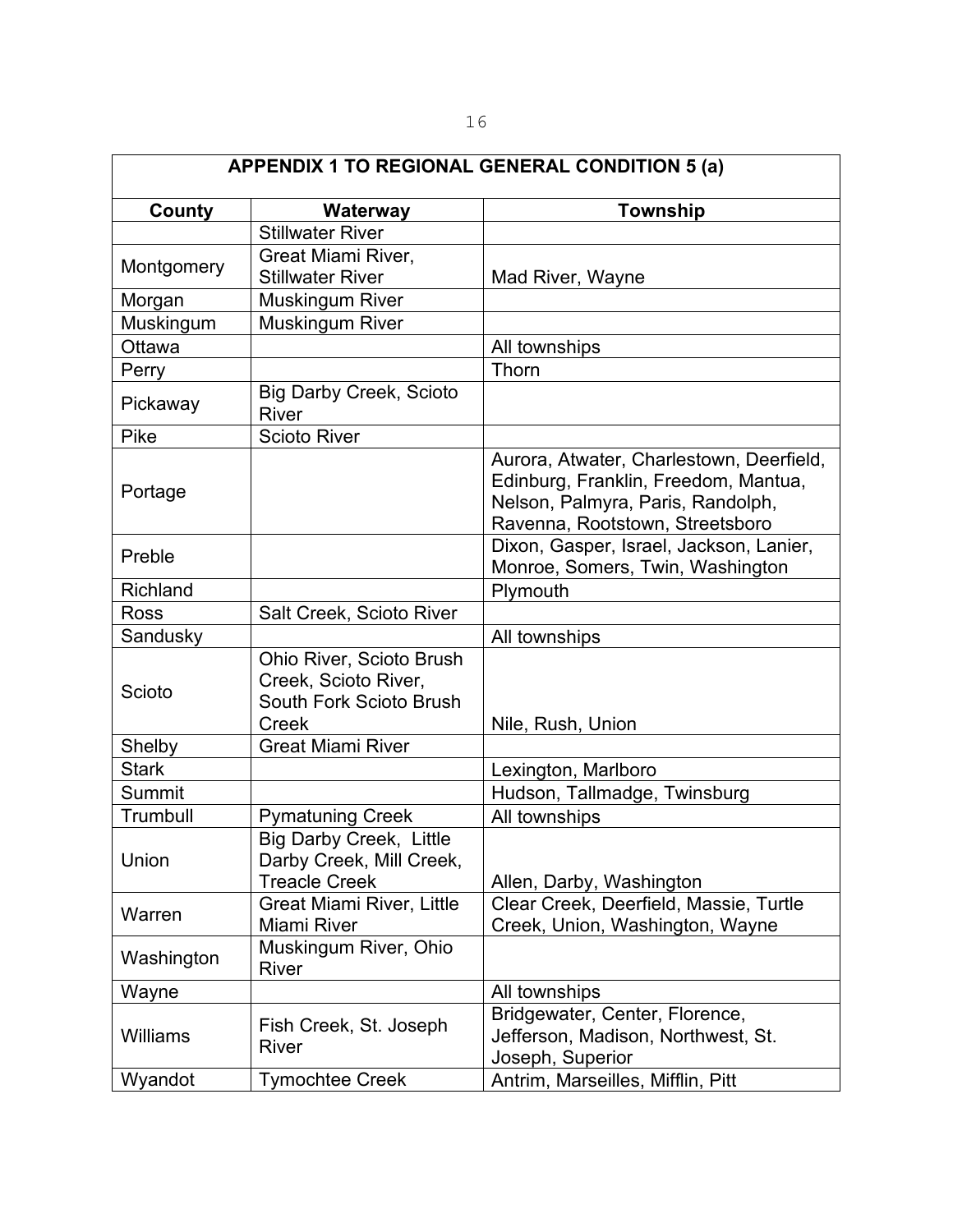#### **HELPFUL INFORMATION FOR COMPLIANCE WITH THE 2021 NWP GENERAL CONDITIONS**

DISCLAIMER: The below information provides helpful contact information (i.e. electronic links) and other submittal recommendations. Contact the appropriate local, state, or federal agency for the most updated links to ensure compliance with the NWP General Conditions.

#### **General Condition 1 (Navigation)**

*List of Section 10 Navigable Waters of the U.S.:*

Buffalo District – [https://www.lrb.usace.army.mil/Portals/45/docs/regulatory/DistrictInfo/waterway\\_oh.pdf](https://www.lrb.usace.army.mil/Portals/45/docs/regulatory/DistrictInfo/waterway_oh.pdf)

Huntington District – [https://www.lrh.usace.army.mil/Missions/Regulatory/Section-10-](https://www.lrh.usace.army.mil/Missions/Regulatory/Section-10-Streams/) [Streams/](https://www.lrh.usace.army.mil/Missions/Regulatory/Section-10-Streams/)

Louisville District –

[https://www.lrl.usace.army.mil/Portals/64/docs/Regulatory/Public%20Notices/Limits%20](https://www.lrl.usace.army.mil/Portals/64/docs/Regulatory/Public%20Notices/Limits%20of%20Jurisdiction%20Public%20Notice-revised.pdf?ver=2013-02-13-120705-203) [of%20Jurisdiction%20Public%20Notice-revised.pdf?ver=2013-02-13-120705-203](https://www.lrl.usace.army.mil/Portals/64/docs/Regulatory/Public%20Notices/Limits%20of%20Jurisdiction%20Public%20Notice-revised.pdf?ver=2013-02-13-120705-203)

Pittsburgh District –

[https://www.lrp.usace.army.mil/Portals/72/docs/regulatory/RegulatoryBoundaries/PN12-](https://www.lrp.usace.army.mil/Portals/72/docs/regulatory/RegulatoryBoundaries/PN12-2.pdf) [2.pdf](https://www.lrp.usace.army.mil/Portals/72/docs/regulatory/RegulatoryBoundaries/PN12-2.pdf)

#### *Navigation Charts:*

Buffalo District – <https://www.lrb.usace.army.mil/Library/Maps-and-Charts/>

Huntington District<https://www.lrh.usace.army.mil/Missions/Civil-Works/Navigation/>

Louisville District – https://www.lrl.usace.army.mil/Portals/64/docs/Ops/Navigation/Charts/Ohio/OhioRiverC harts102-122.pdf

Pittsburgh District – [https://www.lrp.usace.army.mil/Missions/Navigation/Navigation-](https://www.lrp.usace.army.mil/Missions/Navigation/Navigation-Charts/)[Charts/](https://www.lrp.usace.army.mil/Missions/Navigation/Navigation-Charts/)

#### *Locks and Dams:*

Buffalo District – https://www.lrb.usace.army.mil/Library/Maps-and-Charts/

Huntington District – [https://www.lrh.usace.army.mil/Missions/Civil-Works/Locks-and-](https://www.lrh.usace.army.mil/Missions/Civil-Works/Locks-and-Dams/)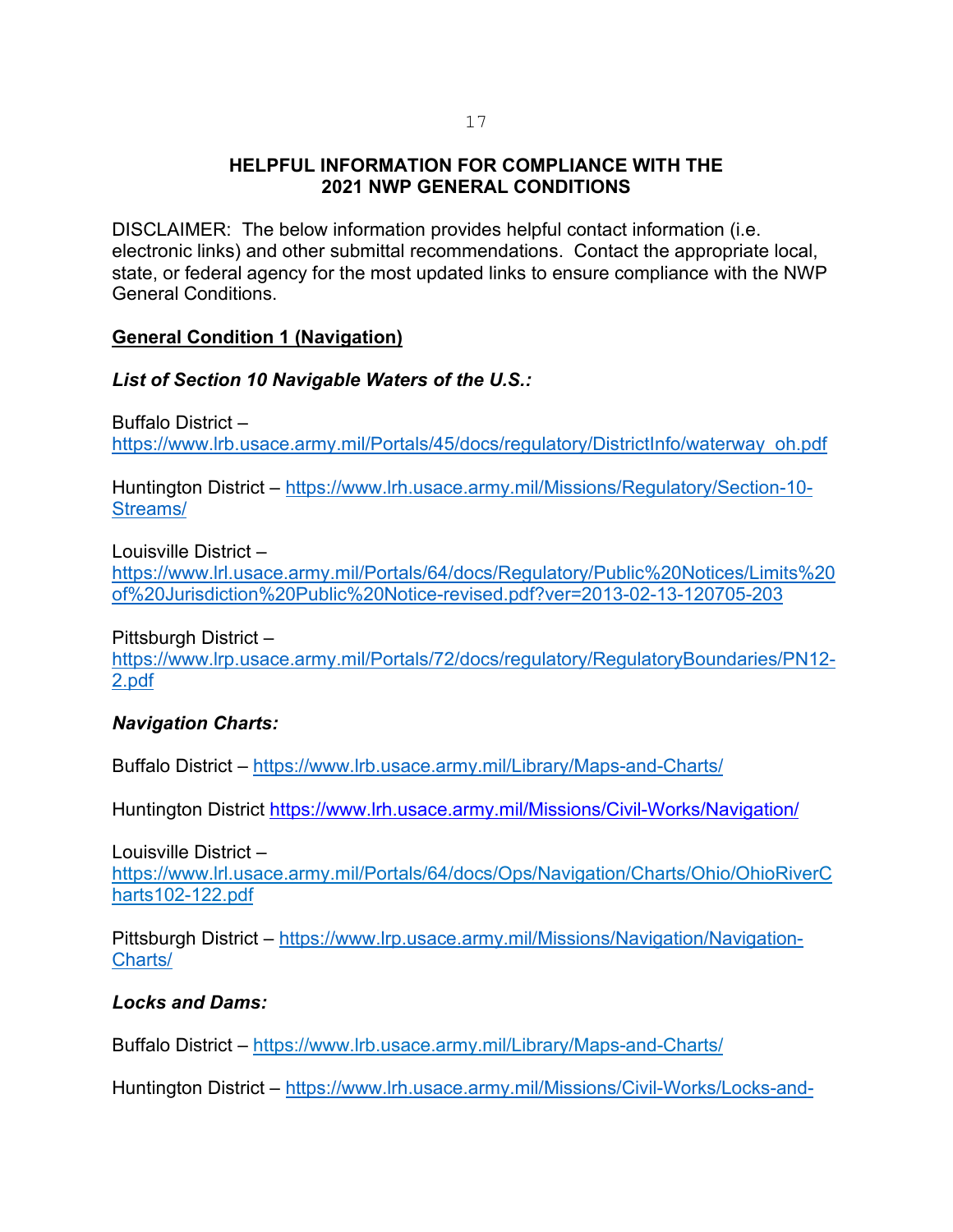# [Dams/](https://www.lrh.usace.army.mil/Missions/Civil-Works/Locks-and-Dams/)

Louisville District – https://www.lrl.usace.army.mil/Missions/Civil-Works/Navigation/Locks-and-Dams/

Pittsburgh District – [https://www.lrp.usace.army.mil/Missions/Navigation/Locks-and-](https://www.lrp.usace.army.mil/Missions/Navigation/Locks-and-Dams/#:%7E:text=Locks%20and%20Dams%20%20%20Allegheny%20River%20,Locks%20%26%20Dam%20%205%20more%20rows%20)[Dams/#:~:text=Locks%20and%20Dams%20%20%20Allegheny%20River%20,Locks%2](https://www.lrp.usace.army.mil/Missions/Navigation/Locks-and-Dams/#:%7E:text=Locks%20and%20Dams%20%20%20Allegheny%20River%20,Locks%20%26%20Dam%20%205%20more%20rows%20) [0%26%20Dam%20%205%20more%20rows%20](https://www.lrp.usace.army.mil/Missions/Navigation/Locks-and-Dams/#:%7E:text=Locks%20and%20Dams%20%20%20Allegheny%20River%20,Locks%20%26%20Dam%20%205%20more%20rows%20)

#### *Notice to Navigation Interests Request Sheets:*

Huntington District –

<https://www.lrh.usace.army.mil/Portals/38/docs/navigation/Notice%20Info%20sheet.pdf>

Louisville –

[https://www.lrl.usace.army.mil/Portals/64/docs/Regulatory/Forms/Notice%20to%20Navi](https://www.lrl.usace.army.mil/Portals/64/docs/Regulatory/Forms/Notice%20to%20Navigation%20Interests%20Data%20Form%202019.pdf?ver=2019-07-22-101251-297) [gation%20Interests%20Data%20Form%202019.pdf?ver=2019-07-22-101251-297](https://www.lrl.usace.army.mil/Portals/64/docs/Regulatory/Forms/Notice%20to%20Navigation%20Interests%20Data%20Form%202019.pdf?ver=2019-07-22-101251-297)

Pittsburgh District –

<https://www.lrp.usace.army.mil/Portals/72/docs/regulatory/NavNoticeRequestForm.pdf>

# **General Condition 5 (Shellfish Beds)**

Shellfish beds in Ohio include concentrations of freshwater mussels. All native mussels are protected in the State of Ohio (Section 1533.324 of the Ohio Revised Code). In addition, 10 federally listed species occur in the state and are protected by the ESA (87 Stat. 884, as amended; 16 U.S.C. 1531 et seq.). All rivers and tributaries that contain mussels or potential mussel habitat must be surveyed prior to any proposed streambed disturbance. Currently accepted protocol and supporting materials can be found on the Ohio Department of Natural Resources' website:

[https://ohiodnr.gov/wps/portal/gov/odnr/buy-and-apply/special-use-permits/collecting](https://ohiodnr.gov/wps/portal/gov/odnr/buy-and-apply/special-use-permits/collecting-research/ohio-mussel-surveyor)[research/ohio-mussel-surveyor](https://ohiodnr.gov/wps/portal/gov/odnr/buy-and-apply/special-use-permits/collecting-research/ohio-mussel-surveyor)

# **General Condition 7 (Water Supply Intakes)**

Locations of drinking water source protection areas associated with public water supply intakes, including the name of the public water supply, can be found at the following link:

[https://oepa.maps.arcgis.com/apps/webappviewer/index.html?id=3b39e11ba7fc43c3b4](https://oepa.maps.arcgis.com/apps/webappviewer/index.html?id=3b39e11ba7fc43c3b41801e3580e6d21) [1801e3580e6d21](https://oepa.maps.arcgis.com/apps/webappviewer/index.html?id=3b39e11ba7fc43c3b41801e3580e6d21)

Contact information for public water suppliers can be obtained from Ohio EPA by contacting the Division of Drinking and Ground Waters at whp@epa.ohio.gov or 614-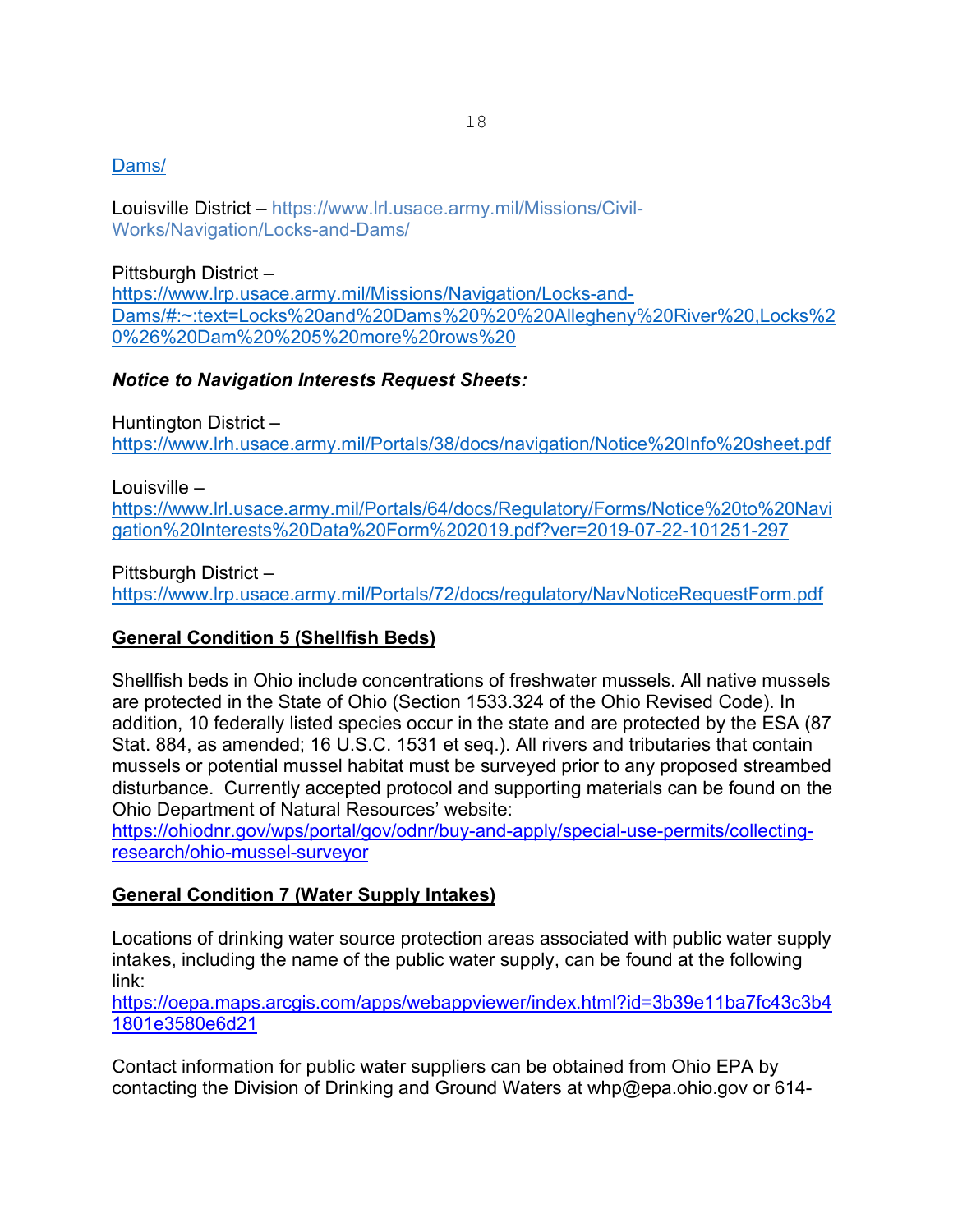#### 644-2752.

#### **General Condition 10 (Fills Within 100-year Floodplains)**

The following website provides a statewide listing of Floodplain Managers in Ohio: [https://ohiodnr.gov/wps/portal/gov/odnr/discover-and-learn/safety-conservation/about-](https://ohiodnr.gov/wps/portal/gov/odnr/discover-and-learn/safety-conservation/about-ODNR/water-resources/floodplains/)[ODNR/water-resources/floodplains/](https://ohiodnr.gov/wps/portal/gov/odnr/discover-and-learn/safety-conservation/about-ODNR/water-resources/floodplains/)

#### **General Condition 16 (Wild and Scenic Rivers)**

Prior to submitting a PCN for work in a National Wild and Scenic River System, it is recommended that the applicant contact the National Park Service Regional Wild and Scenic Rivers Specialist, at the Midwest Regional Office, 601 Riverfront Drive, Omaha, Nebraska 68102, for assistance in complying with NWP General Condition 16. Any determination provided by the National Park Service should be submitted with the PCN. The following website provides information on National Wild and Scenic Rivers within Ohio:

https://www.rivers.gov/ohio.php

#### **General Condition 18 (Endangered Species)**

To obtain the most up to date information on federally threatened and endangered species applicants are encouraged to utilize the USFWS's Information for Planning and Consultation System (IPaC) found at<https://ecos.fws.gov/ipac/>

Prior to the submittal of a PCN, applicants may also contact the USFWS, Ohio Ecological Services Field Office at:

Address: 4625 Morse Road, Suite 104 Columbus, Ohio 43230

Email: [ohio@fws.gov](mailto:ohio@fws.gov)

Phone: (614) 416-8993

The Ohio Mussel Survey Protocol may be found at the following link:

[https://ohiodnr.gov/wps/portal/gov/odnr/buy-and-apply/special-use-permits/collecting](https://ohiodnr.gov/wps/portal/gov/odnr/buy-and-apply/special-use-permits/collecting-research/ohio-mussel-surveyor)[research/ohio-mussel-surveyor](https://ohiodnr.gov/wps/portal/gov/odnr/buy-and-apply/special-use-permits/collecting-research/ohio-mussel-surveyor)

#### **General Condition 4 (Migratory Bird Breeding Areas) and General Condition 19 (Migratory Birds and Bald and Golden Eagles)**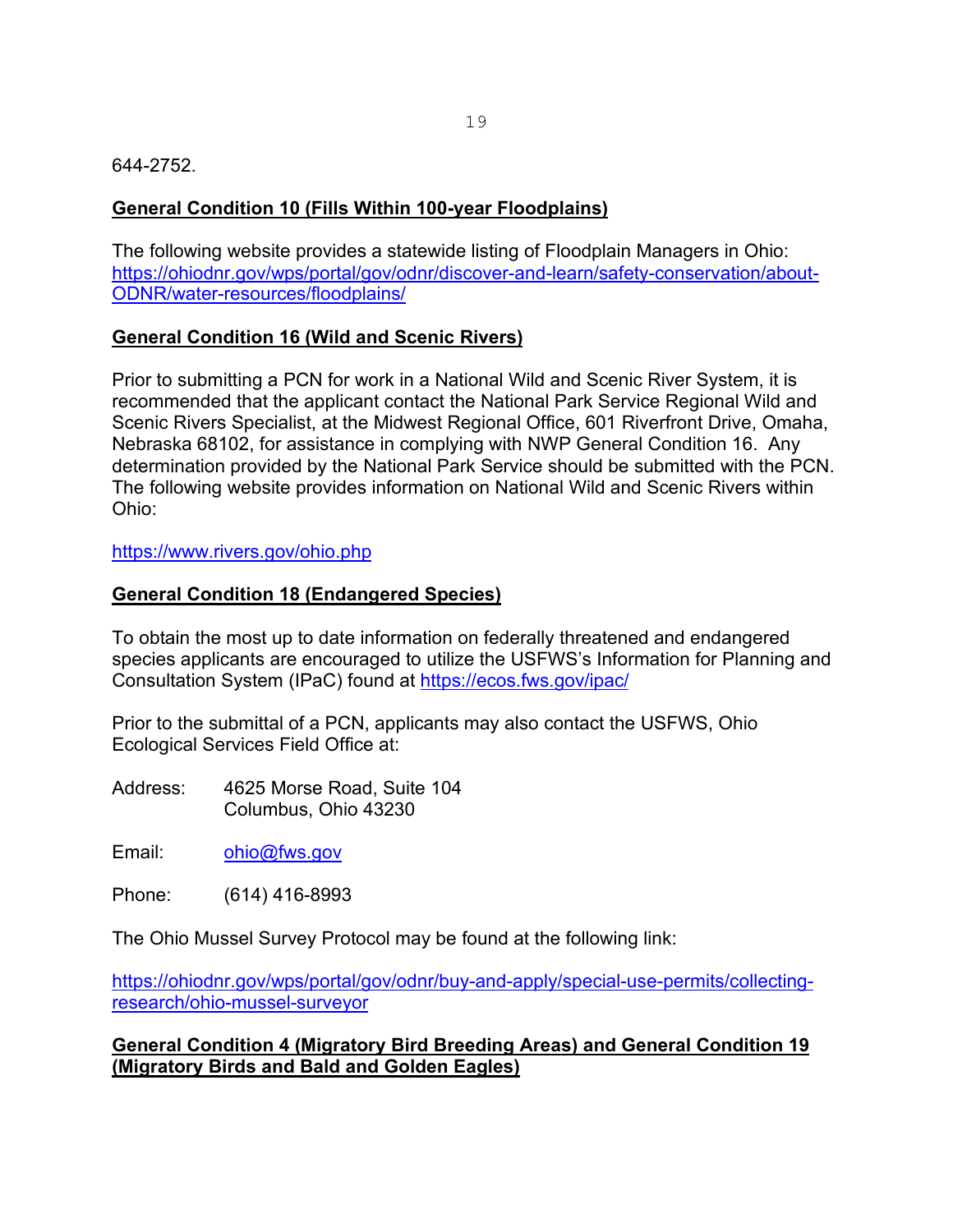Prior to the submittal of a PCN, information to assist in complying with NWP General Conditions 4 and 19 may be obtained from the USFWS, Ohio Ecological Services Field Office at:

- Address: 4625 Morse Road, Suite 104 Columbus, Ohio 43230
- Email: [ohio@fws.gov](mailto:ohio@fws.gov)

Phone: (614) 416-8993

The Ohio Division of Natural Resources Division of Wildlife may be contacted at (800) 945-3543.

# **General Condition 20 (Historic Properties)**

The Ohio National Register of Historic Places can be found at the following link: <https://www.ohiohistory.org/preserve/state-historic-preservation-office/nationalregister>

When reviewing a PCN, the Corps will scope appropriate historic property identification efforts and, if applicable, work with the applicant to take into account the effect of the proposed activity on historic properties. In these instances, information and coordination may include:

• Requesting comments directly from the Ohio History Connection SHPO on the effect the proposed regulated activity may have on historic properties. The Ohio History Connection SHPO may be contacted at:

| Address: | <b>Ohio History Center</b>             |  |
|----------|----------------------------------------|--|
|          | 800 E. 17th Ave., Columbus, Ohio 43211 |  |
| Phone:   | $(614)$ 297-2300                       |  |
| Email:   | info@ohiohistory.org                   |  |

- To identify potential historic properties that may be affected by a proposed project, the following information may be reviewed and/or provided with the PCN when applicable:
	- $\circ$  A detailed description of the project site in its current condition (i.e. prior to construction activities) including information on the terrain and topography of the site, the acreage of the site, the proximity of the site to major waterways, and any known disturbances within the site.
	- o A detailed description of past land uses in the project site.
	- o Photographs and mapping showing the site conditions and all buildings or structures within the project site and on adjacent parcels are useful.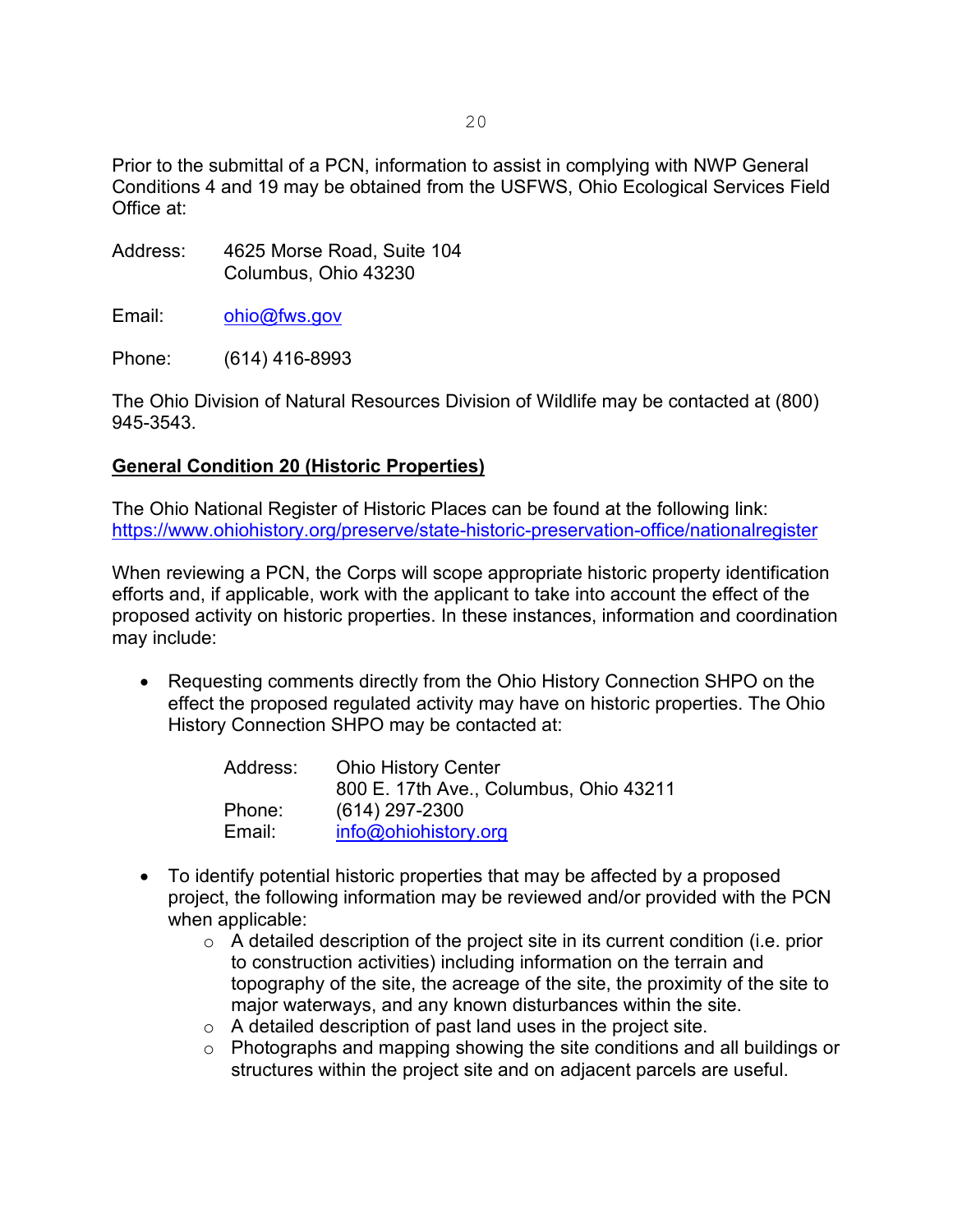Photographs and maps supporting past land uses should be provided as available.

- o Information regarding any past cultural resource studies or coordination pertinent to the project area, if available.
- o U.S. Geological Survey (USGS) 7.5' series topographic maps;
- o Ohio History Connection SHPO files including:
	- Ohio Archaeological Inventory (OAI) files;
	- Ohio Historic Inventory files (OHI);
	- Ohio SHPO Cultural Resources Management (CRM)/contract archaeology files;
	- **NRHP files including Historic Districts; and**
	- County atlases, histories and historic USGS 15' series topographic map(s).
- When needed to evaluate effects to historic properties, the applicant is encouraged to consult with professionals meeting the Professional Qualification Standards as set forth in the Secretary of the Interior's Standards and Guidelines for Archeology and Historic Preservation (48 FR 44716) during this data gathering process. These professionals can assist with compiling the project information discussed above and should provide recommendations as to whether the proposal has the potential to affect historic properties and if further effort is needed to identify or assess potential effects to historic properties. These professionals can also compile preliminary review information to submit to the District Engineer as part of the PCN.

# **General Condition 23 (Mitigation)**

Information pertaining to mitigation can be found at the following link:

<https://www.lrh.usace.army.mil/Missions/Regulatory/Mitigation.aspx>

#### **General Condition 25 (Water Quality)**

The Ohio Environmental Protection Agency may be contacted at:

Address: Lazarus Government Center 50 W Town St. Suite 700 Columbus, Ohio 43215

Phone: (614) 644-2001

Information pertaining to the Ohio Environmental Protection Agency water quality certification (WQC) program, including the Section 401 Clean Water Act WQC application form, can be obtained at the following link: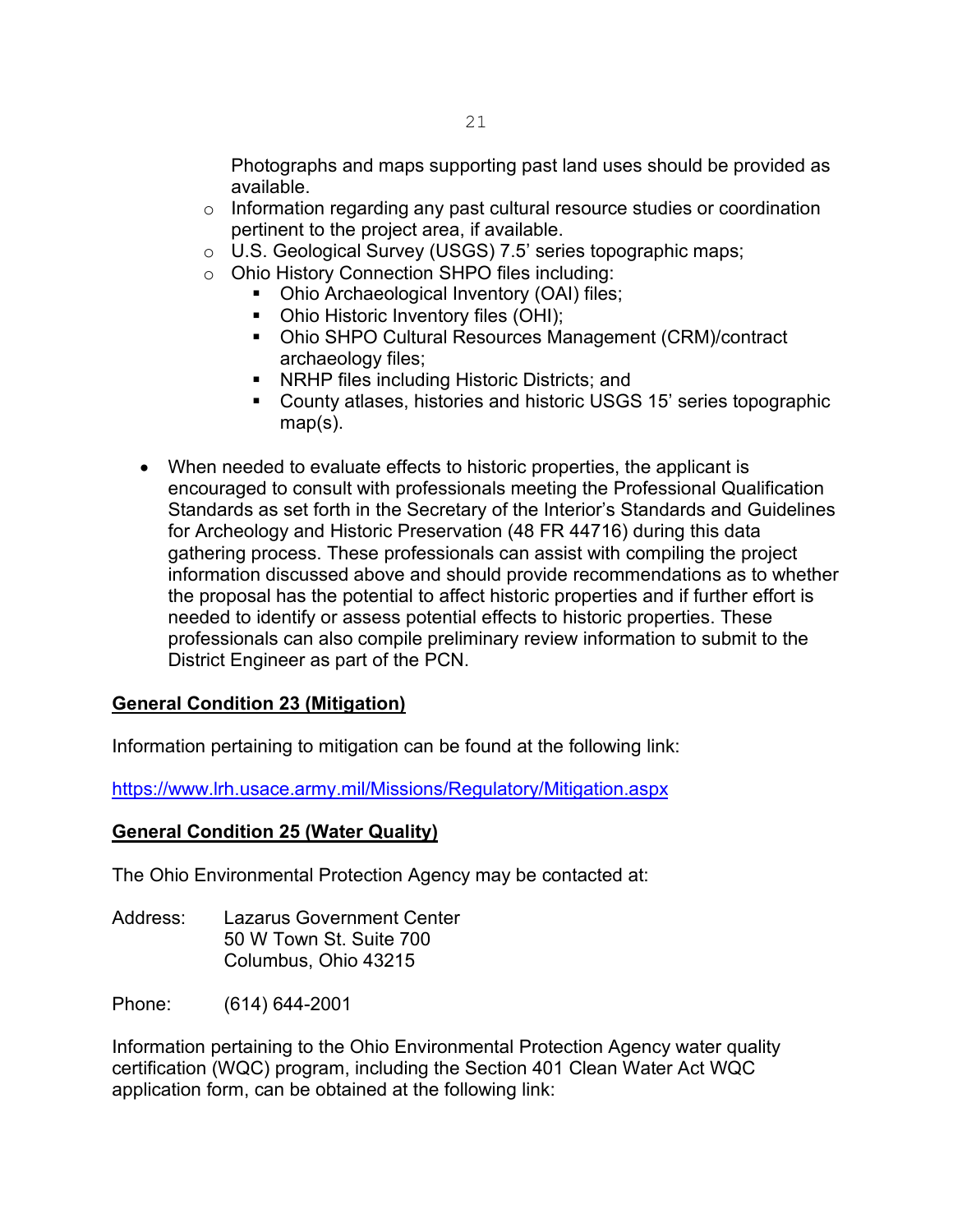#### <https://www.epa.state.oh.us/dsw/#113292723-programs>

#### **General Condition 32 (Pre-Construction Notification)**

The nationwide permit pre-construction notification form (Form ENG 6082) may be obtained at the following link:

[https://www.publications.usace.army.mil/Portals/76/Eng\\_Form\\_6082\\_2019Oct.pdf?ver=](https://www.publications.usace.army.mil/Portals/76/Eng_Form_6082_2019Oct.pdf?ver=2019-10-22-081550-710/) [2019-10-22-081550-710/](https://www.publications.usace.army.mil/Portals/76/Eng_Form_6082_2019Oct.pdf?ver=2019-10-22-081550-710/)

A checklist of information that must be provided in a pre-construction notification can be obtained at the following link:

[https://www.lrh.usace.army.mil/Missions/Regulatory/How-to-Apply-for-a-](https://www.lrh.usace.army.mil/Missions/Regulatory/How-to-Apply-for-a-Permit/Nationwide-Permits/)[Permit/Nationwide-Permits/](https://www.lrh.usace.army.mil/Missions/Regulatory/How-to-Apply-for-a-Permit/Nationwide-Permits/)

#### **Electronic Submittal**:

• PCNs should be saved as a PDF document, and then submitted as an attachment in an email to the appropriate Regulatory Office:

> **Buffalo District –** LRB.Ohio.RegActions@usace.army.mil **Huntington District –** [LRH.permits@usace.army.mil](mailto:LRH.permits@usace.army.mil) **Louisville District –** CELRL.Door.To.The.Corps@usace.army.mil **Pittsburgh District –** Regulatory.Permits@usace.army.mil

- Electronic documents must have sufficient resolution to show project details. The PCN and supporting documents submitted electronically must not exceed 10 megabytes (10MB) per email. Multiple emails may be required to transmit documents to ensure the 10MB limit is not exceeded. Alternatively, use of the Department of Defense Secure Access File Exchange (DoD SAFE) service to transfer large files may be requested in your email.
- For tracking and processing purposes, the email should include the following:
	- o **Email Subject Line:** include the name of the applicant, type of PCN request, and location (County and State). Example: RE: Doe, John, PCN and Section 401 WQC Request, Summit County, Ohio;
	- o **Email Body:** 1) Brief description of the proposed project, 2) contact information (phone number, mailing address, and email address) for the applicant and/or their agent, and 3) the project location: Address and Latitude/Longitude in decimal degrees (e.g. 42.92788° N, 88.36257° W).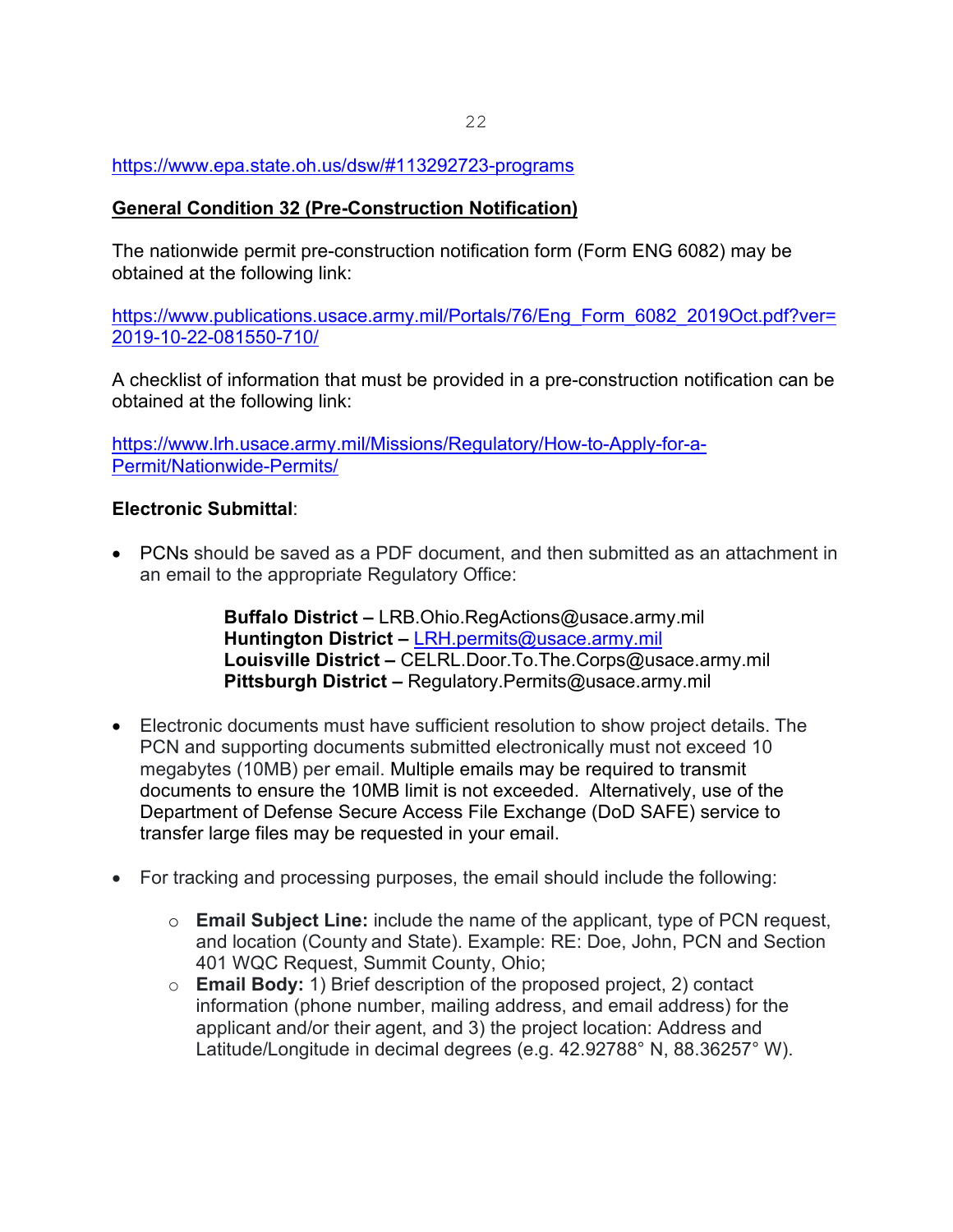• If you do not have internet access, information may be submitted through the U.S. Postal Service to the appropriate Regulatory Office:

> U.S. Army Corps of Engineers, Buffalo District ATTN: Regulatory Branch 1776 Niagara Street Buffalo, New York 14207 Phone: (716) 879-4330 Fax: (716) 879-4310

U.S. Army Corps of Engineers, Huntington District ATTN: Regulatory Division 502 Eighth Street Huntington, West Virginia 25701-2070 Phone: (304) 399-5210 Fax: (304) 399-5805

U.S. Army Corps of Engineers, Pittsburgh District ATTN: Regulatory Division William S. Moorhead Federal Building 1000 Liberty Avenue Pittsburgh, Pennsylvania 15222-4186 Phone: (412) 395-7155 Fax: (412) 644-4211

U.S. Army Corps of Engineers, Louisville District ATTN: CELRL-RD, Room 752 600 Dr. Martin Luther King Jr. Place Louisville, Kentucky 40202-0059 Phone: (502) 315-6733 Fax: (502) 315-6677

#### B. 2021 **Nationwide Permit Terms and Specific Regional Conditions**:

NWP 12. **Oil or Natural Gas Pipeline Activities.** Activities required for the construction, maintenance, repair, and removal of oil and natural gas pipelines and associated facilities in waters of the United States, provided the activity does not result in the loss of greater than 1⁄2-acre of waters of the United States for each single and complete project.

**Oil or natural gas pipelines:** This NWP authorizes discharges of dredged or fill material into waters of the United States and structures or work in navigable waters for crossings of those waters associated with the construction, maintenance, or repair of oil and natural gas pipelines. There must be no change in pre-construction contours of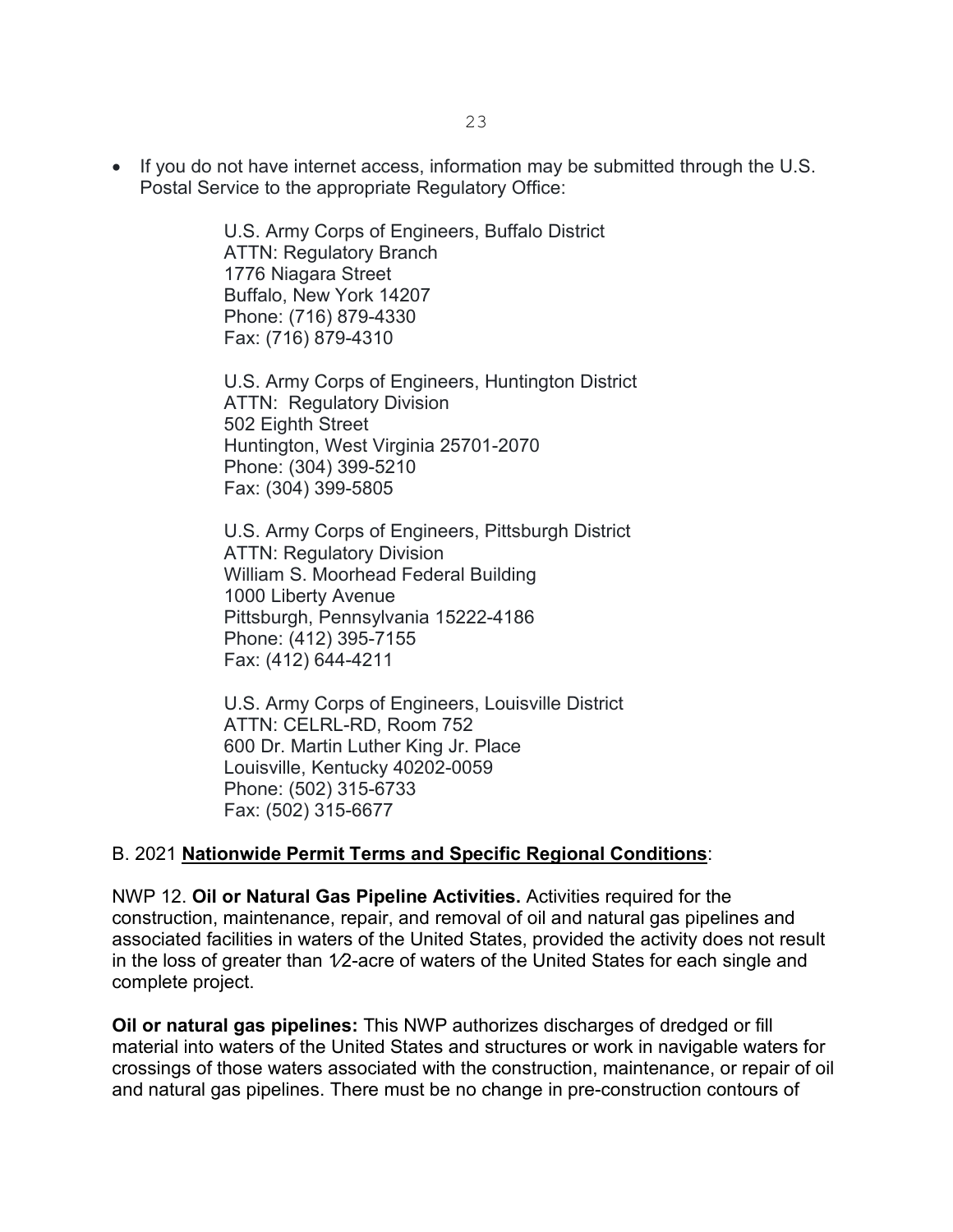waters of the United States. An ''oil or natural gas pipeline'' is defined as any pipe or pipeline for the transportation of any form of oil or natural gas, including products derived from oil or natural gas, such as gasoline, jet fuel, diesel fuel, heating oil, petrochemical feedstocks, waxes, lubricating oils, and asphalt.

Material resulting from trench excavation may be temporarily sidecast into waters of the United States for no more than three months, provided the material is not placed in such a manner that it is dispersed by currents or other forces. The district engineer may extend the period of temporary side casting for no more than a total of 180 days, where appropriate. In wetlands, the top 6 to 12 inches of the trench should normally be backfilled with topsoil from the trench. The trench cannot be constructed or backfilled in such a manner as to drain waters of the United States (e.g., backfilling with extensive gravel layers, creating a french drain effect). Any exposed slopes and stream banks must be stabilized immediately upon completion of the utility line crossing of each waterbody.

**Oil or natural gas pipeline substations:** This NWP authorizes the construction, maintenance, or expansion of substation facilities (e.g., oil or natural gas or gaseous fuel custody transfer stations, boosting stations, compression stations, metering stations, pressure regulating stations) associated with an oil or natural gas pipeline in non-tidal waters of the United States, provided the activity, in combination with all other activities included in one single and complete project, does not result in the loss of greater than 1⁄2-acre of waters of the United States. This NWP does not authorize discharges of dredged or fill material into non-tidal wetlands adjacent to tidal waters of the United States to construct, maintain, or expand substation facilities.

**Foundations for above-ground oil or natural gas pipelines:** This NWP authorizes the construction or maintenance of foundations for aboveground oil or natural gas pipelines in all waters of the United States, provided the foundations are the minimum size necessary.

**Access roads:** This NWP authorizes the construction of access roads for the construction and maintenance of oil or natural gas pipelines, in non-tidal waters of the United States, provided the activity, in combination with all other activities included in one single and complete project, does not cause the loss of greater than 1⁄2-acre of non-tidal waters of the United States. This NWP does not authorize discharges of dredged or fill material into non-tidal wetlands adjacent to tidal waters for access roads. Access roads must be the minimum width necessary (see Note 2, below). Access roads must be constructed so that the length of the road minimizes any adverse effects on waters of the United States and must be as near as possible to pre-construction contours and elevations (e.g., at grade corduroy roads or geotextile/gravel roads). Access roads constructed above pre-construction contours and elevations in waters of the United States must be properly bridged or culverted to maintain surface flows.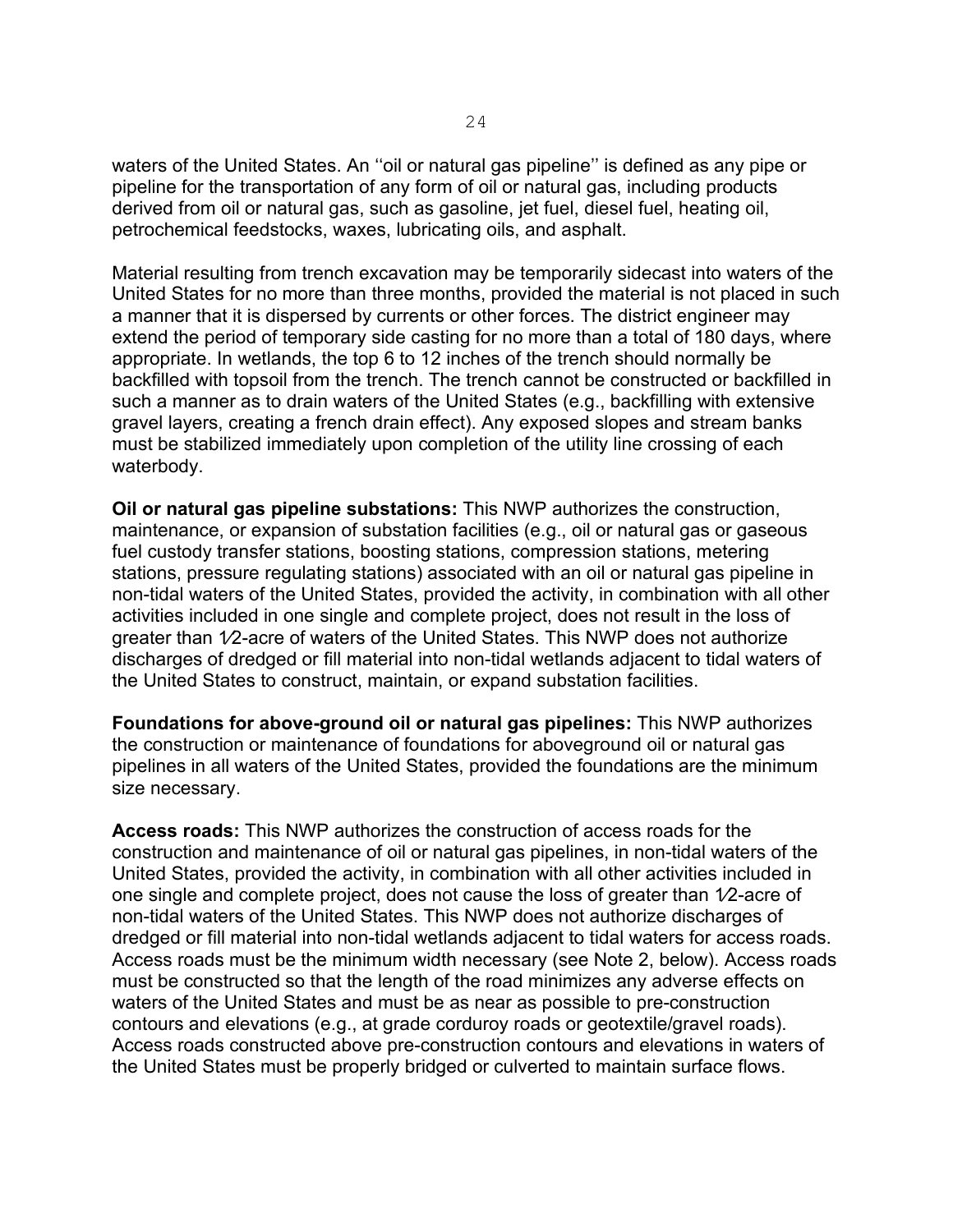This NWP may authorize oil or natural gas pipelines in or affecting navigable waters of the United States even if there is no associated discharge of dredged or fill material (see 33 CFR part 322). Oil or natural gas pipelines routed in, over, or under section 10 waters without a discharge of dredged or fill material may require a section 10 permit.

This NWP authorizes, to the extent that Department of the Army authorization is required, temporary structures, fills, and work necessary for the remediation of inadvertent returns of drilling fluids to waters of the United States through sub-soil fissures or fractures that might occur during horizontal directional drilling activities conducted for the purpose of installing or replacing oil or natural gas pipelines. These remediation activities must be done as soon as practicable, to restore the affected waterbody. District engineers may add special conditions to this NWP to require a remediation plan for addressing inadvertent returns of drilling fluids to waters of the United States during horizontal directional drilling activities conducted for the purpose of installing or replacing oil or natural gas pipelines.

This NWP also authorizes temporary structures, fills, and work, including the use of temporary mats, necessary to conduct the oil or natural gas pipeline activity. Appropriate measures must be taken to maintain normal downstream flows and minimize flooding to the maximum extent practicable, when temporary structures, work, and discharges of dredged or fill material, including cofferdams, are necessary for construction activities, access fills, or dewatering of construction sites. Temporary fills must consist of materials, and be placed in a manner, that will not be eroded by expected high flows. After construction, temporary fills must be removed in their entirety and the affected areas returned to preconstruction elevations. The areas affected by temporary fills must be revegetated, as appropriate.

**Notification:** The permittee must submit a pre-construction notification to the district engineer prior to commencing the activity if: (1) A section 10 permit is required; (2) the discharge will result in the loss of greater than 1⁄10-acre of waters of the United States; or (3) the proposed oil or natural gas pipeline activity is associated with an overall project that is greater than 250 miles in length and the project purpose is to install new pipeline (vs. conduct repair or maintenance activities) along the majority of the distance of the overall project length. If the proposed oil or gas pipeline is greater than 250 miles in length, the pre-construction notification must include the locations and proposed impacts (in acres or other appropriate unit of measure) for all crossings of waters of the United States that require DA authorization, including those crossings authorized by an NWP would not otherwise require preconstruction notification. (See general condition 32.) (Authorities: Sections 10 and 404)

**Note 1:** Where the oil or natural gas pipeline is constructed, installed, or maintained in navigable waters of the United States (i.e., section 10 waters) within the coastal United States, the Great Lakes, and United States territories, a copy of the NWP verification will be sent by the Corps to the National Oceanic and Atmospheric Administration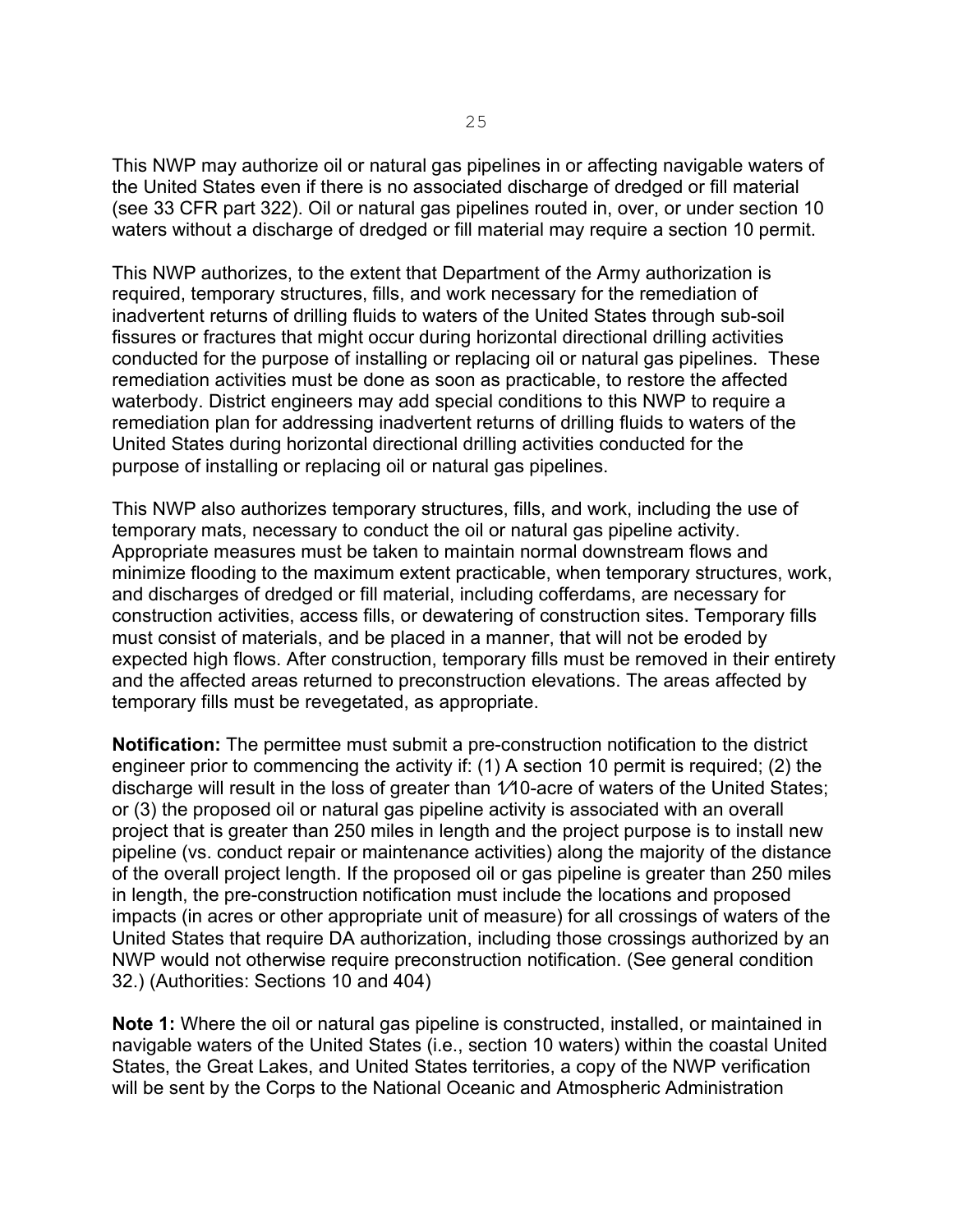(NOAA), National Ocean Service (NOS), for charting the oil or natural gas pipeline to protect navigation.

**Note 2:** For oil or natural gas pipeline activities crossing a single waterbody more than one time at separate and distant locations, or multiple waterbodies at separate and distant locations, each crossing is considered a single and complete project for purposes of NWP authorization. Oil or natural gas pipeline activities must comply with 33 CFR 330.6(d).

**Note 3:** Access roads used for both construction and maintenance may be authorized, provided they meet the terms and conditions of this NWP. Access roads used solely for construction of the oil or natural gas pipeline must be removed upon completion of the work, in accordance with the requirements for temporary fills.

**Note 4:** Pipes or pipelines used to transport gaseous, liquid, liquescent, or slurry substances over navigable waters of the United States are considered to be bridges, and may require a permit from the U.S. Coast Guard pursuant to the General Bridge Act of 1946. However, any discharges of dredged or fill material into waters of the United States associated with such oil or natural gas pipelines will require a section 404 permit (see NWP 15).

**Note 5:** This NWP authorizes oil or natural gas pipeline maintenance and repair activities that do not qualify for the Clean Water Act section 404(f) exemption for maintenance of currently serviceable fills or fill structures.

**Note 6:** For NWP 12 activities that require pre-construction notification, the PCN must include any other NWP(s), regional general permit(s), or individual permit(s) used or intended to be used to authorize any part of the proposed project or any related activity, including other separate and distant crossings that require Department of the Army authorization but do not require pre-construction notification (see paragraph (b)(4) of general condition 32). The district engineer will evaluate the PCN in accordance with Section D, ''District Engineer's Decision.'' The district engineer may require mitigation to ensure that the authorized activity results in no more than minimal individual and cumulative adverse environmental effects (see general condition 23).

#### **Corps NWP 12 Specific Regional Conditions:**

• PCN in accordance with NWP General Condition 32 and Regional General Condition 6 is required for all permanent conversion of scrub/shrub and forested wetlands greater than 1/10 of an acre per single and complete project. Use of conversion in this regional condition relates to the change of a scrub/shrub and forested wetlands to a herbaceous state, but it would not result in a loss of waters of the United States as the wetland would continue to exist in the landscape.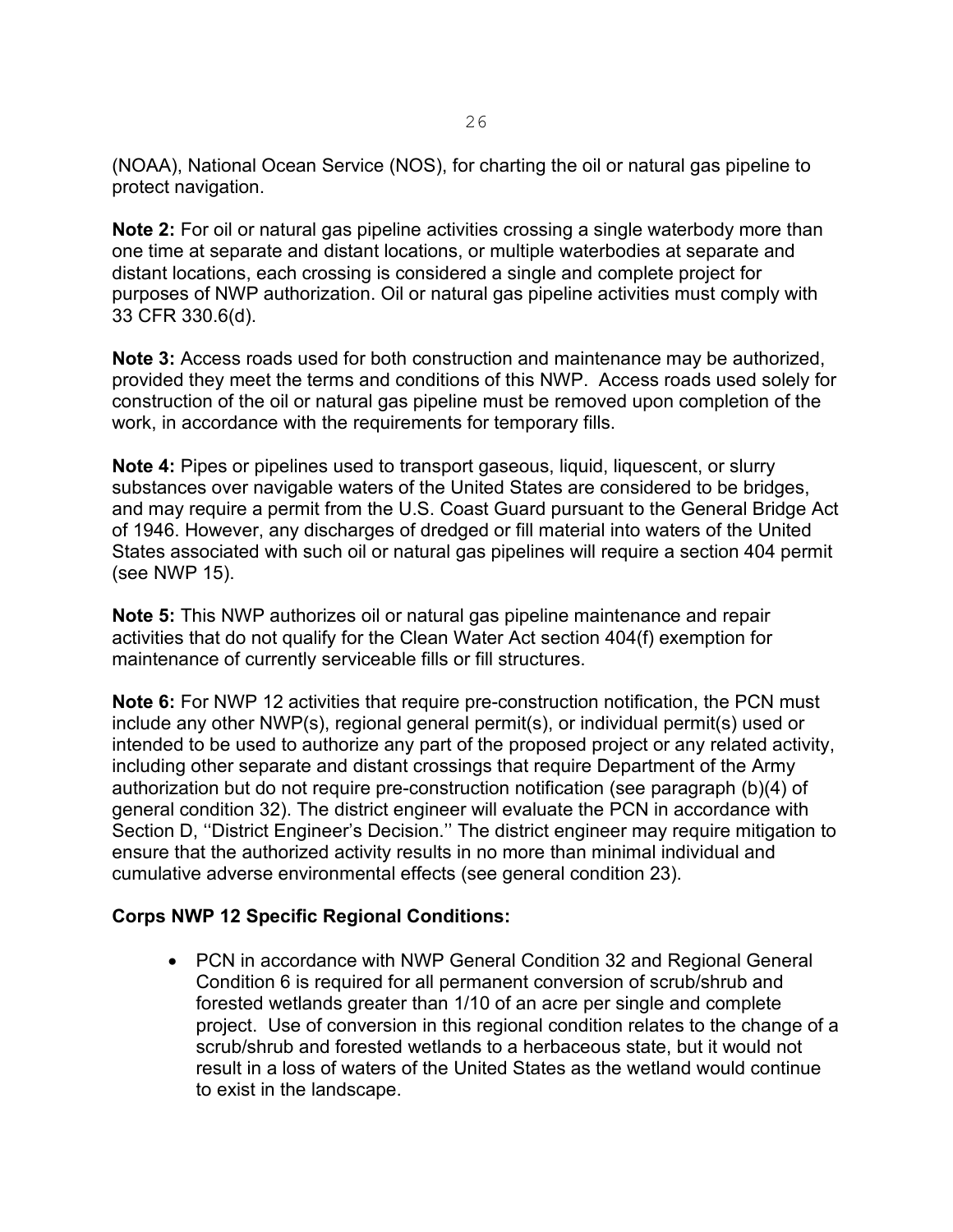• This NWP does not authorize the placement of manholes in wetlands.

#### **Ohio Department of Natural Resources CZMA Federal Consistency Determination Condition:**

• For all activities located within or along the shore of Ohio's portion of Lake Erie, including Maumee Bay and Sandusky Bay, all applicable authorizations under the Ohio Coastal Management Program must be obtained.

NWP 21. **Surface Coal Mining Activities.** Discharges of dredged or fill material into waters of the United States associated with surface coal mining and reclamation operations, provided the following criteria are met:

- a. The activities are already authorized, or are currently being processed by states with approved programs under Title V of the Surface Mining Control and Reclamation Act of 1977 or by the Department of the Interior, Office of Surface Mining Reclamation and Enforcement;
- b. The discharge must not cause the loss of greater than  $1/2$ -acre of non-tidal waters of the United States. This NWP does not authorize discharges of dredged or fill material into tidal waters or non-tidal wetlands adjacent to tidal waters; and
- c. The discharge is not associated with the construction of valley fills. A ''valley fill'' is a fill structure that is typically constructed within valleys associated with steep, mountainous terrain, associated with surface coal mining activities.

**Notification:** The permittee must submit a pre-construction notification to the district engineer. (See general condition 32.) (Authorities: Sections 10 and 404)

NWP 29. **Residential Developments.** Discharges of dredged or fill material into nontidal waters of the United States for the construction or expansion of a single residence, a multiple unit residential development, or a residential subdivision. This NWP authorizes the construction of building foundations and building pads and attendant features that are necessary for the use of the residence or residential development. Attendant features may include but are not limited to roads, parking lots, garages, yards, utility lines, storm water management facilities, septic fields, and recreation facilities such as playgrounds, playing fields, and golf courses (provided the golf course is an integral part of the residential development). The discharge must not cause the loss of greater than 1⁄2-acre of non-tidal waters of the United States. This NWP does not authorize discharges of dredged or fill material into non-tidal wetlands adjacent to tidal waters.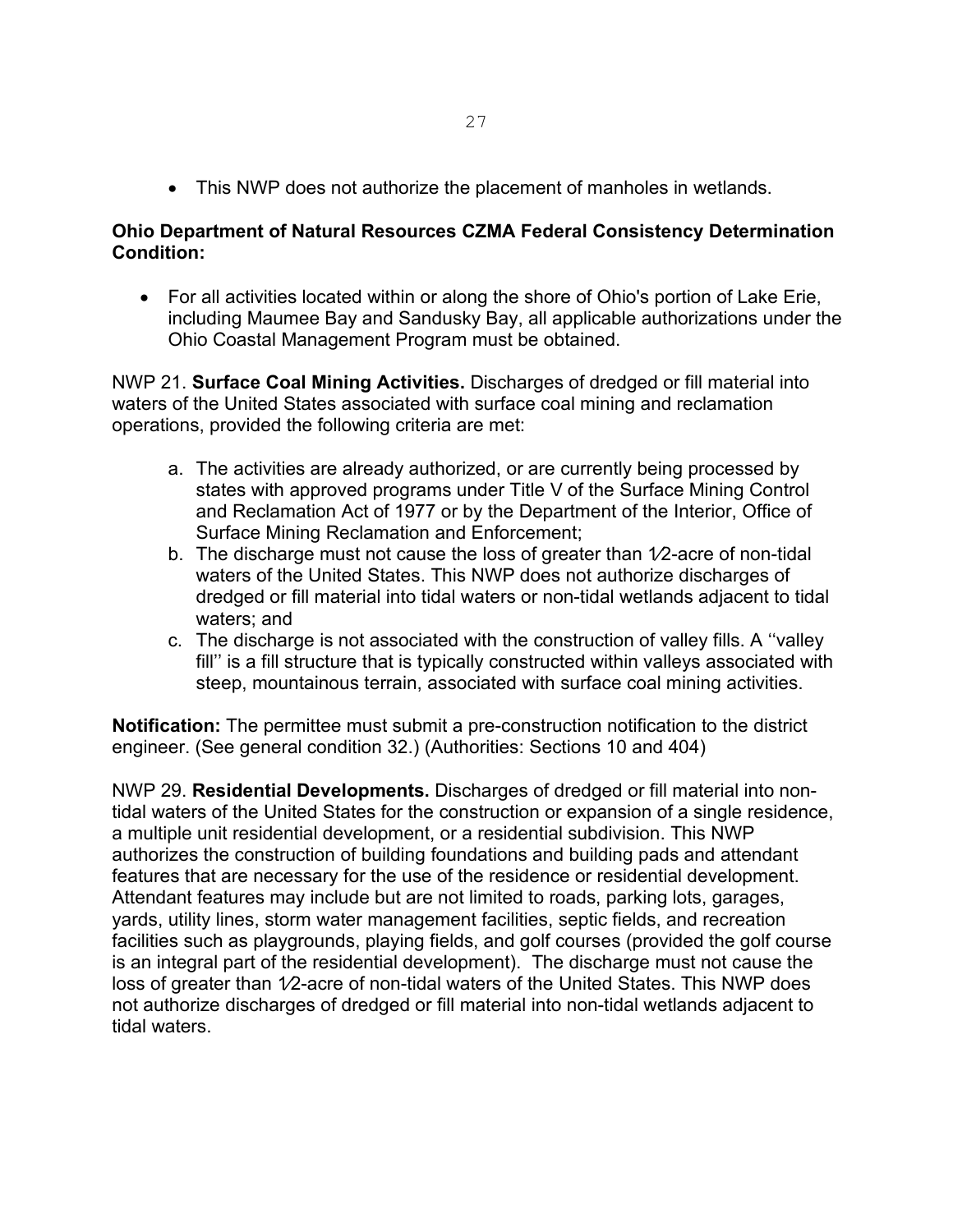**Subdivisions:** For residential subdivisions, the aggregate total loss of waters of United States authorized by this NWP cannot exceed 1/2-acre. This includes any loss of waters of the United States associated with development of individual subdivision lots.

**Notification:** The permittee must submit a pre-construction notification to the district engineer prior to commencing the activity. (See general condition 32.) (Authorities: Sections 10 and 404)

NWP 39. **Commercial and Institutional Developments.** Discharges of dredged or fill material into non-tidal waters of the United States for the construction or expansion of commercial and institutional building foundations and building pads and attendant features that are necessary for the use and maintenance of the structures. Attendant features may include, but are not limited to, roads, parking lots, garages, yards, utility lines, storm water management facilities, wastewater treatment facilities, and recreation facilities such as playgrounds and playing fields. Examples of commercial developments include retail stores, industrial facilities, restaurants, business parks, and shopping centers. Examples of institutional developments include schools, fire stations, government office buildings, judicial buildings, public works buildings, libraries, hospitals, and places of worship. The construction of new golf courses and new ski areas is not authorized by this NWP. The discharge must not cause the loss of greater than 1⁄2-acre of non-tidal waters of the United States. This NWP does not authorize discharges of dredged or fill material into non-tidal wetlands adjacent to tidal waters.

**Notification:** The permittee must submit a pre-construction notification to the district engineer prior to commencing the activity. (See general condition 32.) (Authorities: Sections 10 and 404)

**Note:** For any activity that involves the construction of a wind energy generating structure, solar tower, or overhead transmission line, a copy of the PCN and NWP verification will be provided by the Corps to the Department of Defense Siting Clearinghouse, which will evaluate potential effects on military activities.

NWP 40. **Agricultural Activities.** Discharges of dredged or fill material into non-tidal waters of the United States for agricultural activities, including the construction of building pads for farm buildings. Authorized activities include the installation, placement, or construction of drainage tiles, ditches, or levees; mechanized land clearing; land leveling; the relocation of existing serviceable drainage ditches constructed in waters of the United States; and similar activities. This NWP also authorizes the construction of farm ponds in non-tidal waters of the United States, excluding perennial streams, provided the farm pond is used solely for agricultural purposes. This NWP does not authorize the construction of aquaculture ponds. This NWP also authorizes discharges of dredged or fill material into non-tidal jurisdictional waters of the United States to relocate existing serviceable drainage ditches constructed in nontidal streams. The discharge must not cause the loss of greater than 1⁄2-acre of non-tidal waters of the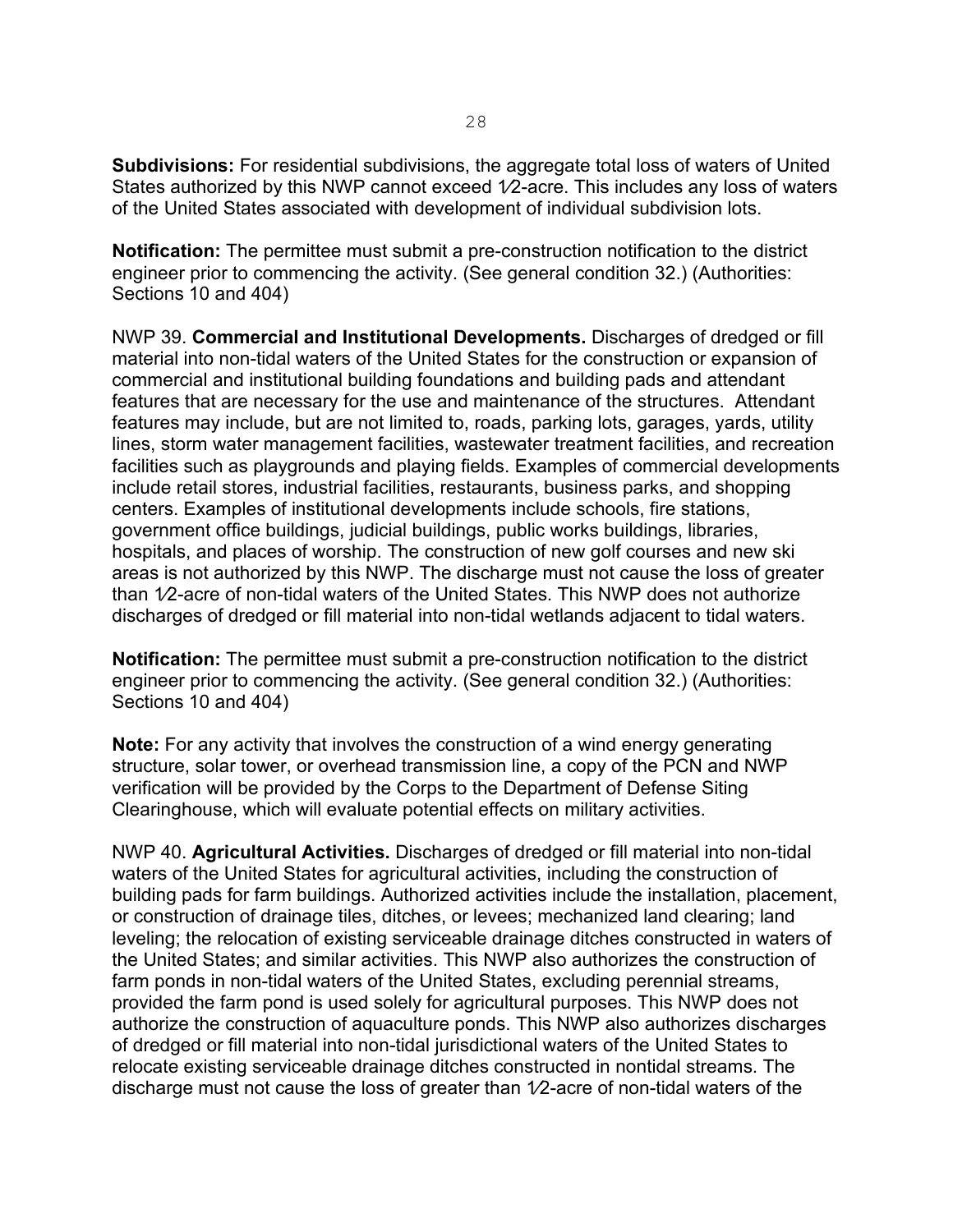United States. This NWP does not authorize discharges of dredged or fill material into non-tidal wetlands adjacent to tidal waters.

**Notification:** The permittee must submit a pre-construction notification to the district engineer prior to commencing the activity. (See general condition 32.) (Authority: Section 404)

**Note:** Some discharges of dredged or fill material into waters of the United States for agricultural activities may qualify for an exemption under Section 404(f) of the Clean Water Act (see 33 CFR 323.4). This NWP authorizes the construction of farm ponds that do not qualify for the Clean Water Act section 404(f)(1)(C) exemption because of the recapture provision at section 404(f)(2).

NWP 42. **Recreational Facilities.** Discharges of dredged or fill material into non-tidal waters of the United States for the construction or expansion of recreational facilities. Examples of recreational facilities that may be authorized by this NWP include playing fields (e.g., football fields, baseball fields), basketball courts, tennis courts, hiking trails, bike paths, golf courses, ski areas, horse paths, nature centers, and campgrounds (excluding recreational vehicle parks). This NWP also authorizes the construction or expansion of small support facilities, such as maintenance and storage buildings and stables that are directly related to the recreational activity, but it does not authorize the construction of hotels, restaurants, racetracks, stadiums, arenas, or similar facilities. The discharge must not cause the loss of greater than  $1/2$ -acre of non-tidal waters of the United States. This NWP does not authorize discharges of dredged or fill material into non-tidal wetlands adjacent to tidal waters.

**Notification:** The permittee must submit a pre-construction notification to the district engineer prior to commencing the activity. (See general condition 32.) (Authority: Section 404)

NWP 43. **Stormwater Management Facilities.** Discharges of dredged or fill material into non-tidal waters of the United States for the construction of stormwater management facilities, including stormwater detention basins and retention basins and other stormwater management facilities; the construction of water control structures, outfall structures and emergency spillways; the construction of low impact development integrated management features such as bioretention facilities (e.g., rain gardens), vegetated filter strips, grassed swales, and infiltration trenches; and the construction of pollutant reduction green infrastructure features designed to reduce inputs of sediments, nutrients, and other pollutants into waters, such as features needed to meet reduction targets established under Total Maximum Daily Loads set under the Clean Water Act.

This NWP authorizes, to the extent that a section 404 permit is required, discharges of dredged or fill material into non-tidal waters of the United States for the maintenance of stormwater management facilities, low impact development integrated management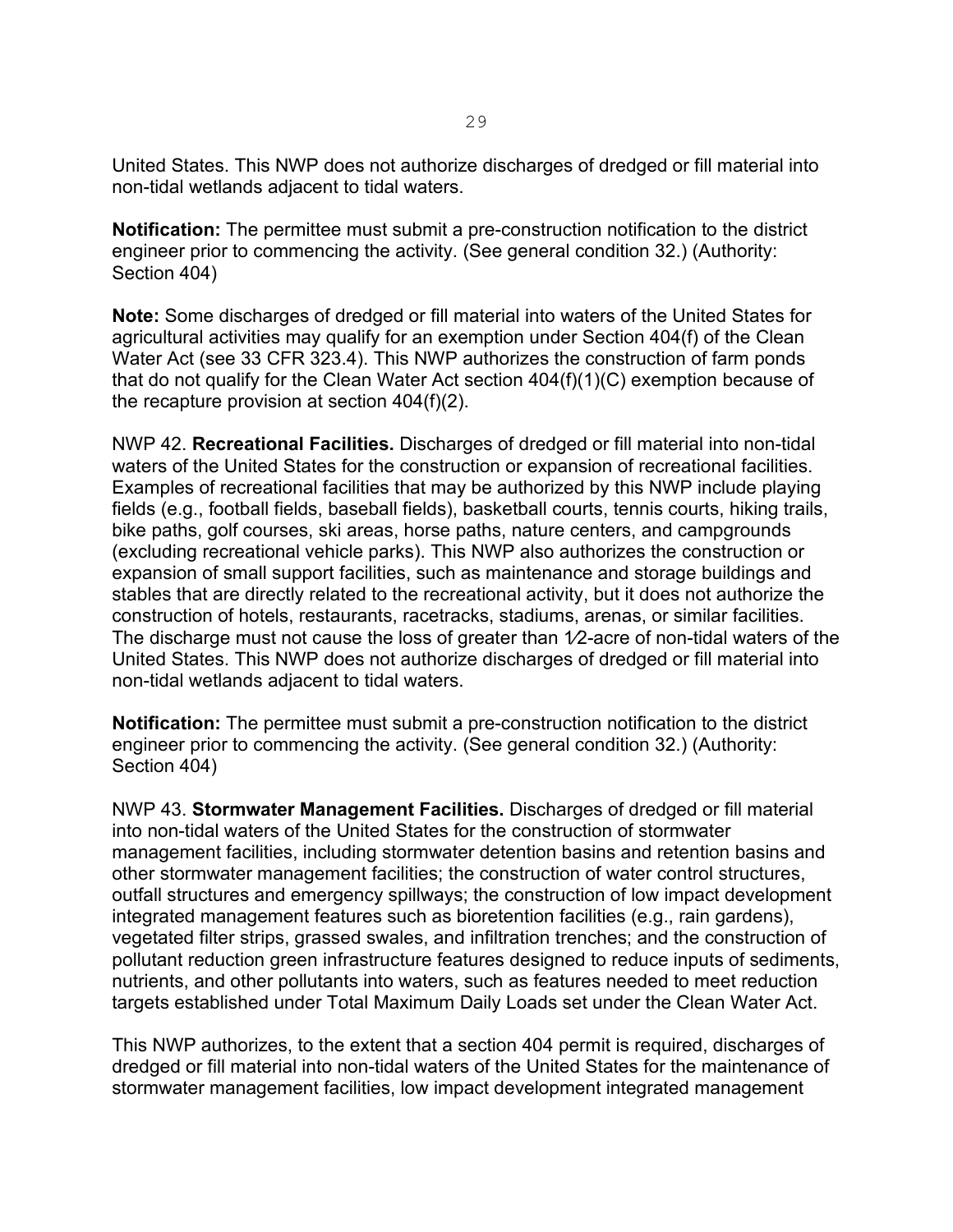features, and pollutant reduction green infrastructure features. The maintenance of stormwater management facilities, low impact development integrated management features, and pollutant reduction green infrastructure features that are not waters of the United States does not require a section 404 permit.

The discharge must not cause the loss of greater than 1/2-acre of non-tidal waters of the United States. This NWP does not authorize discharges of dredged or fill material into non-tidal wetlands adjacent to tidal waters. This NWP does not authorize discharges of dredged or fill material for the construction of new stormwater management facilities in perennial streams.

**Notification:** For discharges of dredged or fill material into non-tidal waters of the United States for the construction of new stormwater management facilities or pollutant reduction green infrastructure features, or the expansion of existing stormwater management facilities or pollutant reduction green infrastructure features, the permittee must submit a preconstruction notification to the district engineer prior to commencing the activity. (See general condition 32.)

Maintenance activities do not require pre-construction notification if they are limited to restoring the original design capacities of the stormwater management facility or pollutant reduction green infrastructure feature. (Authority: Section 404)

NWP 44. **Mining Activities.** Discharges of dredged or fill material into non-tidal waters of the United States for mining activities, except for coal mining activities, provided the activity meets all of the following criteria:

- a. For mining activities involving discharges of dredged or fill material into nontidal jurisdictional wetlands, the discharge must not cause the loss of greater than 1⁄2-acre of non-tidal jurisdictional wetlands;
- b. For mining activities involving discharges of dredged or fill material in nontidal jurisdictional open waters (e.g., rivers, streams, lakes, and ponds) or work in non-tidal navigable waters of the United States (i.e., section 10 waters), the mined area, including permanent and temporary impacts due to discharges of dredged or fill material into jurisdictional waters, must not exceed 1⁄2-acre; and
- c. The acreage loss under paragraph(a) plus the acreage impact under paragraph (b) does not exceed 1⁄2-acre.

This NWP does not authorize discharges of dredged or fill material into non-tidal wetlands adjacent to tidal waters.

**Notification:** The permittee must submit a pre-construction notification to the district engineer prior to commencing the activity. (See general condition 32.) If reclamation is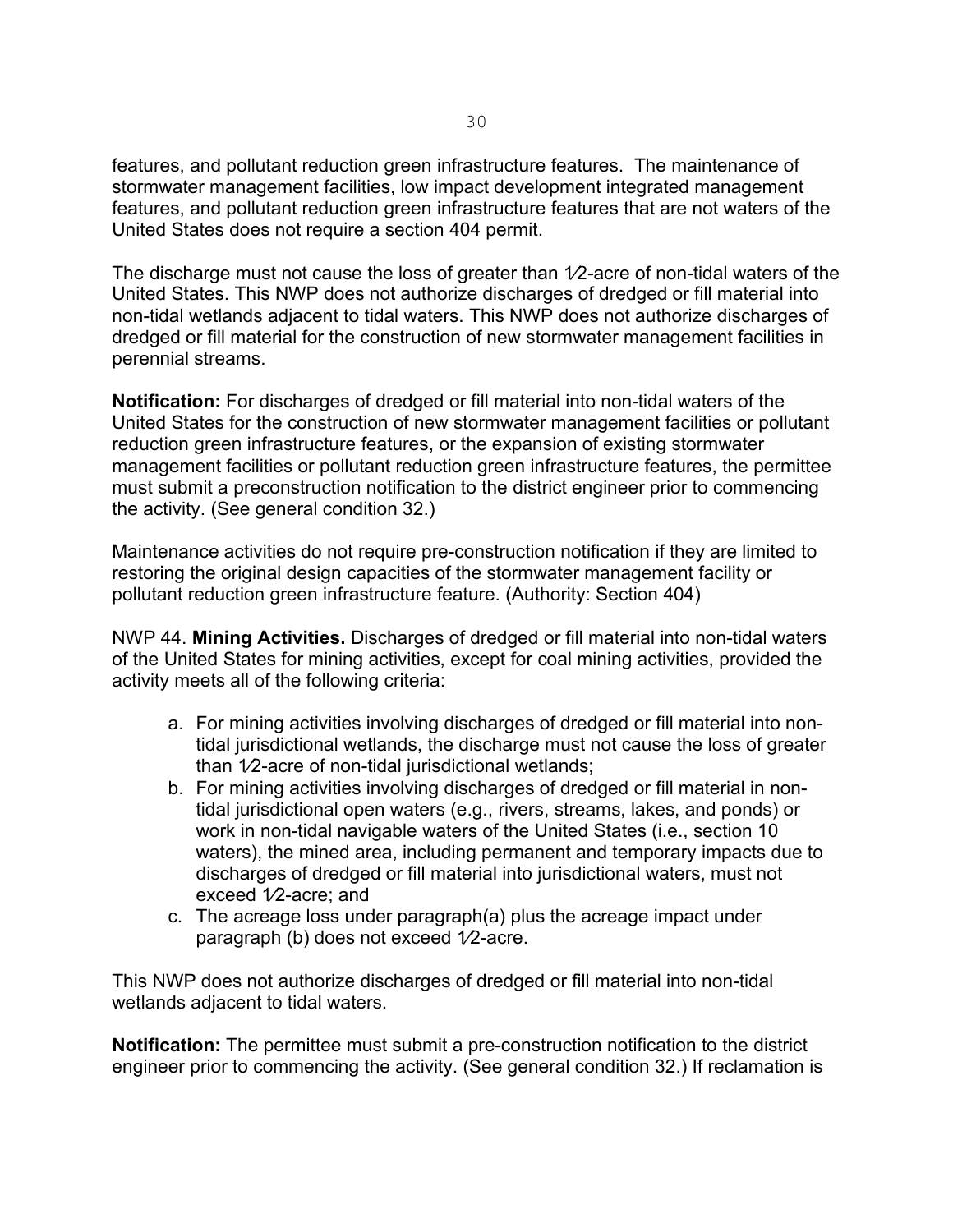required by other statutes, then a copy of the final reclamation plan must be submitted with the pre-construction notification. (Authorities: Sections 10 and 404)

NWP 48. **Commercial Shellfish Mariculture Activities.** Structures or work in navigable waters of the United States and discharges of dredged or fill material into waters of the United States necessary for new and continuing commercial shellfish mariculture operations (i.e., the cultivation of bivalve mollusks such as oysters, mussels, clams, and scallops) in authorized project areas. For the purposes of this NWP, the project area is the area in which the operator is authorized to conduct commercial shellfish mariculture activities, as identified through a lease or permit issued by an appropriate state or local government agency, a treaty, or any easement, lease, deed, contract, or other legally binding agreement that establishes an enforceable property interest for the operator.

This NWP authorizes the installation of buoys, floats, racks, trays, nets, lines, tubes, containers, and other structures into navigable waters of the United States. This NWP also authorizes discharges of dredged or fill material into waters of the United States necessary for shellfish seeding, rearing, cultivating, transplanting, and harvesting activities. Rafts and other floating structures must be securely anchored and clearly marked.

This NWP does not authorize:

- a. The cultivation of a nonindigenous species unless that species has been previously cultivated in the waterbody;
- b. The cultivation of an aquatic nuisance species as defined in the Nonindigenous Aquatic Nuisance Prevention and Control Act of 1990; or
- c. Attendant features such as docks, piers, boat ramps, stockpiles, or staging areas, or the deposition of shell material back into waters of the United States as waste.

**Notification:** The permittee must submit a pre-construction notification to the district engineer if the activity directly affects more than 1/2-acre of submerged aquatic vegetation. If the operator will be conducting commercial shellfish mariculture activities in multiple contiguous project areas, he or she can either submit one PCN for those contiguous project areas or submit a separate PCN for each project area. (See general condition 32.) (Authorities: Sections 10 and 404)

**Note 1:** The permittee should notify the applicable U.S. Coast Guard office regarding the project.

**Note 2:** To prevent introduction of aquatic nuisance species, no material that has been taken from a different waterbody may be reused in the current project area, unless it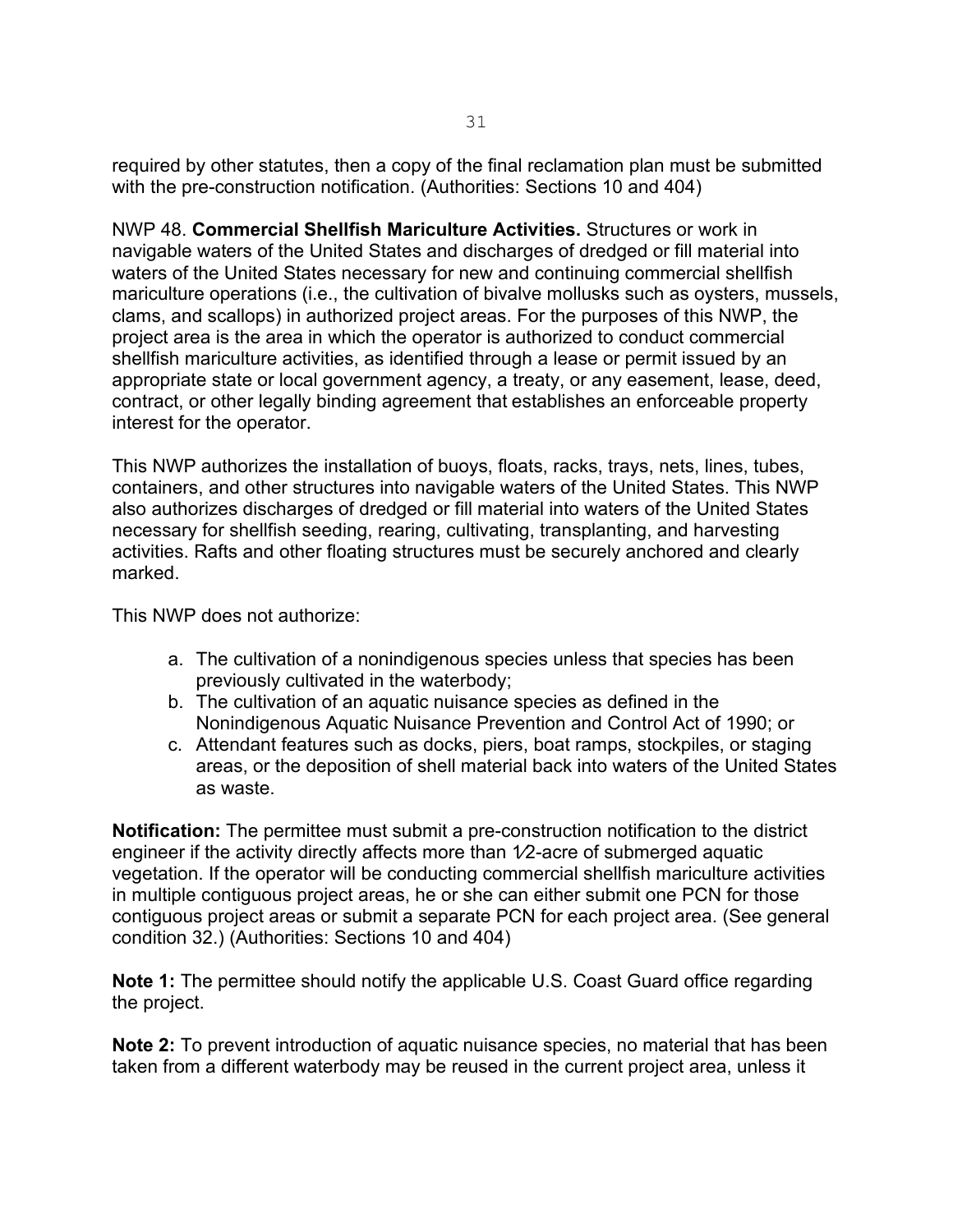has been treated in accordance with the applicable regional aquatic nuisance species management plan.

**Note 3:** The Nonindigenous Aquatic Nuisance Prevention and Control Act of 1990 defines ''aquatic nuisance species'' as ''a nonindigenous species that threatens the diversity or abundance of native species or the ecological stability of infested waters, or commercial, agricultural, aquacultural, or recreational activities dependent on such waters.''

NWP 50. **Underground Coal Mining Activities.** Discharges of dredged or fill material into non-tidal waters of the United States associated with underground coal mining and reclamation operations provided the activities are authorized, or are currently being processed by the Department of the Interior, Office of Surface Mining Reclamation and Enforcement, or by states with approved programs under Title V of the Surface Mining Control and Reclamation Act of 1977. The discharge must not cause the loss of greater than 1⁄2-acre of non-tidal waters of the United States. This NWP does not authorize discharges of dredged or fill material into non-tidal wetlands adjacent to tidal waters. This NWP does not authorize coal preparation and processing activities outside of the mine site.

**Notification:** The permittee must submit a pre-construction notification to the district engineer. (See general condition 32.) If reclamation is required by other statutes, then a copy of the reclamation plan must be submitted with the pre-construction notification. (Authorities: Sections 10 and 404)

NWP 51. **Land-Based Renewable Energy Generation Facilities.** Discharges of dredged or fill material into non-tidal waters of the United States for the construction, expansion, or modification of land-based renewable energy production facilities, including attendant features. Such facilities include infrastructure to collect solar (concentrating solar power and photovoltaic), wind, biomass, or geothermal energy. Attendant features may include, but are not limited to roads, parking lots, and stormwater management facilities within the landbased renewable energy generation facility. The discharge must not cause the loss of greater than  $1/2$ -acre of non-tidal waters of the United States. This NWP does not authorize discharges of dredged or fill material into non-tidal wetlands adjacent to tidal waters.

**Notification:** The permittee must submit a pre-construction notification to the district engineer prior to commencing the activity if the discharge results in the loss of greater than 1⁄10-acre of waters of the United States. (See general condition 32.) (Authorities: Sections 10 and 404)

**Note 1:** Electric utility lines constructed to transfer the energy from the land-based renewable energy generation facility to a distribution system, regional grid, or other facility are generally considered to be linear projects and each separate and distant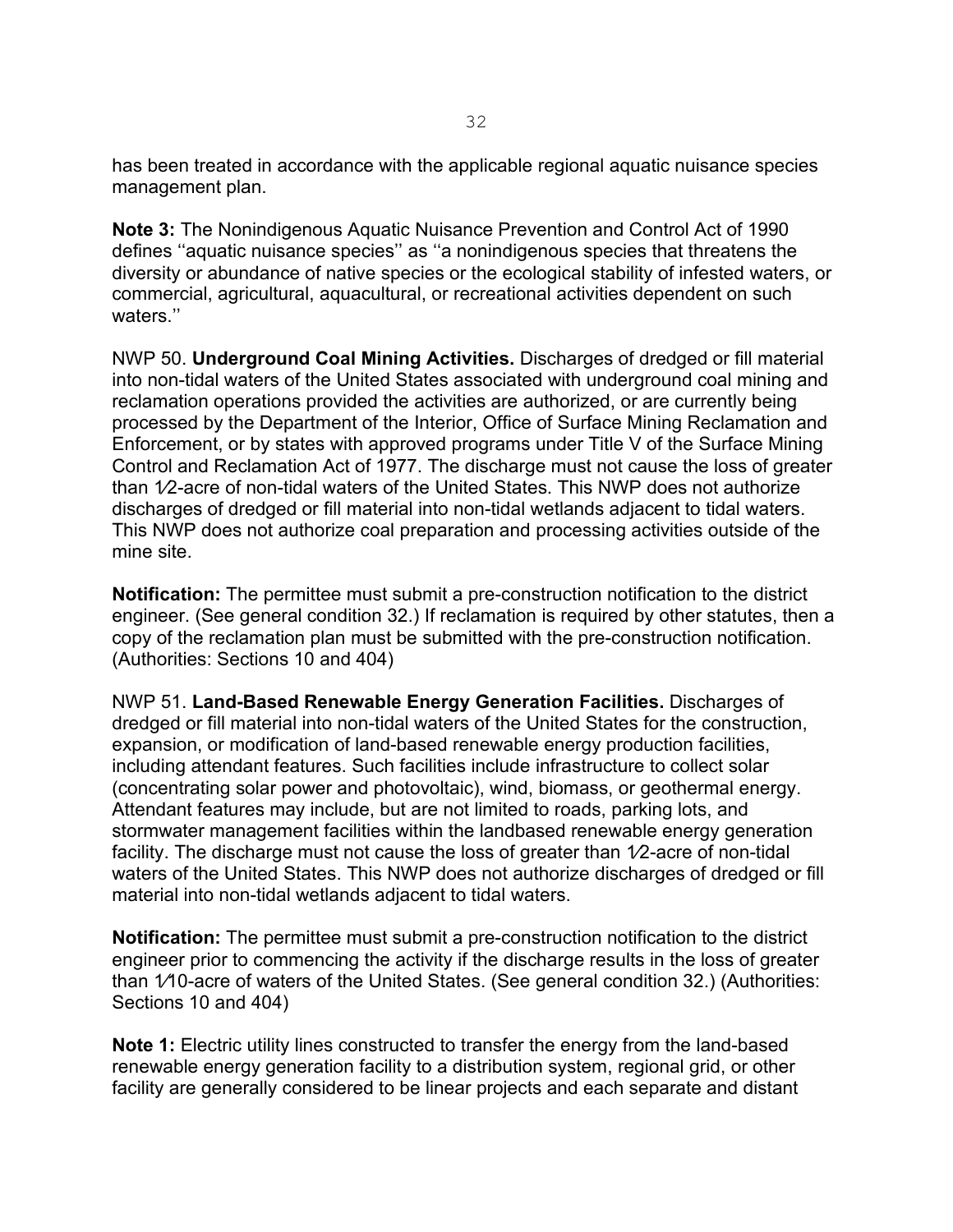crossing of a waterbody is eligible for treatment as a separate single and complete linear project. Those electric utility lines may be authorized by NWP 57 or another Department of the Army authorization.

**Note 2:** If the only activities associated with the construction, expansion, or modification of a landbased renewable energy generation facility that require Department of the Army authorization are discharges of dredged or fill material into waters of the United States to construct, maintain, repair, and/or remove electric utility lines and/or road crossings, then NWP 57 and/or NWP 14 shall be used if those activities meet the terms and conditions of NWPs 57 and 14, including any applicable regional conditions and any case-specific conditions imposed by the district engineer.

**Note 3:** For any activity that involves the construction of a wind energy generating structure, solar tower, or overhead transmission line, a copy of the PCN and NWP verification will be provided by the Corps to the Department of Defense Siting Clearinghouse, which will evaluate potential effects on military activities.

NWP 52. **Water-Based Renewable Energy Generation Pilot Projects.** Structures and work in navigable waters of the United States and discharges of dredged or fill material into waters of the United States for the construction, expansion, modification, or removal of water-based wind, water-based solar, wave energy, or hydrokinetic renewable energy generation pilot projects and their attendant features. Attendant features may include, but are not limited to, land-based collection and distribution facilities, control facilities, roads, parking lots, and stormwater management facilities.

For the purposes of this NWP, the term ''pilot project'' means an experimental project where the waterbased renewable energy generation units will be monitored to collect information on their performance and environmental effects at the project site. The placement of a transmission line on the bed of a navigable water of the United States from the renewable energy generation unit(s) to a land-based collection and distribution facility is considered a structure under Section 10 of the Rivers and Harbors Act of 1899 (see 33 CFR 322.2(b)), and the placement of the transmission line on the bed of a navigable water of the United States is not a loss of waters of the United States for the purposes of applying the 1⁄2-acre limit. For each single and complete project, no more than 10 generation units (e.g., wind turbines, wave energy devices, or hydrokinetic devices) are authorized.

For floating solar panels in navigable waters of the United States, each single and complete project cannot exceed  $1/2$ - acre in water surface area covered by the floating solar panels.

This NWP does not authorize activities in coral reefs. Structures in an anchorage area established by the U.S. Coast Guard must comply with the requirements in 33 CFR 322.5(l)(2). Structures may not be placed in established danger zones or restricted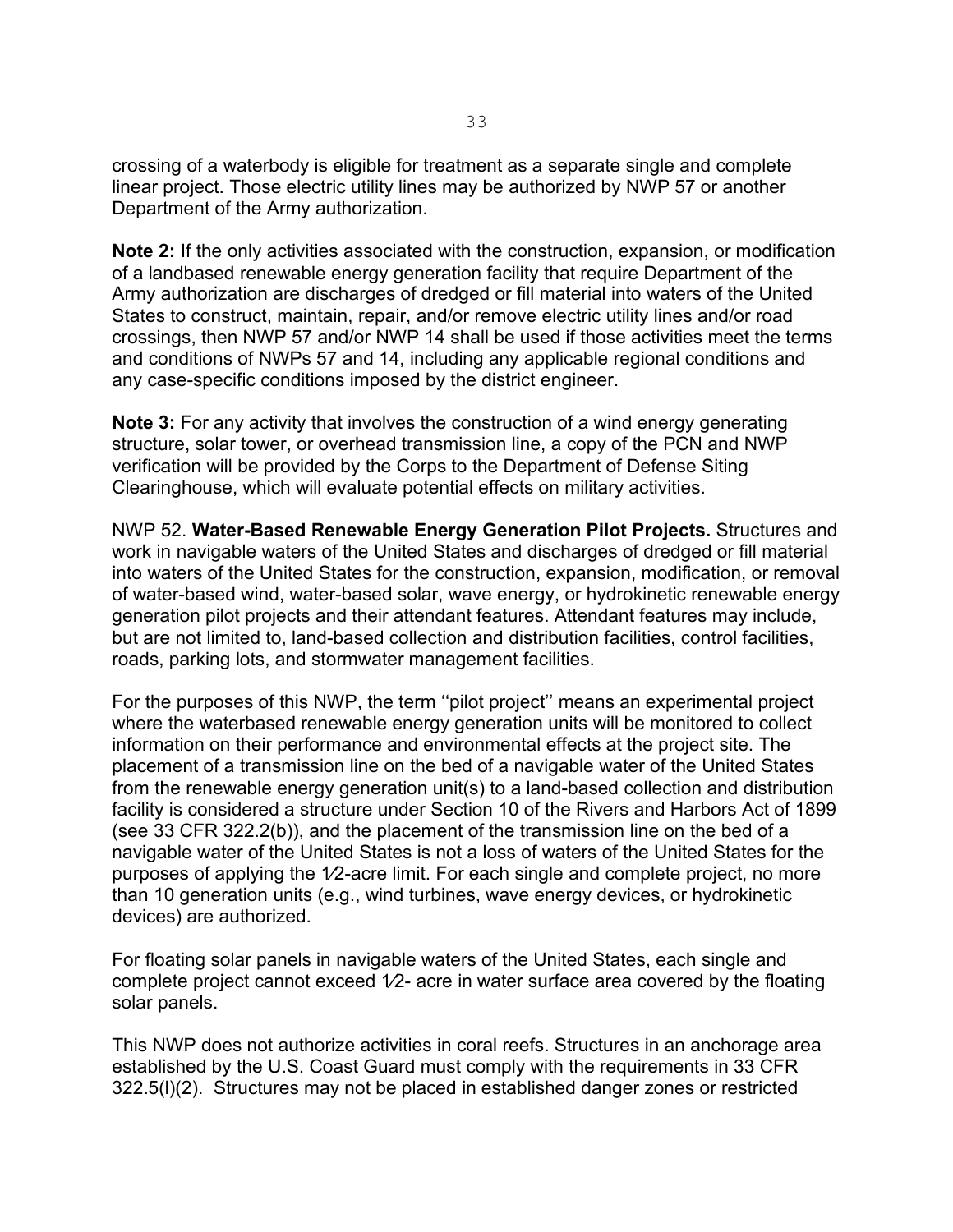areas designated in 33 CFR part 334, Federal navigation channels, shipping safety fairways or traffic separation schemes established by the U.S. Coast Guard (see 33 CFR 322.5(l)(1)), or EPA or Corps designated open water dredged material disposal areas.

Upon completion of the pilot project, the generation units, transmission lines, and other structures or fills associated with the pilot project must be removed to the maximum extent practicable unless they are authorized by a separate Department of the Army authorization, such as another NWP, an individual permit, or a regional general permit. Completion of the pilot project will be identified as the date of expiration of the Federal Energy Regulatory Commission (FERC) license, or the expiration date of the NWP authorization if no FERC license is required.

**Notification:** The permittee must submit a pre-construction notification to the district engineer prior to commencing the activity. (See general condition 32.) (Authorities: Sections 10 and 404)

**Note 1:** Electric utility lines constructed to transfer the energy from the land-based collection facility to a distribution system, regional grid, or other facility are generally considered to be linear projects and each separate and distant crossing of a waterbody is eligible for treatment as a separate single and complete linear project. Those electric utility lines may be authorized by NWP 57 or another Department of the Army authorization.

**Note 2:** An activity that is located on an existing locally or federally maintained U.S. Army Corps of Engineers project requires separate review and/or approval from the Corps under 33 U.S.C. 408.

**Note 3:** If the pilot project generation units, including any transmission lines, are placed in navigable waters of the United States (i.e., section 10 waters) within the coastal United States, the Great Lakes, and United States territories, copies of the NWP verification will be sent by the Corps to the National Oceanic and Atmospheric Administration, National Ocean Service, for charting the generation units and associated transmission line(s) to protect navigation.

**Note 4:** Hydrokinetic renewable energy generation projects that require authorization by the Federal Energy Regulatory Commission under the Federal Power Act of 1920 do not require separate authorization from the Corps under section 10 of the Rivers and Harbors Act of 1899.

**Note 5:** For any activity that involves the construction of a wind energy generating structure, solar tower, or overhead transmission line, a copy of the PCN and NWP verification will be provided by the Corps to the Department of Defense Siting Clearinghouse, which will evaluate potential effects on military activities.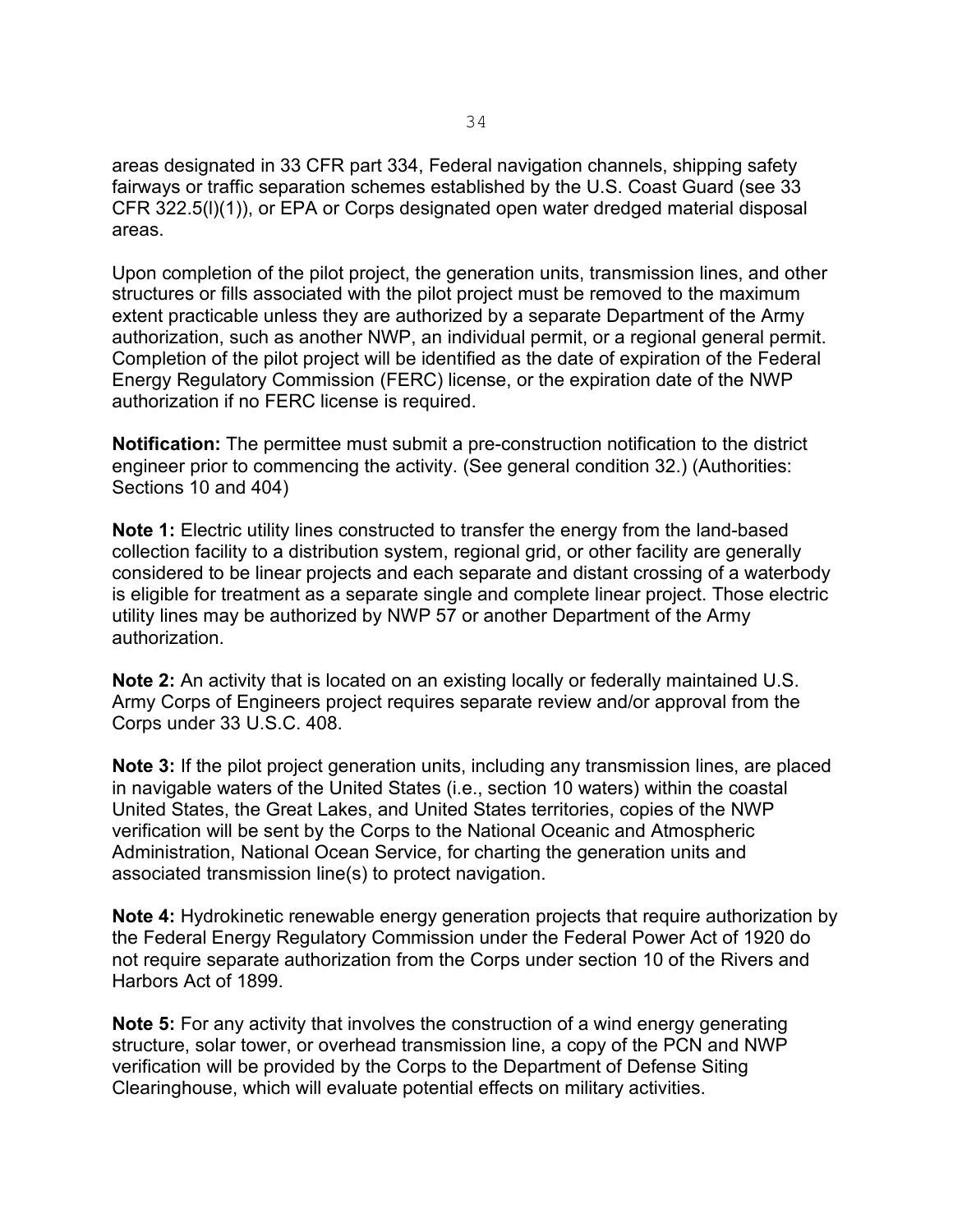#### **NWP 52 Regional Special Condition:**

• Revoked for use in Lake Erie.

#### NWP 55. **Seaweed Mariculture Activities.** Revoked in the State of Ohio.

NWP 56. **Finfish Mariculture Activities.** Revoked in State of Ohio.

NWP 57. **Electric Utility Line and Telecommunications Activities.** Activities required for the construction, maintenance, repair, and removal of electric utility lines, telecommunication lines, and associated facilities in waters of the United States, provided the activity does not result in the loss of greater than 1⁄2-acre of waters of the United States for each single and complete project.

**Electric utility lines and telecommunication lines:** This NWP authorizes discharges of dredged or fill material into waters of the United States and structures or work in navigable waters for crossings of those waters associated with the construction, maintenance, or repair of electric utility lines and telecommunication lines. There must be no change in preconstruction contours of waters of the United States. An ''electric utility line and telecommunication line'' is defined as any cable, line, fiber optic line, or wire for the transmission for any purpose of electrical energy, telephone, and telegraph messages, and internet, radio, and television communication.

Material resulting from trench excavation may be temporarily sidecast into waters of the United States for no more than three months, provided the material is not placed in such a manner that it is dispersed by currents or other forces. The district engineer may extend the period of temporary side casting for no more than a total of 180 days, where appropriate. In wetlands, the top 6 to 12 inches of the trench should normally be backfilled with topsoil from the trench. The trench cannot be constructed or backfilled in such a manner as to drain waters of the United States (e.g., backfilling with extensive gravel layers, creating a french drain effect). Any exposed slopes and stream banks must be stabilized immediately upon completion of the electric utility line or telecommunication line crossing of each waterbody.

**Electric utility line and telecommunications substations:** This NWP authorizes the construction, maintenance, or expansion of substation facilities associated with an electric utility line or telecommunication line in non-tidal waters of the United States, provided the activity, in combination with all other activities included in one single and complete project, does not result in the loss of greater than 1⁄2-acre of waters of the United States. This NWP does not authorize discharges of dredged or fill material into non-tidal wetlands adjacent to tidal waters of the United States to construct, maintain, or expand substation facilities.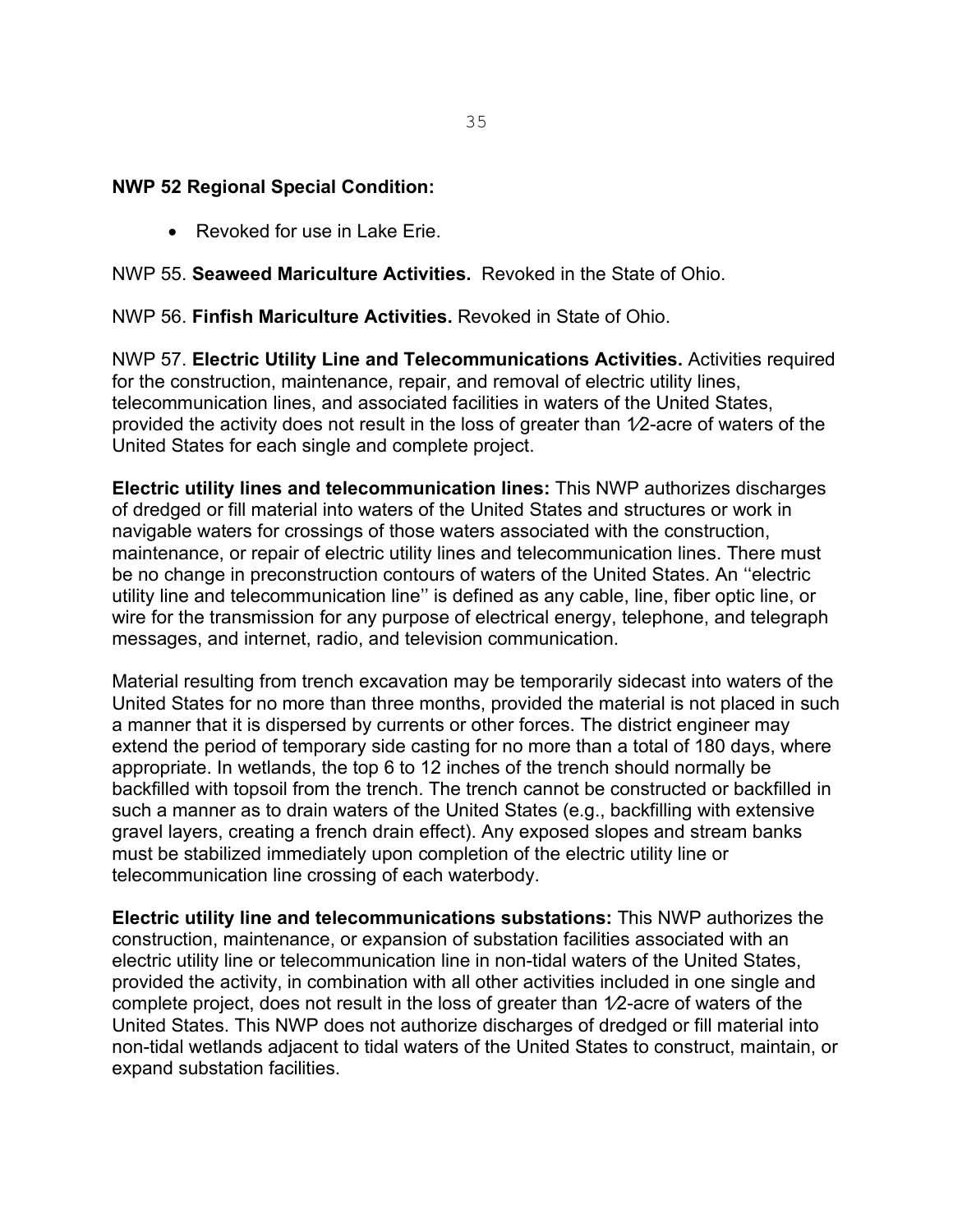**Foundations for overhead electric utility line or telecommunication line towers, poles, and anchors:** This NWP authorizes the construction or maintenance of foundations for overhead electric utility line or telecommunication line towers, poles, and anchors in all waters of the United States, provided the foundations are the minimum size necessary and separate footings for each tower leg (rather than a larger single pad) are used where feasible.

**Access roads:** This NWP authorizes the construction of access roads for the construction and maintenance of electric utility lines or telecommunication lines, including overhead lines and substations, in nontidal waters of the United States, provided the activity, in combination with all other activities included in one single and complete project, does not cause the loss of greater than 1⁄2-acre of non-tidal waters of the United States. This NWP does not authorize discharges of dredged or fill material into non-tidal wetlands adjacent to tidal waters for access roads. Access roads must be the minimum width necessary (see Note 2, below). Access roads must be constructed so that the length of the road minimizes any adverse effects on waters of the United States and must be as near as possible to pre-construction contours and elevations (e.g., at grade corduroy roads or geotextile/gravel roads). Access roads constructed above pre-construction contours and elevations in waters of the United States must be properly bridged or culverted to maintain surface flows.

This NWP may authorize electric utility lines or telecommunication lines in or affecting navigable waters of the United States even if there is no associated discharge of dredged or fill material (see 33 CFR part 322). Electric utility lines or telecommunication lines constructed over section 10 waters and electric utility lines or telecommunication lines that are routed in or under section 10 waters without a discharge of dredged or fill material require a section 10 permit.

This NWP authorizes, to the extent that Department of the Army authorization is required, temporary structures, fills, and work necessary for the remediation of inadvertent returns of drilling fluids to waters of the United States through sub-soil fissures or fractures that might occur during horizontal directional drilling activities conducted for the purpose of installing or replacing electric utility lines or telecommunication lines. These remediation activities must be done as soon as practicable, to restore the affected waterbody. District engineers may add special conditions to this NWP to require a remediation plan for addressing inadvertent returns of drilling fluids to waters of the United States during horizontal directional drilling activities conducted for the purpose of installing or replacing electric utility lines or telecommunication lines.

This NWP also authorizes temporary structures, fills, and work, including the use of temporary mats, necessary to conduct the electric utility line activity. Appropriate measures must be taken to maintain normal downstream flows and minimize flooding to the maximum extent practicable, when temporary structures, work, and discharges of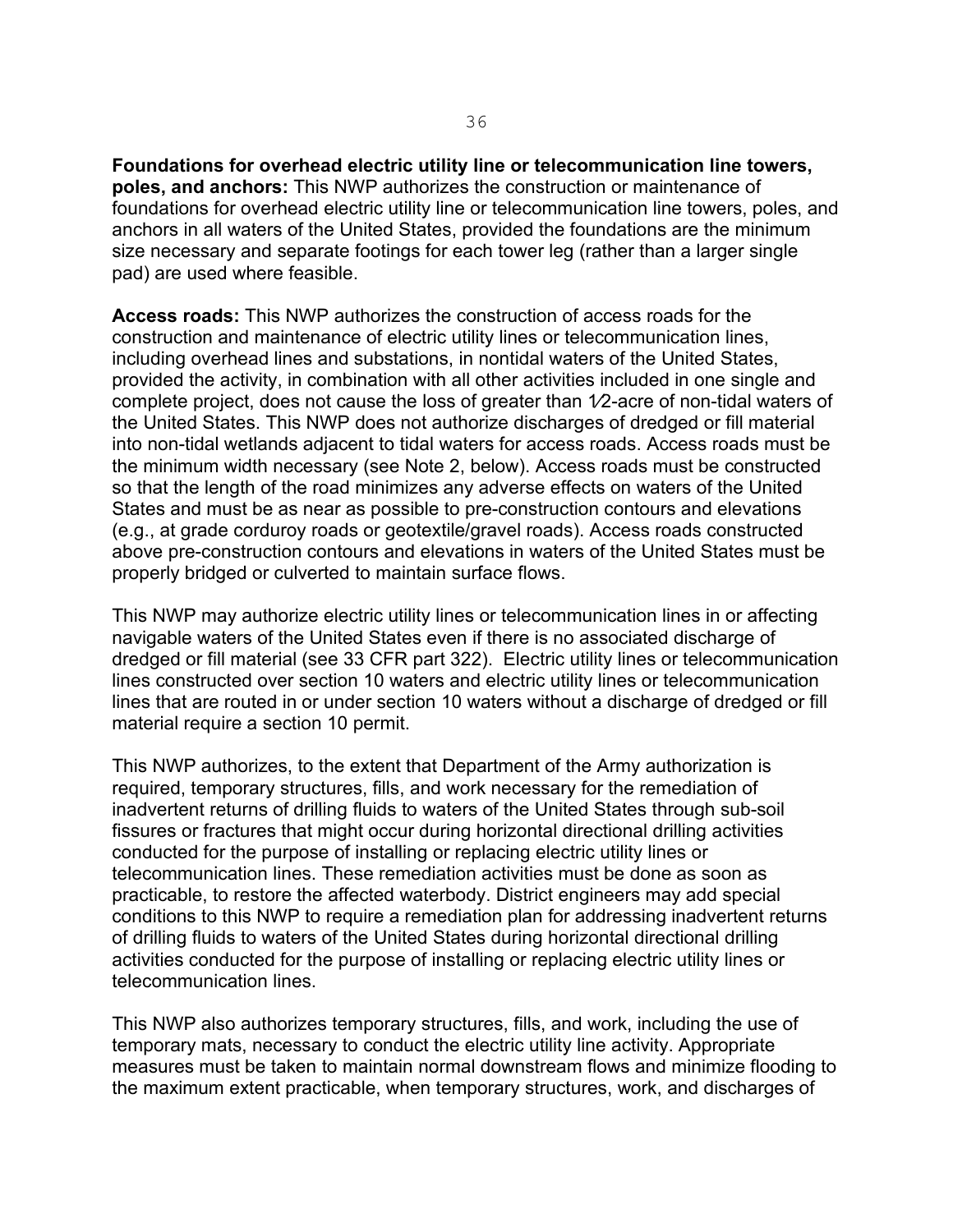dredged or fill material, including cofferdams, are necessary for construction activities, access fills, or dewatering of construction sites. Temporary fills must consist of materials, and be placed in a manner, that will not be eroded by expected high flows. After construction, temporary fills must be removed in their entirety and the affected areas returned to preconstruction elevations. The areas affected by temporary fills must be revegetated, as appropriate.

**Notification:** The permittee must submit a pre-construction notification to the district engineer prior to commencing the activity if: (1) A section 10 permit is required; or (2) the discharge will result in the loss of greater than 1⁄10-acre of waters of the United States. (See general condition 32.) (Authorities: Sections 10 and 404)

**Note 1:** Where the electric utility line is constructed, installed, or maintained in navigable waters of the United States (i.e., section 10 waters) within the coastal United States, the Great Lakes, and United States territories, a copy of the NWP verification will be sent by the Corps to the National Oceanic and Atmospheric Administration (NOAA), National Ocean Service (NOS), for charting the electric utility line to protect navigation.

**Note 2:** For electric utility line or telecommunications activities crossing a single waterbody more than one time at separate and distant locations, or multiple waterbodies at separate and distant locations, each crossing is considered a single and complete project for purposes of NWP authorization. Electric utility line and telecommunications activities must comply with 33 CFR 330.6(d).

**Note 3:** Electric utility lines or telecommunication lines consisting of aerial electric power transmission lines crossing navigable waters of the United States (which are defined at 33 CFR part 329) must comply with the applicable minimum clearances specified in 33 CFR 322.5(i).

**Note 4:** Access roads used for both construction and maintenance may be authorized, provided they meet the terms and conditions of this NWP.

Access roads used solely for construction of the electric utility line or telecommunication line must be removed upon completion of the work, in accordance with the requirements for temporary fills.

**Note 5:** This NWP authorizes electric utility line and telecommunication line maintenance and repair activities that do not qualify for the Clean Water Act section 404(f) exemption for maintenance of currently serviceable fills or fill structures.

**Note 6:** For overhead electric utility lines and telecommunication lines authorized by this NWP, a copy of the PCN and NWP verification will be provided by the Corps to the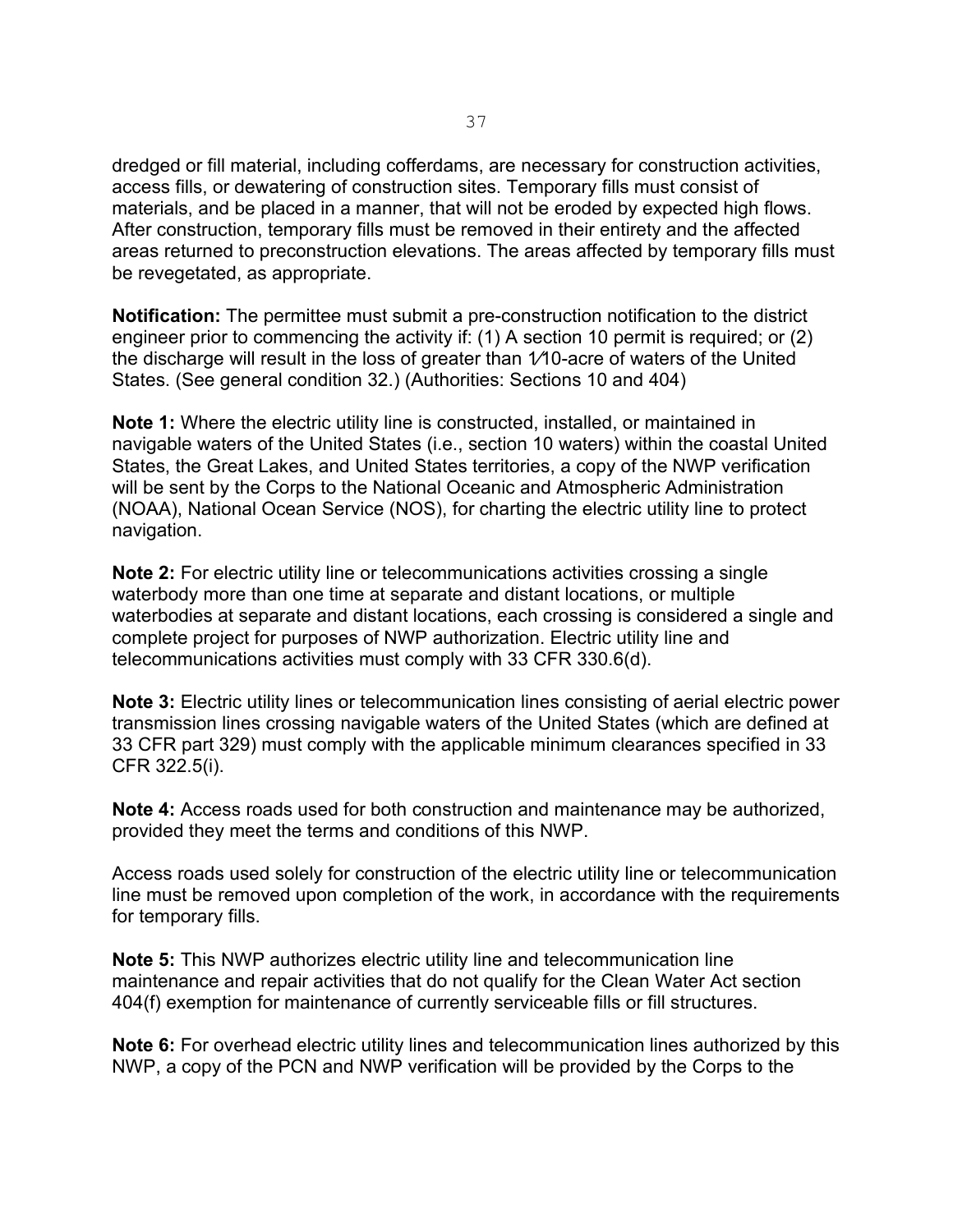Department of Defense Siting Clearinghouse, which will evaluate potential effects on military activities.

**Note 7:** For activities that require preconstruction notification, the PCN must include any other NWP(s), regional general permit(s), or individual permit(s) used or intended to be used to authorize any part of the proposed project or any related activity, including other separate and distant crossings that require Department of the Army authorization but do not require preconstruction notification (see paragraph (b)(4) of general condition 32). The district engineer will evaluate the PCN in accordance with Section D, ''District Engineer's Decision.'' The district engineer may require mitigation to ensure that the authorized activity results in no more than minimal individual and cumulative adverse environmental effects (see general condition 23).

#### **Corps NWP 57 Specific Regional Conditions:**

- PCN in accordance with NWP General Condition 32 and Regional General Condition 6 is required for all permanent conversion of scrub/shrub and forested wetlands of greater than 1/10 of an acre per each single and complete project. Use of conversion in this regional condition relates to the change of a scrub/shrub and forested wetlands to a herbaceous state, but it would not result in a loss of waters of the United States as the wetland would continue to exist in the landscape.
- This NWP does not authorize the placement of manholes in wetlands.

#### **Ohio Department of Natural Resources CZMA Federal Consistency Determination Condition:**

• For all activities located within or along the shore of Ohio's portion of Lake Erie, including Maumee Bay and Sandusky Bay, all applicable authorizations under the Ohio Coastal Management Program must be obtained.

NWP 58. **Utility Line Activities for Water and Other Substances.** Activities required for the construction, maintenance, repair, and removal of utility lines for water and other substances, excluding oil, natural gas, products derived from oil or natural gas, and electricity. Oil or natural gas pipeline activities or electric utility line and telecommunications activities may be authorized by NWPs 12 or 57, respectively. This NWP also authorizes associated utility line facilities in waters of the United States, provided the activity does not result in the loss of greater than  $1/2$ -acre of waters of the United States for each single and complete project.

**Utility lines:** This NWP authorizes discharges of dredged or fill material into waters of the United States and structures or work in navigable waters for crossings of those waters associated with the construction, maintenance, or repair of utility lines for water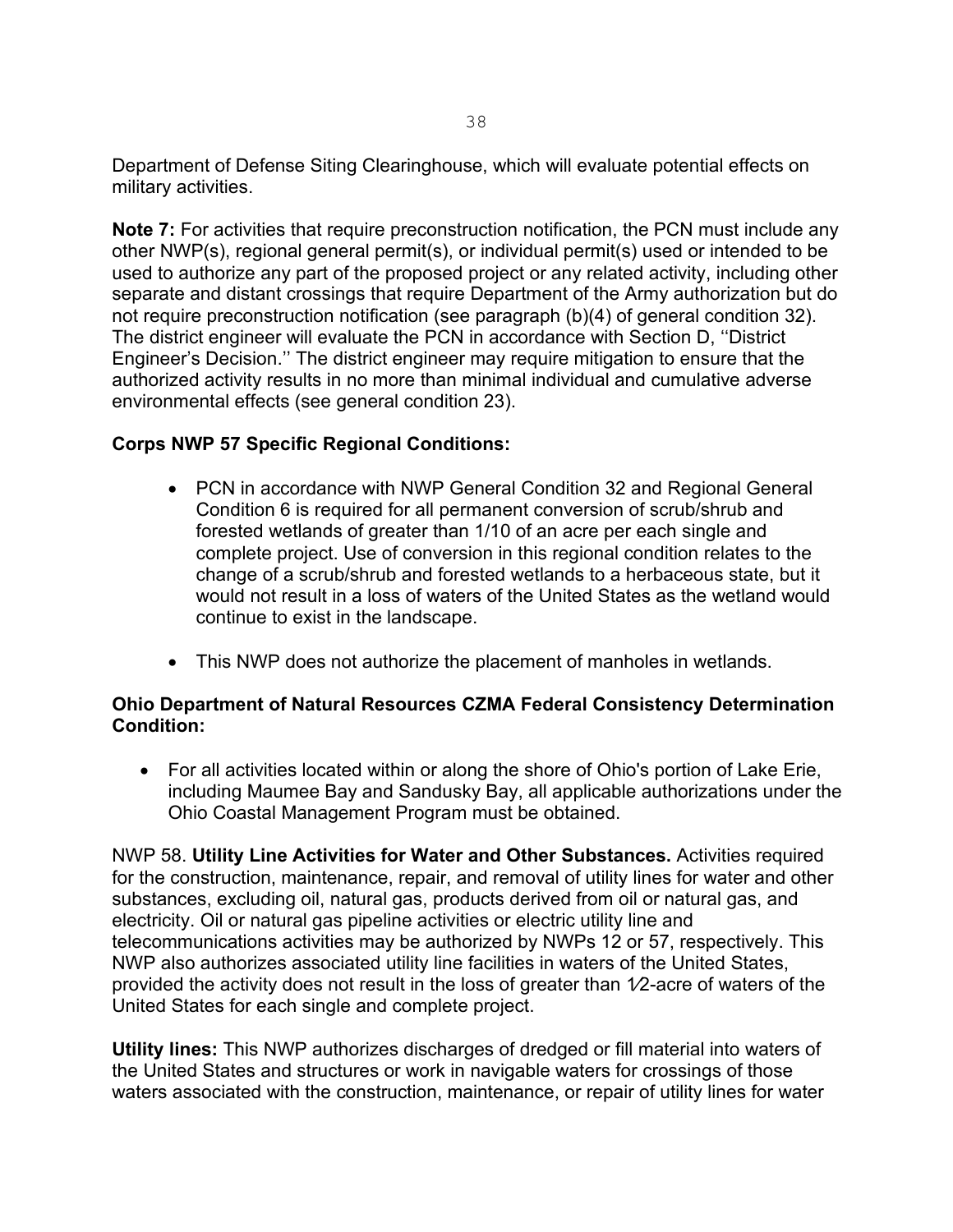and other substances, including outfall and intake structures. There must be no change in pre-construction contours of waters of the United States. A ''utility line'' is defined as any pipe or pipeline for the transportation of any gaseous, liquid, liquescent, or slurry substance, for any purpose that is not oil, natural gas, or petrochemicals. Examples of activities authorized by this NWP include utility lines that convey water, sewage, stormwater, wastewater, brine, irrigation water, and industrial products that are not petrochemicals. The term ''utility line'' does not include activities that drain a water of the United States, such as drainage tile or french drains, but it does apply to pipes conveying drainage from another area.

Material resulting from trench excavation may be temporarily sidecast into waters of the United States for no more than three months, provided the material is not placed in such a manner that it is dispersed by currents or other forces. The district engineer may extend the period of temporary side casting for no more than a total of 180 days, where appropriate. In wetlands, the top 6 to 12 inches of the trench should normally be backfilled with topsoil from the trench. The trench cannot be constructed or backfilled in such a manner as to drain waters of the United States (e.g., backfilling with extensive gravel layers, creating a french drain effect). Any exposed slopes and stream banks must be stabilized immediately upon completion of the utility line crossing of each waterbody.

**Utility line substations:** This NWP authorizes the construction, maintenance, or expansion of substation facilities associated with a utility line in non-tidal waters of the United States, provided the activity, in combination with all other activities included in one single and complete project, does not result in the loss of greater than 1⁄2-acre of waters of the United States. This NWP does not authorize discharges of dredged or fill material into non-tidal wetlands adjacent to tidal waters of the United States to construct, maintain, or expand substation facilities.

**Foundations for above-ground utility lines:** This NWP authorizes the construction or maintenance of foundations for above-ground utility lines in all waters of the United States, provided the foundations are the minimum size necessary.

**Access roads:** This NWP authorizes the construction of access roads for the construction and maintenance of utility lines, including utility line substations, in nontidal waters of the United States, provided the activity, in combination with all other activities included in one single and complete project, does not cause the loss of greater than 1⁄2-acre of non-tidal waters of the United States.

This NWP does not authorize discharges of dredged or fill material into non-tidal wetlands adjacent to tidal waters for access roads. Access roads must be the minimum width necessary (see Note 2, below). Access roads must be constructed so that the length of the road minimizes any adverse effects on waters of the United States and must be as near as possible to pre-construction contours and elevations (e.g., at grade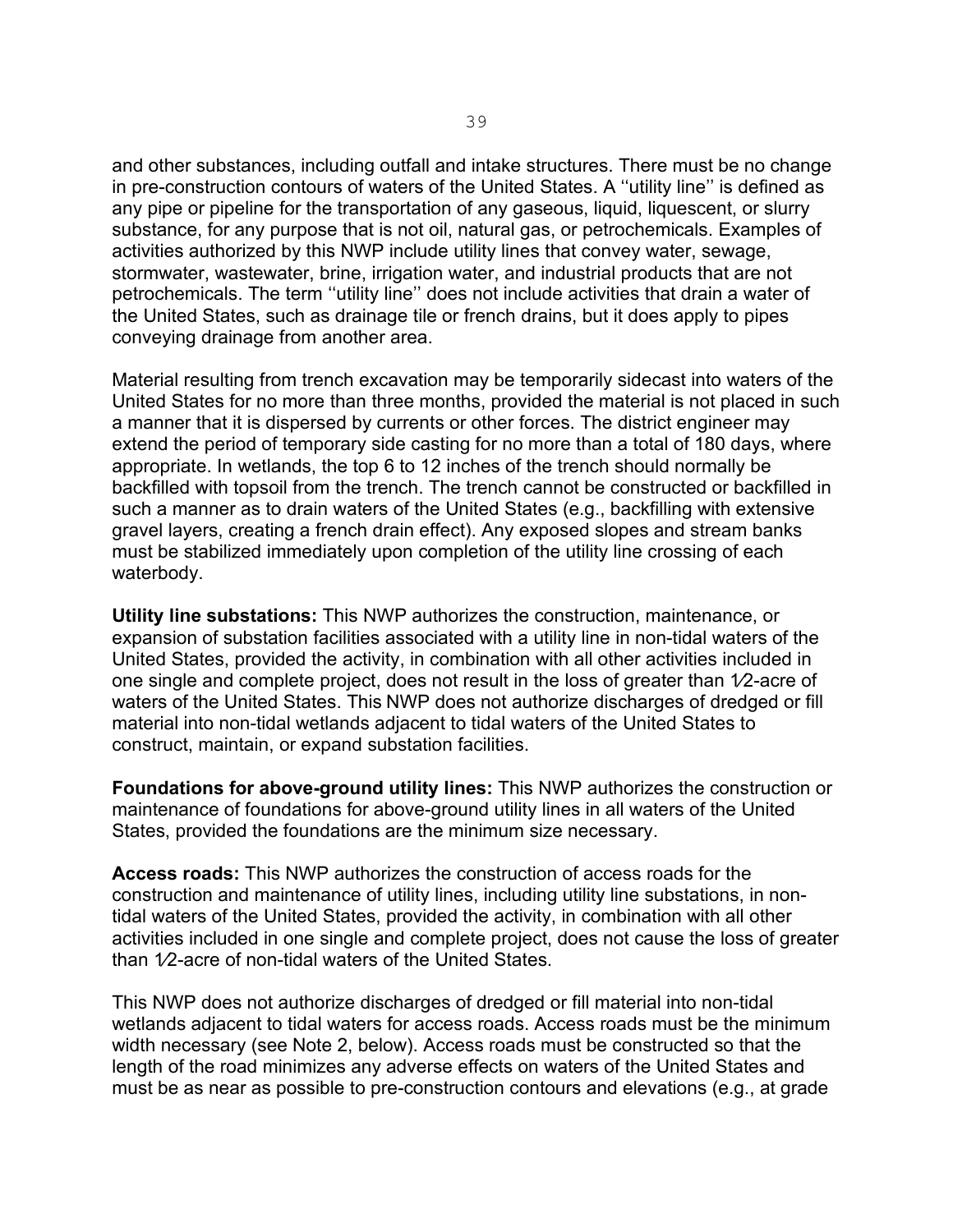corduroy roads or geotextile/gravel roads). Access roads constructed above preconstruction contours and elevations in waters of the United States must be properly bridged or culverted to maintain surface flows.

This NWP may authorize utility lines in or affecting navigable waters of the United States even if there is no associated discharge of dredged or fill material (see 33 CFR part 322). Overhead utility lines constructed over section 10 waters and utility lines that are routed in or under section 10 waters without a discharge of dredged or fill material require a section 10 permit.

This NWP authorizes, to the extent that Department of the Army authorization is required, temporary structures, fills, and work necessary for the remediation of inadvertent returns of drilling fluids to waters of the United States through sub-soil fissures or fractures that might occur during horizontal directional drilling activities conducted for the purpose of installing or replacing utility lines. These remediation activities must be done as soon as practicable, to restore the affected waterbody. District engineers may add special conditions to this NWP to require a remediation plan for addressing inadvertent returns of drilling fluids to waters of the United States during horizontal directional drilling activities conducted for the purpose of installing or replacing utility lines.

This NWP also authorizes temporary structures, fills, and work, including the use of temporary mats, necessary to conduct the utility line activity. Appropriate measures must be taken to maintain normal downstream flows and minimize flooding to the maximum extent practicable, when temporary structures, work, and discharges of dredged or fill material, including cofferdams, are necessary for construction activities, access fills, or dewatering of construction sites.

Temporary fills must consist of materials, and be placed in a manner, that will not be eroded by expected high flows. After construction, temporary fills must be removed in their entirety and the affected areas returned to preconstruction elevations. The areas affected by temporary fills must be revegetated, as appropriate.

**Notification:** The permittee must submit a pre-construction notification to the district engineer prior to commencing the activity if: (1) A section 10 permit is required; or (2) the discharge will result in the loss of greater than 1⁄10-acre of waters of the United States. (See general condition 32.) (Authorities: Sections 10 and 404)

**Note 1:** Where the utility line is constructed, installed, or maintained in navigable waters of the United States (i.e., section 10 waters) within the coastal United States, the Great Lakes, and United States territories, a copy of the NWP verification will be sent by the Corps to the National Oceanic and Atmospheric Administration (NOAA), National Ocean Service (NOS), for charting the utility line to protect navigation.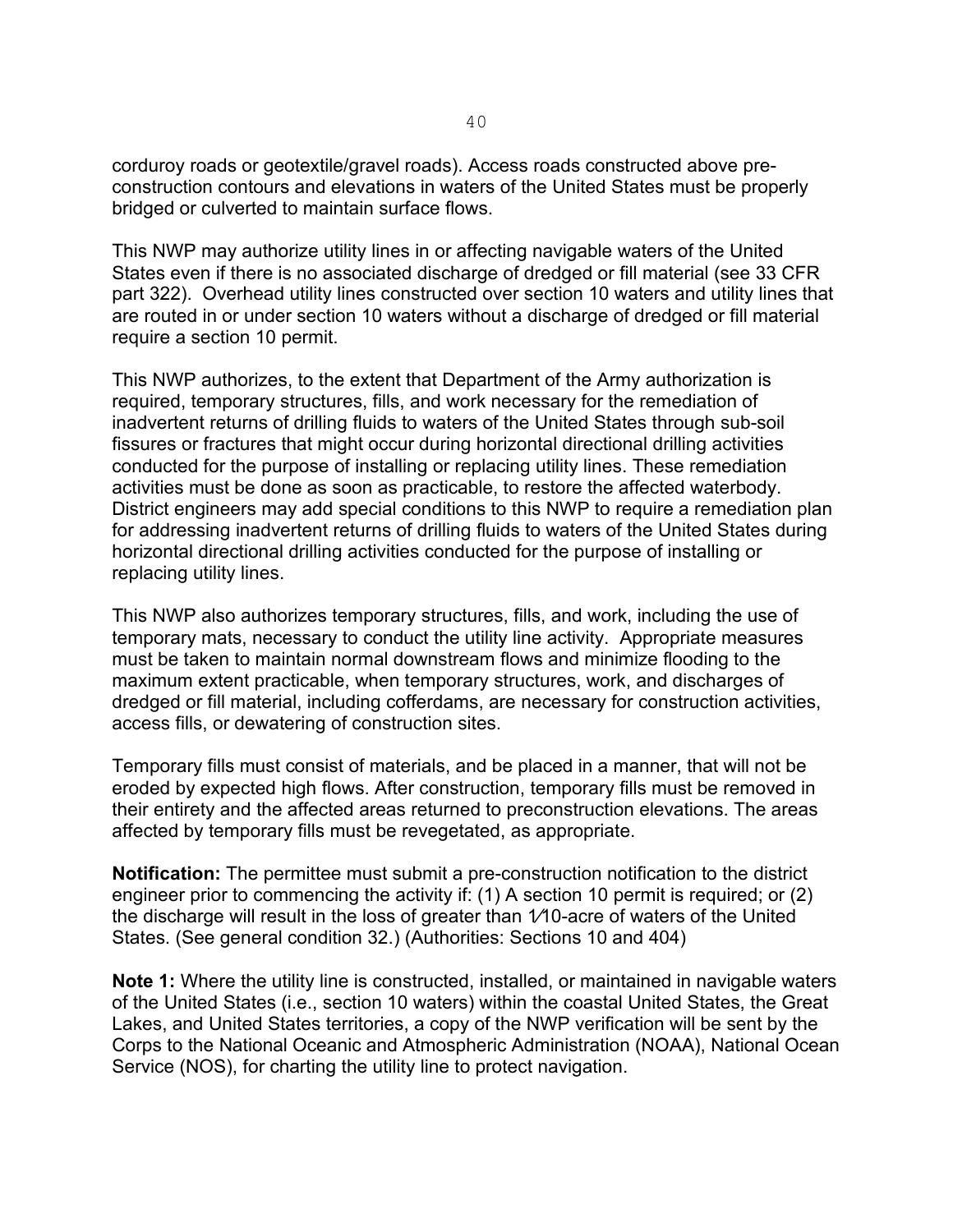**Note 2:** For utility line activities crossing a single waterbody more than one time at separate and distant locations, or multiple waterbodies at separate and distant locations, each crossing is considered a single and complete project for purposes of NWP authorization. Utility line activities must comply with 33 CFR 330.6(d).

**Note 3:** Access roads used for both construction and maintenance may be authorized, provided they meet the terms and conditions of this NWP. Access roads used solely for construction of the utility line must be removed upon completion of the work, in accordance with the requirements for temporary fills.

**Note 4:** Pipes or pipelines used to transport gaseous, liquid, liquescent, or slurry substances over navigable waters of the United States are considered to be bridges, not utility lines, and may require a permit from the U.S. Coast Guard pursuant to the General Bridge Act of 1946. However, any discharges of dredged or fill material into waters of the United States associated with such pipelines will require a section 404 permit (see NWP 15).

**Note 5:** This NWP authorizes utility line maintenance and repair activities that do not qualify for the Clean Water Act section 404(f) exemption for maintenance of currently serviceable fills or fill structures.

**Note 6:** For activities that require preconstruction notification, the PCN must include any other NWP(s), regional general permit(s), or individual permit(s) used or intended to be used to authorize any part of the proposed project or any related activity, including other separate and distant crossings that require Department of the Army authorization but do not require preconstruction notification (see paragraph (b)(4) of general condition 32). The district engineer will evaluate the PCN in accordance with Section D, ''District Engineer's Decision.'' The district engineer may require mitigation to ensure that the authorized activity results in no more than minimal individual and cumulative adverse environmental effects (see general condition 23).

#### **Corps NWP 58 Specific Regional Conditions:**

- PCN in accordance with NWP General Condition 32 and Regional General Condition 6 is required for all permanent conversion of scrub/shrub and forested wetlands of greater than 1/10 of an acre per each single and complete project. Use of conversion in this regional condition relates to the change of a scrub/shrub and forested wetlands to a herbaceous state, but it would not result in a loss of waters of the United States as the wetland would continue to exist in the landscape.
- This NWP does not authorize the placement of manholes in wetlands.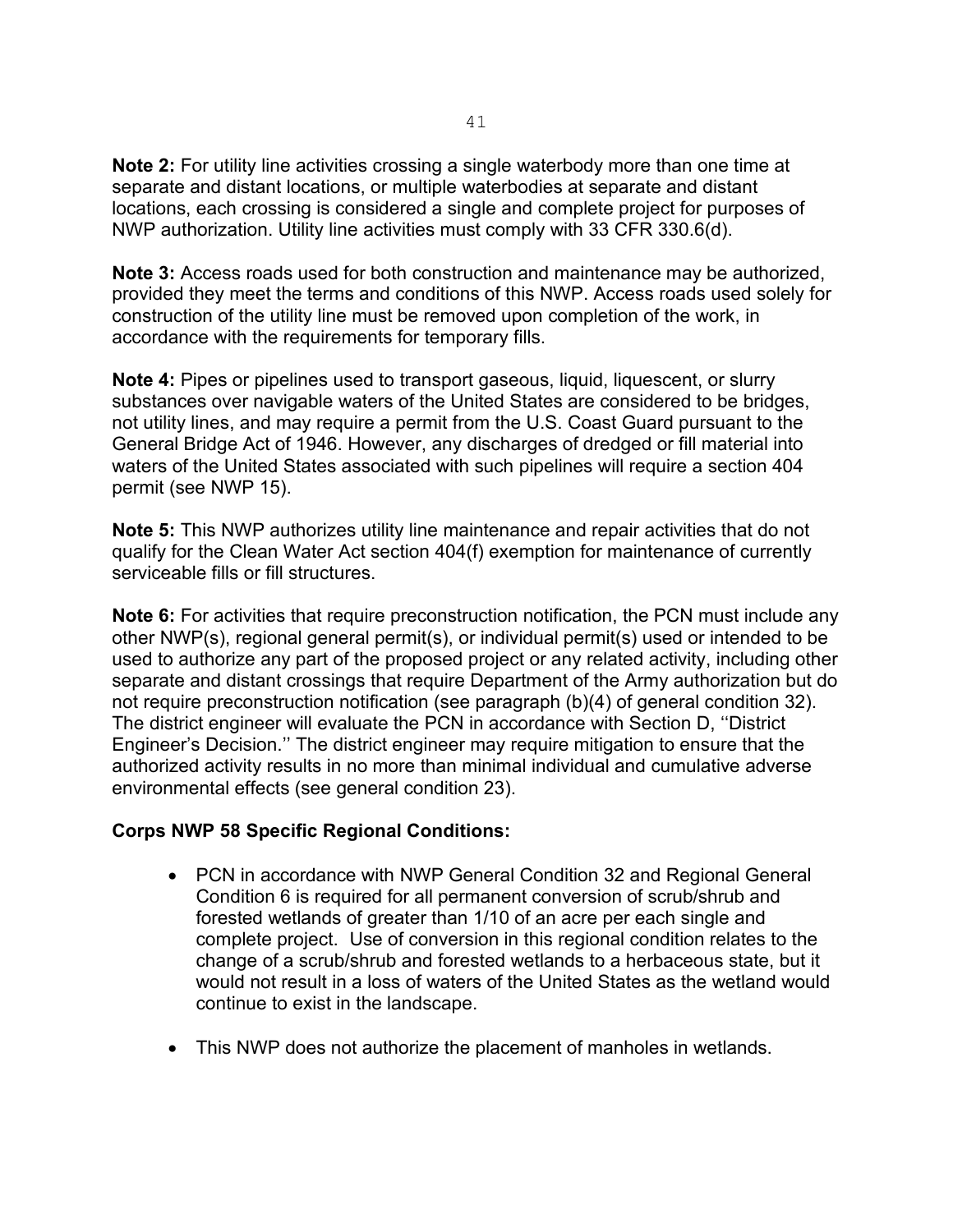#### **Ohio Department of Natural Resources CZMA Federal Consistency Determination Condition:**

• For all activities located within or along the shore of Ohio's portion of Lake Erie, including Maumee Bay and Sandusky Bay, all applicable authorizations under the Ohio Coastal Management Program must be obtained.

#### **C. 2021 Nationwide Permit General Conditions**:

**Note:** To qualify for NWP authorization, the prospective permittee must comply with the following general conditions, as applicable, in addition to any regional or case-specific conditions imposed by the division engineer or district engineer. Prospective permittees should contact the appropriate Corps district office to determine if regional conditions have been imposed on an NWP. Prospective permittees should also contact the appropriate Corps district office to determine the status of Coastal Zone Management Act consistency for an NWP. Every person who may wish to obtain permit authorization under one or more NWPs, or who is currently relying on an existing or prior permit authorization under one or more NWPs, has been and is on notice that all of the provisions of 33 CFR 330.1 through 330.6 apply to every NWP authorization. Note especially 33 CFR 330.5 relating to the modification, suspension, or revocation of any NWP authorization.

#### 1. **Navigation.**

- a. No activity may cause more than a minimal adverse effect on navigation.
- b. Any safety lights and signals prescribed by the U.S. Coast Guard, through regulations or otherwise, must be installed and maintained at the permittee's expense on authorized facilities in navigable waters of the United States.
- c. The permittee understands and agrees that, if future operations by the United States require the removal, relocation, or other alteration, of the structure or work herein authorized, or if, in the opinion of the Secretary of the Army or his or her authorized representative, said structure or work shall cause unreasonable obstruction to the free navigation of the navigable waters, the permittee will be required, upon due notice from the Corps of Engineers, to remove, relocate, or alter the structural work or obstructions caused thereby, without expense to the United States. No claim shall be made against the United States on account of any such removal or alteration.

2. **Aquatic Life Movements.** No activity may substantially disrupt the necessary life cycle movements of those species of aquatic life indigenous to the waterbody, including those species that normally migrate through the area, unless the activity's primary purpose is to impound water. All permanent and temporary crossings of waterbodies shall be suitably culverted, bridged, or otherwise designed and constructed to maintain low flows to sustain the movement of those aquatic species. If a bottomless culvert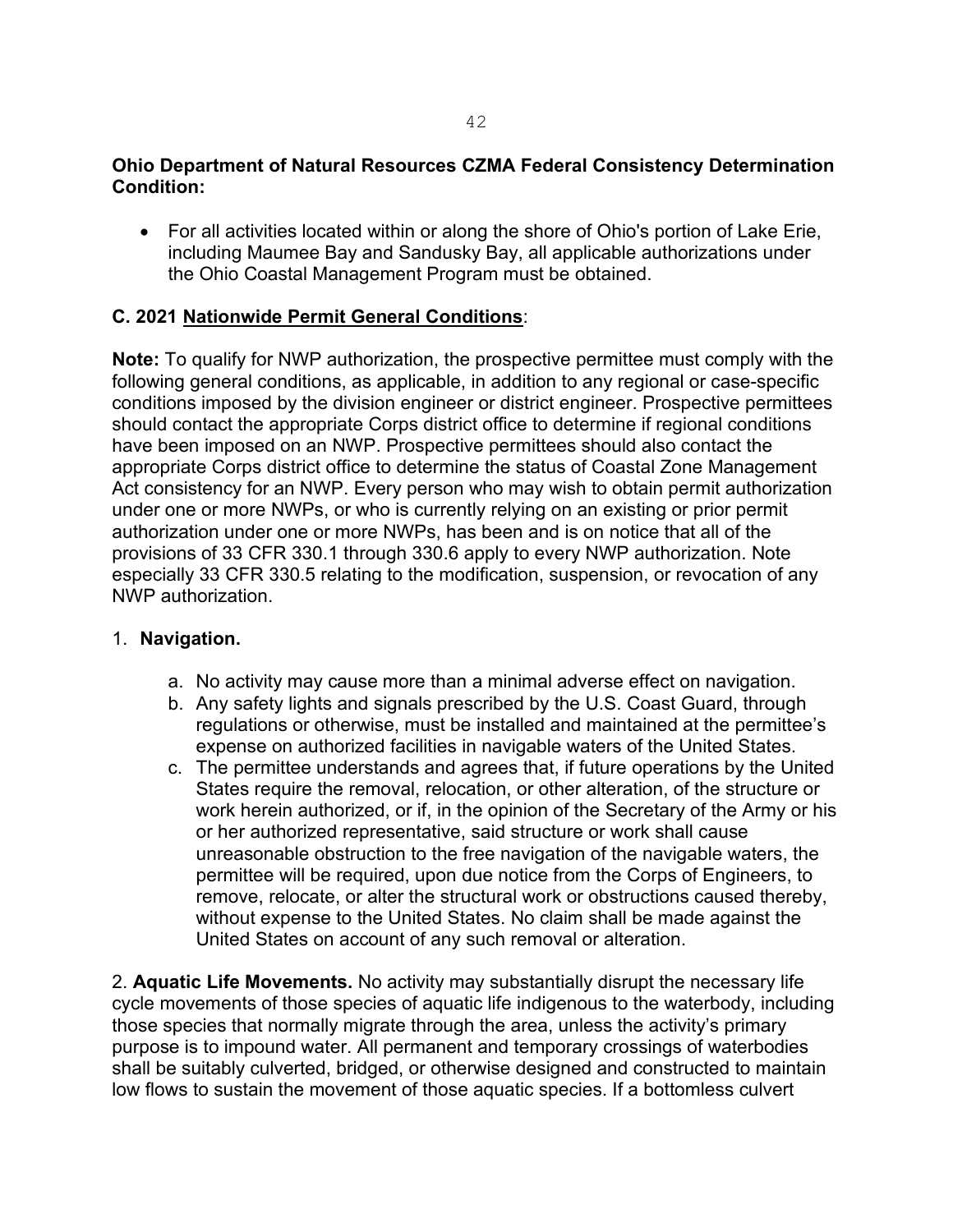cannot be used, then the crossing should be designed and constructed to minimize adverse effects to aquatic life movements.

3. **Spawning Areas.** Activities in spawning areas during spawning seasons must be avoided to the maximum extent practicable. Activities that result in the physical destruction (e.g., through excavation, fill, or downstream smothering by substantial turbidity) of an important spawning area are not authorized.

4. **Migratory Bird Breeding Areas.** Activities in waters of the United States that serve as breeding areas for migratory birds must be avoided to the maximum extent practicable.

5. **Shellfish Beds.** No activity may occur in areas of concentrated shellfish populations, unless the activity is directly related to a shellfish harvesting activity authorized by NWPs 4 and 48, or is a shellfish seeding or habitat restoration activity authorized by NWP 27.

6. **Suitable Material.** No activity may use unsuitable material (e.g., trash, debris, car bodies, asphalt, etc.). Material used for construction or discharged must be free from toxic pollutants in toxic amounts (see section 307 of the Clean Water Act).

7. **Water Supply Intakes.** No activity may occur in the proximity of a public water supply intake, except where the activity is for the repair or improvement of public water supply intake structures or adjacent bank stabilization.

8. **Adverse Effects From Impoundments.** If the activity creates an impoundment of water, adverse effects to the aquatic system due to accelerating the passage of water, and/or restricting its flow must be minimized to the maximum extent practicable.

9. **Management of Water Flows.** To the maximum extent practicable, the preconstruction course, condition, capacity, and location of open waters must be maintained for each activity, including stream channelization, storm water management activities, and temporary and permanent road crossings, except as provided below.

The activity must be constructed to withstand expected high flows. The activity must not restrict or impede the passage of normal or high flows, unless the primary purpose of the activity is to impound water or manage high flows. The activity may alter the preconstruction course, condition, capacity, and location of open waters if it benefits the aquatic environment (e.g., stream restoration or relocation activities).

10. **Fills Within 100-Year Floodplains.** The activity must comply with applicable FEMA-approved state or local floodplain management requirements.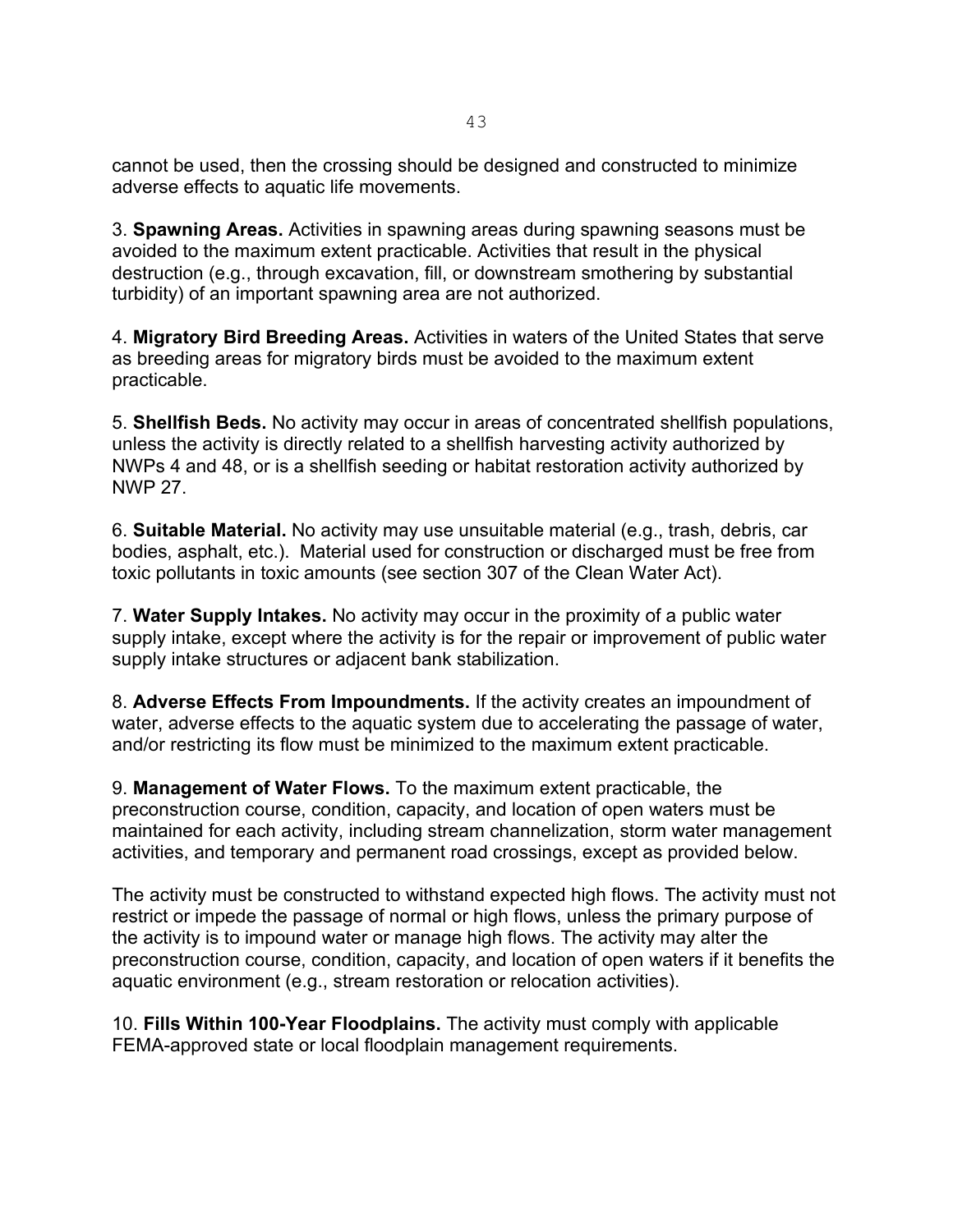11. **Equipment.** Heavy equipment working in wetlands or mudflats must be placed on mats, or other measures must be taken to minimize soil disturbance.

12. **Soil Erosion and Sediment Controls.** Appropriate soil erosion and sediment controls must be used and maintained in effective operating condition during construction, and all exposed soil and other fills, as well as any work below the ordinary high water mark or high tide line, must be permanently stabilized at the earliest practicable date. Permittees are encouraged to perform work within waters of the United States during periods of low-flow or no-flow, or during low tides.

13. **Removal of Temporary Structures and Fills.** Temporary structures must be removed, to the maximum extent practicable, after their use has been discontinued. Temporary fills must be removed in their entirety and the affected areas returned to preconstruction elevations. The affected areas must be revegetated, as appropriate.

14. **Proper Maintenance.** Any authorized structure or fill shall be properly maintained, including maintenance to ensure public safety and compliance with applicable NWP general conditions, as well as any activity-specific conditions added by the district engineer to an NWP authorization.

15. **Single and Complete Project.** The activity must be a single and complete project. The same NWP cannot be used more than once for the same single and complete project.

# 16. **Wild and Scenic Rivers.**

- a. No NWP activity may occur in a component of the National Wild and Scenic River System, or in a river officially designated by Congress as a ''study
- b. river'' for possible inclusion in the system while the river is in an official study status, unless the appropriate Federal agency with direct management responsibility for such river, has determined in writing that the proposed activity will not adversely affect the Wild and Scenic River designation or study status.
- c. If a proposed NWP activity will occur in a component of the National Wild and Scenic River System, or in a river officially designated by Congress as a ''study river'' for possible inclusion in the system while the river is in an official study status, the permittee must submit a pre-construction notification (see general condition 32). The district engineer will coordinate the PCN with the Federal agency with direct management responsibility for that river. Permittees shall not begin the NWP activity until notified by the district engineer that the Federal agency with direct management responsibility for that river has determined in writing that the proposed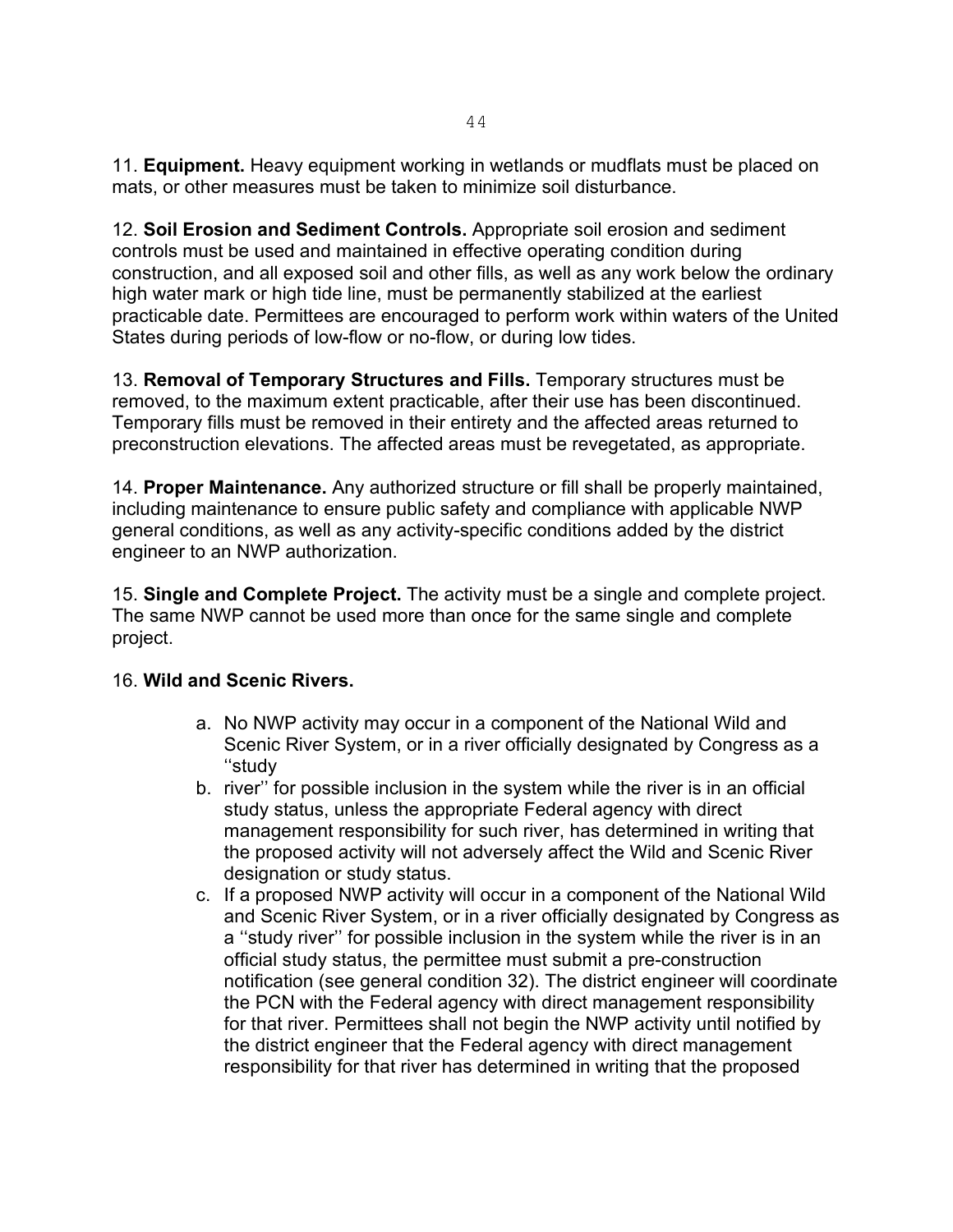NWP activity will not adversely affect the Wild and Scenic River designation or study status.

d. Information on Wild and Scenic Rivers may be obtained from the appropriate Federal land management agency responsible for the designated Wild and Scenic River or study river (e.g., National Park Service, U.S. Forest Service, Bureau of Land Management, U.S. Fish and Wildlife Service). Information on these rivers is also available at: [http://www.rivers.gov/.](http://www.rivers.gov/)

17. **Tribal Rights.** No activity or its operation may impair reserved tribal rights, including, but not limited to, reserved water rights and treaty fishing and hunting rights.

#### 18. **Endangered Species.**

- a. No activity is authorized under any NWP which is likely to directly or indirectly jeopardize the continued existence of a threatened or endangered species or a
- b. species proposed for such designation, as identified under the Federal Endangered Species Act (ESA), or which will directly or indirectly destroy or adversely modify designated critical habitat or critical habitat proposed for such designation. No activity is authorized under any NWP which ''may affect'' a listed species or critical habitat, unless ESA section 7 consultation addressing the consequences of the proposed activity on listed species or critical habitat has been completed. See 50 CFR 402.02 for the definition of ''effects of the action'' for the purposes of ESA section 7 consultation, as well as 50 CFR 402.17, which provides further explanation under ESA section 7 regarding ''activities that are reasonably certain to occur'' and ''consequences caused by the proposed action.''
- c. Federal agencies should follow their own procedures for complying with the requirements of the ESA (see 33 CFR 330.4(f)(1)). If pre-construction notification is required for the proposed activity, the Federal permittee must provide the district engineer with the appropriate documentation to demonstrate compliance with those requirements. The district engineer will verify that the appropriate documentation has been submitted. If the appropriate documentation has not been submitted, additional ESA section 7 consultation may be necessary for the activity and the respective federal agency would be responsible for fulfilling its obligation under section 7 of the ESA.
- d. Non-federal permittees must submit a pre-construction notification to the district engineer if any listed species (or species proposed for listing) or designated critical habitat (or critical habitat proposed such designation) might be affected or is in the vicinity of the activity, or if the activity is located in designated critical habitat or critical habitat proposed for such designation, and shall not begin work on the activity until notified by the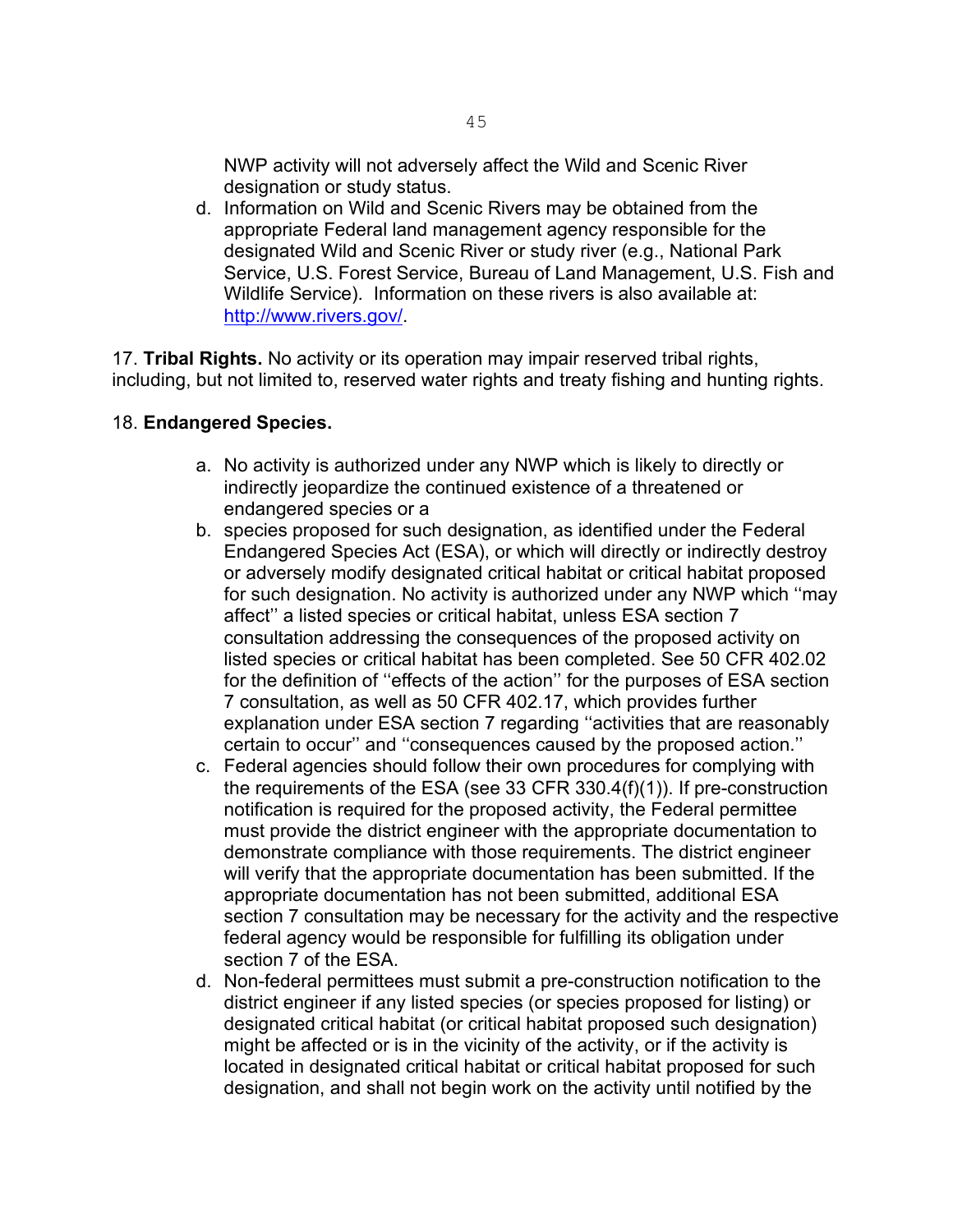district engineer that the requirements of the ESA have been satisfied and that the activity is authorized. For activities that might affect Federallylisted endangered or threatened species (or species proposed for listing) or designated critical habitat (or critical habitat proposed for such designation), the pre-construction notification must include the name(s) of the endangered or threatened species (or species proposed for listing) that might be affected by the proposed activity or that utilize the designated critical habitat (or critical habitat proposed for such designation) that might be affected by the proposed activity. The district engineer will determine whether the proposed activity ''may affect'' or will have ''no effect'' to listed species and designated critical habitat and will notify the non-Federal applicant of the Corps' determination within 45 days of receipt of a complete pre-construction notification. For activities where the non-Federal applicant has identified listed species (or species proposed for listing) or designated critical habitat (or critical habitat proposed for such designation) that might be affected or is in the vicinity of the activity, and has so notified the Corps, the applicant shall not begin work until the Corps has provided notification that the proposed activity will have ''no effect'' on listed species (or species proposed for listing or designated critical habitat (or critical habitat proposed for such designation), or until ESA section 7 consultation or conference has been completed. If the non-Federal applicant has not heard back from the Corps within 45 days, the applicant must still wait for notification from the Corps.

- e. As a result of formal or informal consultation or conference with the FWS or NMFS the district engineer may add species-specific permit conditions to the NWPs.
- f. Authorization of an activity by an NWP does not authorize the ''take'' of a threatened or endangered species as defined under the ESA. In the absence of separate authorization (e.g., an ESA Section 10 Permit, a Biological Opinion with ''incidental take'' provisions, etc.) from the FWS or the NMFS, the Endangered Species Act prohibits any person subject to the jurisdiction of the United States to take a listed species, where ''take'' means to harass, harm, pursue, hunt, shoot, wound, kill, trap, capture, or collect, or to attempt to engage in any such conduct. The word ''harm'' in the definition of ''take'' means an act which actually kills or injures wildlife. Such an act may include significant habitat modification or degradation where it actually kills or injures wildlife by significantly impairing essential behavioral patterns, including breeding, feeding or sheltering.
- g. If the non-federal permittee has a valid ESA section 10(a)(1)(B) incidental take permit with an approved Habitat Conservation Plan for a project or a group of projects that includes the proposed NWP activity, the non-federal applicant should provide a copy of that ESA section 10(a)(1)(B) permit with the PCN required by paragraph (c) of this general condition. The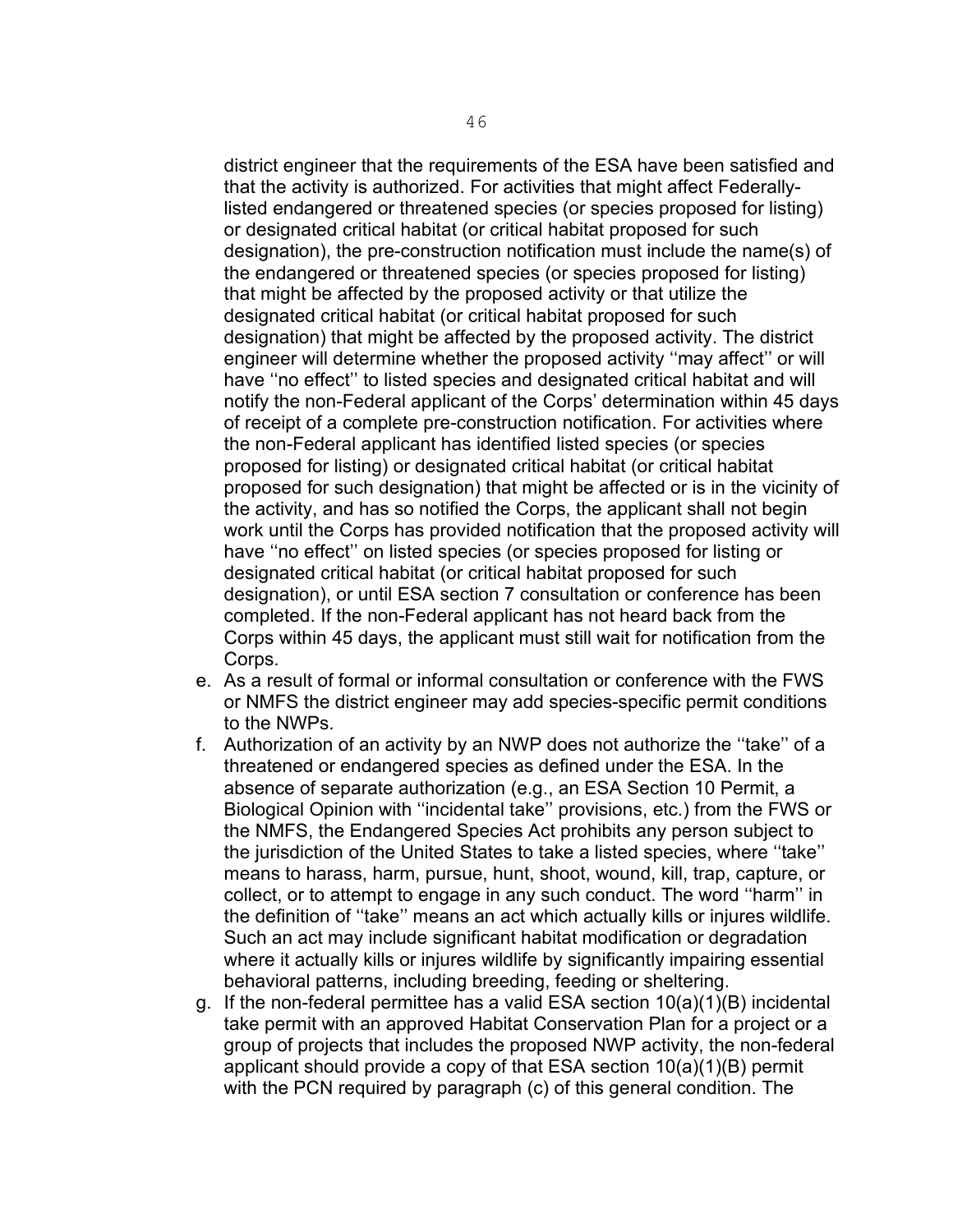district engineer will coordinate with the agency that issued the ESA section  $10(a)(1)(B)$  permit to determine whether the proposed NWP activity and the associated incidental take were considered in the internal ESA section 7 consultation conducted for the ESA section 10(a)(1)(B) permit. If that coordination results in concurrence from the agency that the proposed NWP activity and the associated incidental take were considered in the internal ESA section 7 consultation for the ESA section 10(a)(1)(B) permit, the district engineer does not need to conduct a separate ESA section 7 consultation for the proposed NWP activity. The district engineer will notify the non-federal applicant within 45 days of receipt of a complete pre-construction notification whether the ESA section 10(a)(1)(B) permit covers the proposed NWP

- h. activity or whether additional ESA section 7 consultation is required.
- i. Information on the location of threatened and endangered species and their critical habitat can be obtained directly from the offices of the FWS and NMFS or their world wide web pages at http://www.fws.gov/ or <http://www.fws.gov/ipac> and<http://www.nmfs.noaa.gov/pr/species/esa/> respectively.

19. **Migratory Birds and Bald and Golden Eagles.** The permittee is responsible for ensuring that an action authorized by an NWP complies with the Migratory Bird Treaty Act and the Bald and Golden Eagle Protection Act. The permittee is responsible for contacting the appropriate local office of the U.S. Fish and Wildlife Service to determine what measures, if any, are necessary or appropriate to reduce adverse effects to migratory birds or eagles, including whether ''incidental take'' permits are necessary and available under the Migratory Bird Treaty Act or Bald and Golden Eagle Protection Act for a particular activity.

#### 20. **Historic Properties.**

- a. No activity is authorized under any NWP which may have the potential to cause effects to properties listed, or eligible for listing, in the National Register of Historic Places until the requirements of Section 106 of the National Historic Preservation Act (NHPA) have been satisfied.
- b. Federal permittees should follow their own procedures for complying with the requirements of section 106 of the National Historic Preservation Act (see 33 CFR 330.4 $(g)(1)$ ). If preconstruction notification is required for the proposed NWP activity, the Federal permittee must provide the district engineer with the appropriate documentation to demonstrate compliance with those requirements. The district engineer will verify that the appropriate documentation has been submitted. If the appropriate documentation is not submitted, then additional consultation under section 106 may be necessary. The respective federal agency is responsible for fulfilling its obligation to comply with section 106.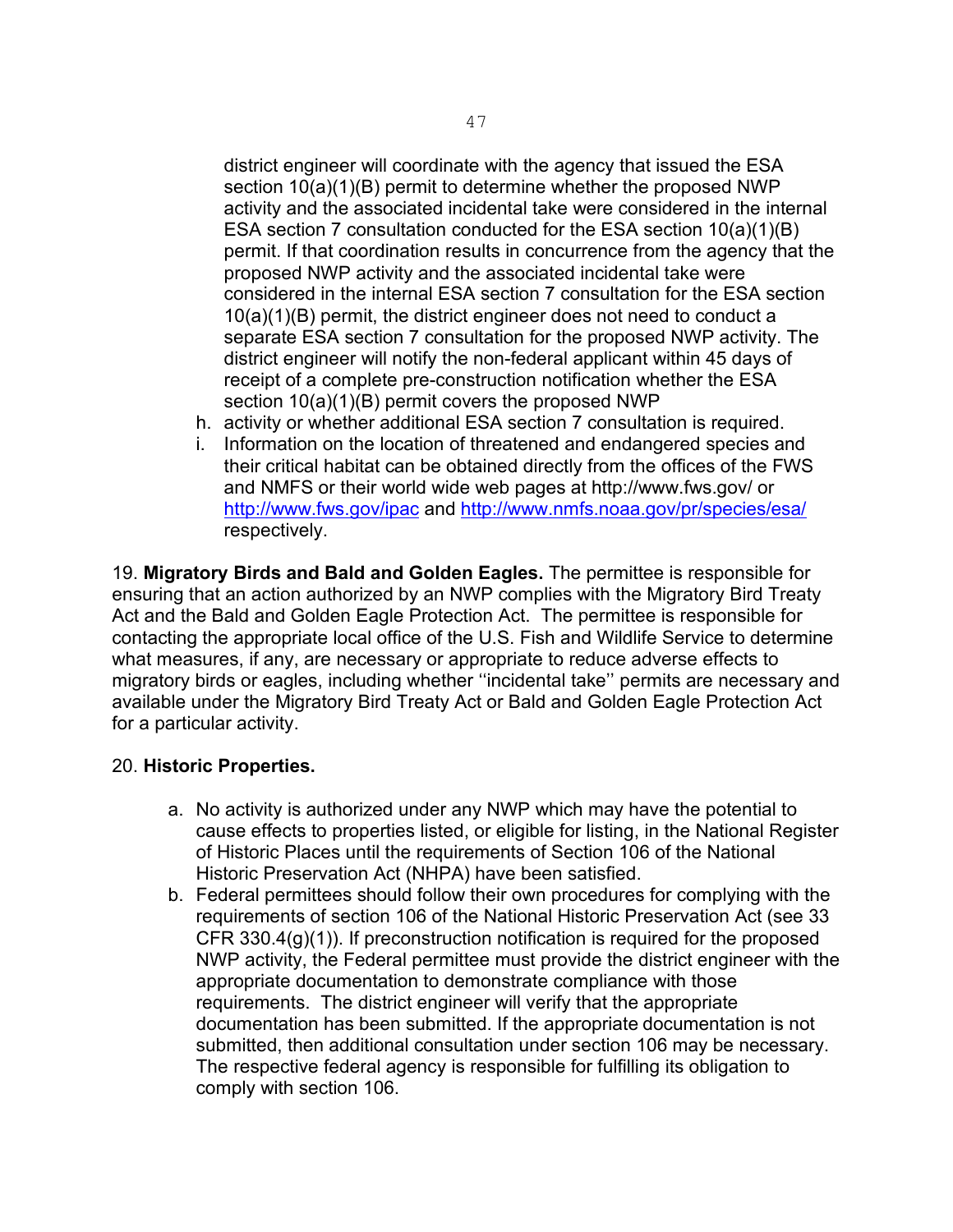- c. Non-federal permittees must submit a pre-construction notification to the district engineer if the NWP activity might have the potential to cause effects to any historic properties listed on, determined to be eligible for listing on, or potentially eligible for listing on the National Register of Historic Places, including previously unidentified properties. For such activities, the preconstruction notification must state which historic properties might have the potential to be affected by the proposed NWP activity or include a vicinity map indicating the location of the historic properties or the potential for the presence of historic properties. Assistance regarding information on the location of, or potential for, the presence of historic properties can be sought from the State Historic Preservation Officer, Tribal Historic Preservation Officer, or designated tribal representative, as appropriate, and the National Register of Historic Places (see 33 CFR 330.4(g)). When reviewing preconstruction notifications, district engineers will comply with the current procedures for addressing the requirements of section 106 of the National Historic Preservation Act. The district engineer shall make a reasonable and good faith effort to carry out appropriate identification efforts commensurate with potential impacts, which may include background research, consultation, oral history interviews, sample field investigation, and/or field survey. Based on the information submitted in the PCN and these identification efforts, the district engineer shall determine whether the proposed NWP activity has the potential to cause effects on the historic properties. Section 106 consultation is not required when the district engineer determines that the activity does not have the potential to cause effects on historic properties (see 36 CFR 800.3(a)). Section 106 consultation is required when the district engineer determines that the activity has the potential to cause effects on historic properties. The district engineer will conduct consultation with consulting parties identified under 36 CFR 800.2(c) when he or she makes any of the following effect determinations for the purposes of section 106 of the NHPA: No historic properties affected, no adverse effect, or adverse effect.
- d. Where the non-Federal applicant has identified historic properties on which the proposed NWP activity might have the potential to cause effects and has so notified the Corps, the non-Federal applicant shall not begin the activity until notified by the district engineer either that the activity has no potential to cause effects to historic properties or that NHPA section 106 consultation has been completed. For non-federal permittees, the district engineer will notify the prospective permittee within 45 days of receipt of a complete preconstruction notification whether NHPA section 106 consultation is required. If NHPA section 106 consultation is required, the district engineer will notify the non-Federal applicant that he or she cannot begin the activity until section 106 consultation is completed. If the non-Federal applicant has not heard back from the Corps within 45 days, the applicant must still wait for notification from the Corps.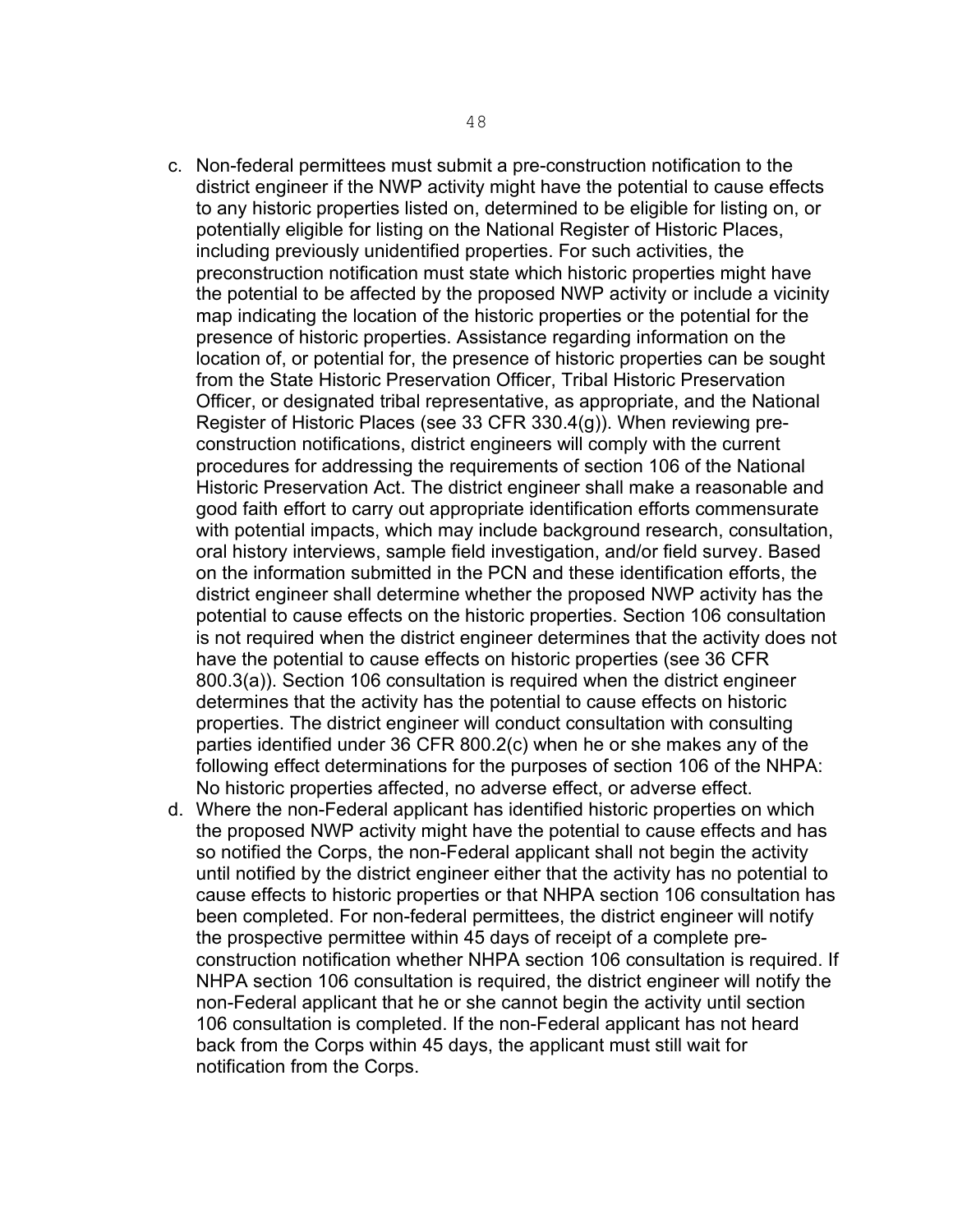e. Prospective permittees should be aware that section 110k of the NHPA (54 U.S.C. 306113) prevents the Corps from granting a permit or other assistance to an applicant who, with intent to avoid the requirements of section 106 of the NHPA, has intentionally significantly adversely affected a historic property to which the permit would relate, or having legal power to prevent it, allowed such significant adverse effect to occur, unless the Corps, after consultation with the Advisory Council on Historic Preservation (ACHP), determines that circumstances justify granting such assistance despite the adverse effect created or permitted by the applicant. If circumstances justify granting the assistance, the Corps is required to notify the ACHP and provide documentation specifying the circumstances, the degree of damage to the integrity of any historic properties affected, and proposed mitigation. This documentation must include any views obtained from the applicant, SHPO/THPO, appropriate Indian tribes if the undertaking occurs on or affects historic properties on tribal lands or affects properties of interest to those tribes, and other parties known to have a legitimate interest in the impacts to the permitted activity on historic properties.

21. **Discovery of Previously Unknown Remains and Artifacts.** Permittees that discover any previously unknown historic, cultural or archeological remains and artifacts while accomplishing the activity authorized by an NWP, they must immediately notify the district engineer of what they have found, and to the maximum extent practicable, avoid construction activities that may affect the remains and artifacts until the required coordination has been completed. The district engineer will initiate the Federal, Tribal, and state coordination required to determine if the items or remains warrant a recovery effort or if the site is eligible for listing in the National Register of Historic Places.

22. **Designated Critical Resource Waters.** Critical resource waters include, NOAAmanaged marine sanctuaries and marine monuments, and National Estuarine Research Reserves. The district engineer may designate, after notice and opportunity for public comment, additional waters officially designated by a state as having particular environmental or ecological significance, such as outstanding national resource waters or state natural heritage sites. The district engineer may also designate additional critical resource waters after notice and opportunity for public comment.

(a) Discharges of dredged or fill material into waters of the United States are not authorized by NWPs 7, 12, 14, 16, 17, 21, 29, 31, 35, 39, 40, 42, 43, 44, 49, 50, 51, 52, 57 and 58 for any activity within, or directly affecting, critical resource waters, including wetlands adjacent to such waters.

(b) For NWPs 3, 8, 10, 13, 15, 18, 19, 22, 23, 25, 27, 28, 30, 33, 34, 36, 37, 38, and 54, notification is required in accordance with general condition 32, for any activity proposed by permittees in the designated critical resource waters including wetlands adjacent to those waters. The district engineer may authorize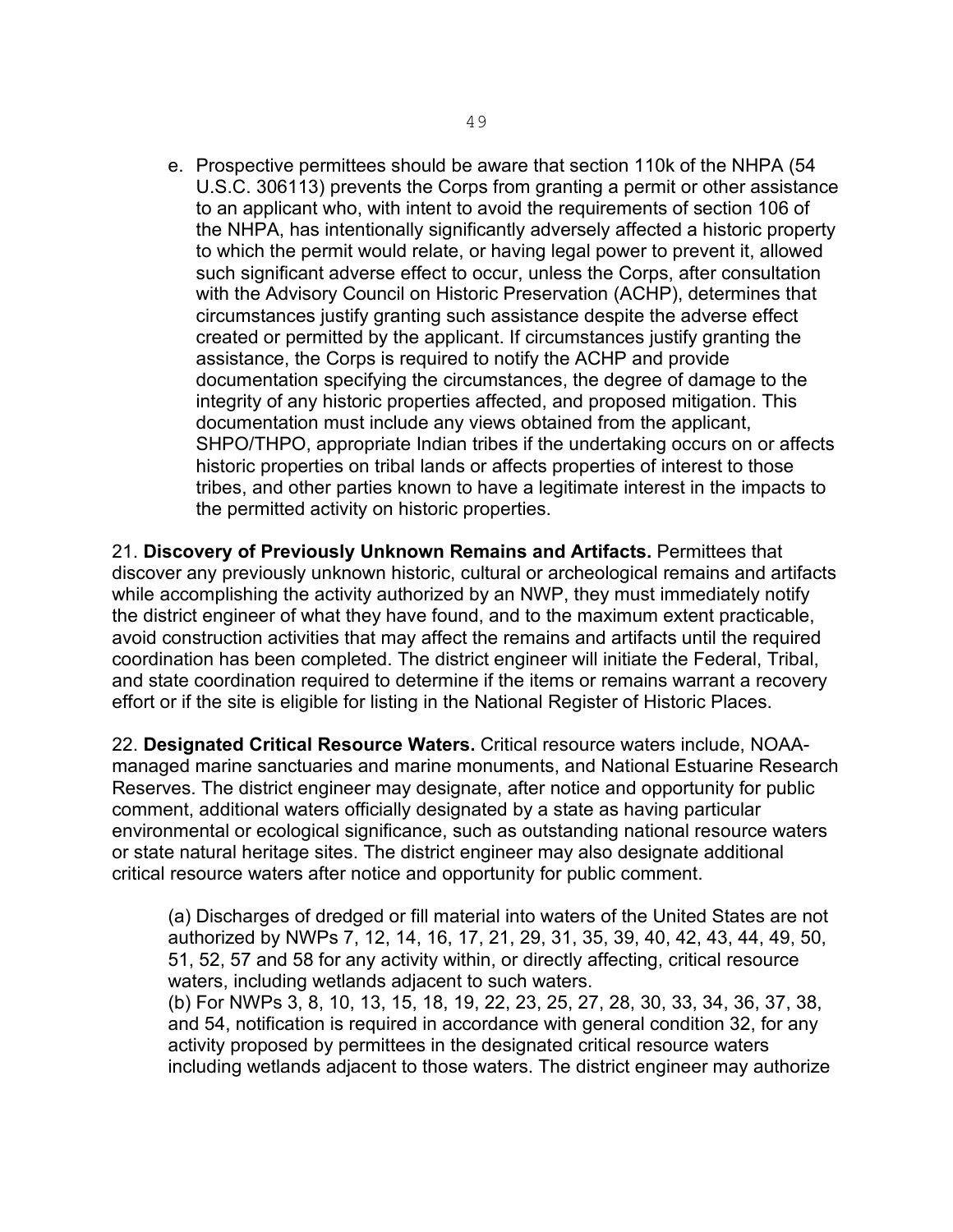activities under these NWPs only after she or he determines that the impacts to the critical resource waters will be no more than minimal.

23. **Mitigation.** The district engineer will consider the following factors when determining appropriate and practicable mitigation necessary to ensure that the individual and cumulative adverse environmental effects are no more than minimal:

- a. The activity must be designed and constructed to avoid and minimize adverse effects, both temporary and permanent, to waters of the United States to the maximum extent practicable at the project site (i.e., on site).
- b. Mitigation in all its forms (avoiding, minimizing, rectifying, reducing, or compensating for resource losses) will be required to the extent necessary to ensure that the individual and cumulative adverse environmental effects are no more than minimal.
- c. Compensatory mitigation at a minimum one-for-one ratio will be required for all wetland losses that exceed 1⁄10-acre and require preconstruction notification, unless the district engineer determines in writing that either some other form of mitigation would be more environmentally appropriate or the adverse environmental effects of the proposed activity are no more than minimal, and provides an activity-specific waiver of this requirement. For wetland losses of 1/10-acre or less that require preconstruction notification, the district engineer may determine on a case-by-case basis that compensatory mitigation is required to ensure that the activity results in only minimal adverse environmental effects.
- d. Compensatory mitigation at a minimum one-for-one ratio will be required for all losses of stream bed that exceed 3⁄100-acre and require preconstruction notification, unless the district engineer determines in writing that either some other form of mitigation would be more environmentally appropriate or the adverse environmental effects of the proposed activity are no more than minimal, and provides an activity-specific waiver of this requirement. This compensatory mitigation requirement may be satisfied through the restoration or enhancement of riparian areas next to streams in accordance with paragraph (e) of this general condition. For losses of stream bed of 3⁄100 acre or less that require preconstruction notification, the district engineer may determine on a case-by-case basis that compensatory mitigation is required to ensure that the activity results in only minimal adverse environmental effects. Compensatory mitigation for losses of streams should be provided, if practicable, through stream rehabilitation, enhancement, or preservation, since streams are difficult to-replace resources (see 33 CFR 332.3(e)(3)).
- e. Compensatory mitigation plans for NWP activities in or near streams or other open waters will normally include a requirement for the restoration or enhancement, maintenance, and legal protection (e.g., conservation easements) of riparian areas next to open waters. In some cases, the restoration or maintenance/protection of riparian areas may be the only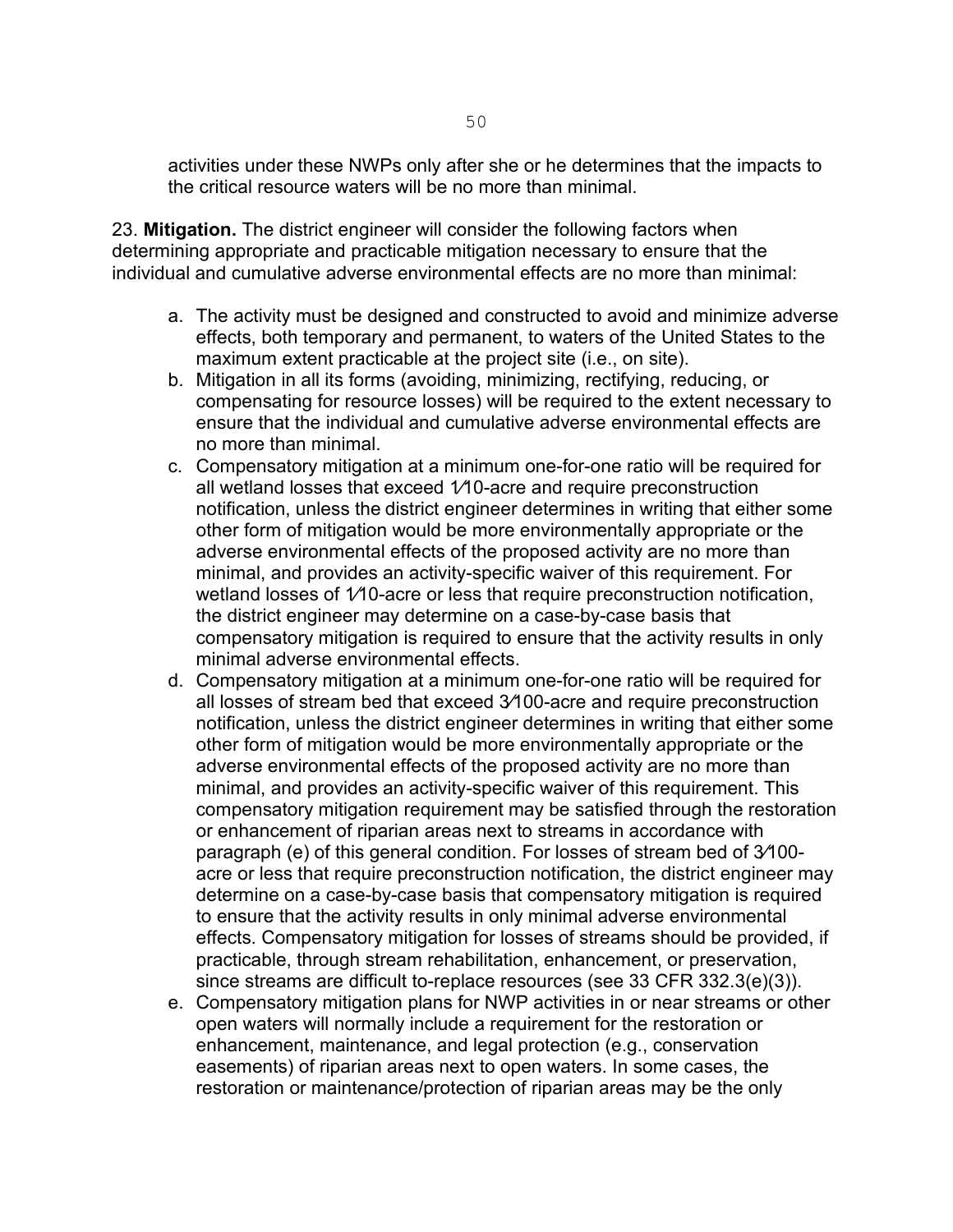compensatory mitigation required. If restoring riparian areas involves planting vegetation, only native species should be planted. The width of the required riparian area will address documented water quality or aquatic habitat loss concerns. Normally, the riparian area will be 25 to 50 feet wide on each side of the stream, but the district engineer may require slightly wider riparian areas to address documented water quality or habitat loss concerns. If it is not possible to restore or maintain/protect a riparian area on both sides of a stream, or if the waterbody is a lake or coastal waters, then restoring or maintaining/protecting a riparian area along a single bank or shoreline may be sufficient. Where both wetlands and open waters exist on the project site, the district engineer will determine the appropriate compensatory mitigation (e.g., riparian areas and/or wetlands compensation) based on what is best for the aquatic environment on a watershed basis. In cases where riparian areas are determined to be the most appropriate form of minimization or compensatory mitigation, the district engineer may waive or reduce the requirement to provide wetland compensatory mitigation for wetland losses.

- f. Compensatory mitigation projects provided to offset losses of aquatic resources must comply with the applicable provisions of 33 CFR part 332.
	- 1. The prospective permittee is responsible for proposing an appropriate compensatory mitigation option if compensatory mitigation is necessary to ensure that the activity results in no more than minimal adverse environmental effects. For the NWPs, the preferred mechanism for providing compensatory mitigation is mitigation bank credits or in-lieu fee program credits (see 33 CFR 332.3(b)(2) and (3)). However, if an appropriate number and type of mitigation bank or inlieu credits are not available at the time the PCN is submitted to the district engineer, the
	- 2. district engineer may approve the use of permittee-responsible mitigation.
	- 3. The amount of compensatory mitigation required by the district engineer must be sufficient to ensure that the authorized activity results in no more than minimal individual and cumulative adverse environmental effects (see 33 CFR 330.1(e)(3)). (See also 33 CFR 332.3(f).)
	- 4. Since the likelihood of success is greater and the impacts to potentially valuable uplands are reduced, aquatic resource restoration should be the first compensatory mitigation option
	- 5. considered for permittee-responsible mitigation.
	- 6. If permittee-responsible mitigation is the proposed option, the prospective permittee is responsible for submitting a mitigation plan. A conceptual or detailed mitigation plan may be used by the district engineer to make the decision on the NWP verification request, but a final mitigation plan that addresses the applicable requirements of 33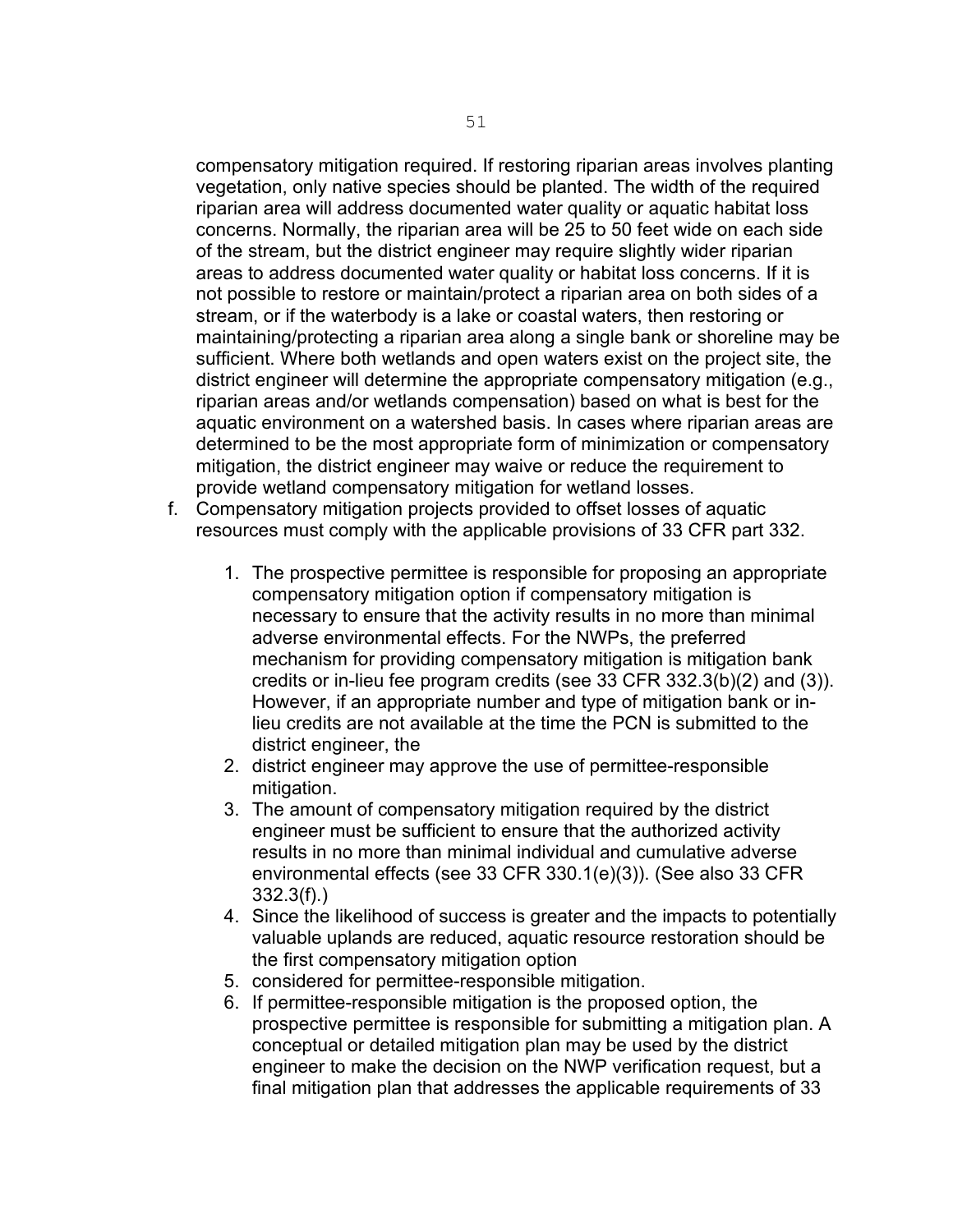CFR 332.4(c)(2) through (14) must be approved by the district engineer before the permittee begins work in waters of the United States, unless the district engineer determines that prior approval of the final mitigation plan is not practicable or not necessary to ensure timely completion of the required compensatory mitigation (see 33 CFR 332.3(k)(3)). If permittee responsible mitigation is the proposed option, and the proposed compensatory mitigation site is located on land in which another federal agency holds an easement, the district engineer will coordinate with that federal agency to determine if proposed compensatory mitigation project is compatible with the terms of the easement.

- 7. If mitigation bank or in-lieu fee program credits are the proposed option, the mitigation plan needs to address only the baseline conditions at the impact site and the number of credits to be provided (see 33 CFR 332.4(c)(1)(ii)).
- 8. Compensatory mitigation requirements (e.g., resource type and amount to be provided as compensatory mitigation, site protection, ecological performance standards, monitoring requirements) may be addressed through conditions added to the NWP authorization, instead of components of a compensatory mitigation plan (see 33 CFR 332.4(c)(1)(ii)).
- g. Compensatory mitigation will not be used to increase the acreage losses allowed by the acreage limits of the NWPs. For example, if an NWP has an acreage limit of  $1/2$ -acre, it cannot be used to authorize any NWP activity resulting in the loss of greater than 1⁄2-acre of waters of the United States, even if compensatory mitigation is provided that replaces or restores some of the lost waters. However, compensatory mitigation can and should be used, as necessary, to ensure that an NWP activity already meeting the established acreage limits also satisfies the no more than minimal impact requirement for the NWPs.
- h. (h) Permittees may propose the use of mitigation banks, in-lieu fee programs, or permittee-responsible mitigation. When developing a compensatory mitigation proposal, the permittee must consider appropriate and practicable options consistent with the framework at 33 CFR 332.3(b). For activities resulting in the loss of marine or estuarine resources, permittee responsible mitigation may be environmentally preferable if there are no mitigation banks or in-lieu fee programs in the area that have marine or estuarine credits available for sale or transfer to the permittee. For permittee responsible mitigation, the special conditions of the NWP verification must clearly indicate the party or parties responsible for the implementation and performance of the compensatory mitigation project, and, if required, its long-term management.
- i. Where certain functions and services of waters of the United States are permanently adversely affected by a regulated activity, such as discharges of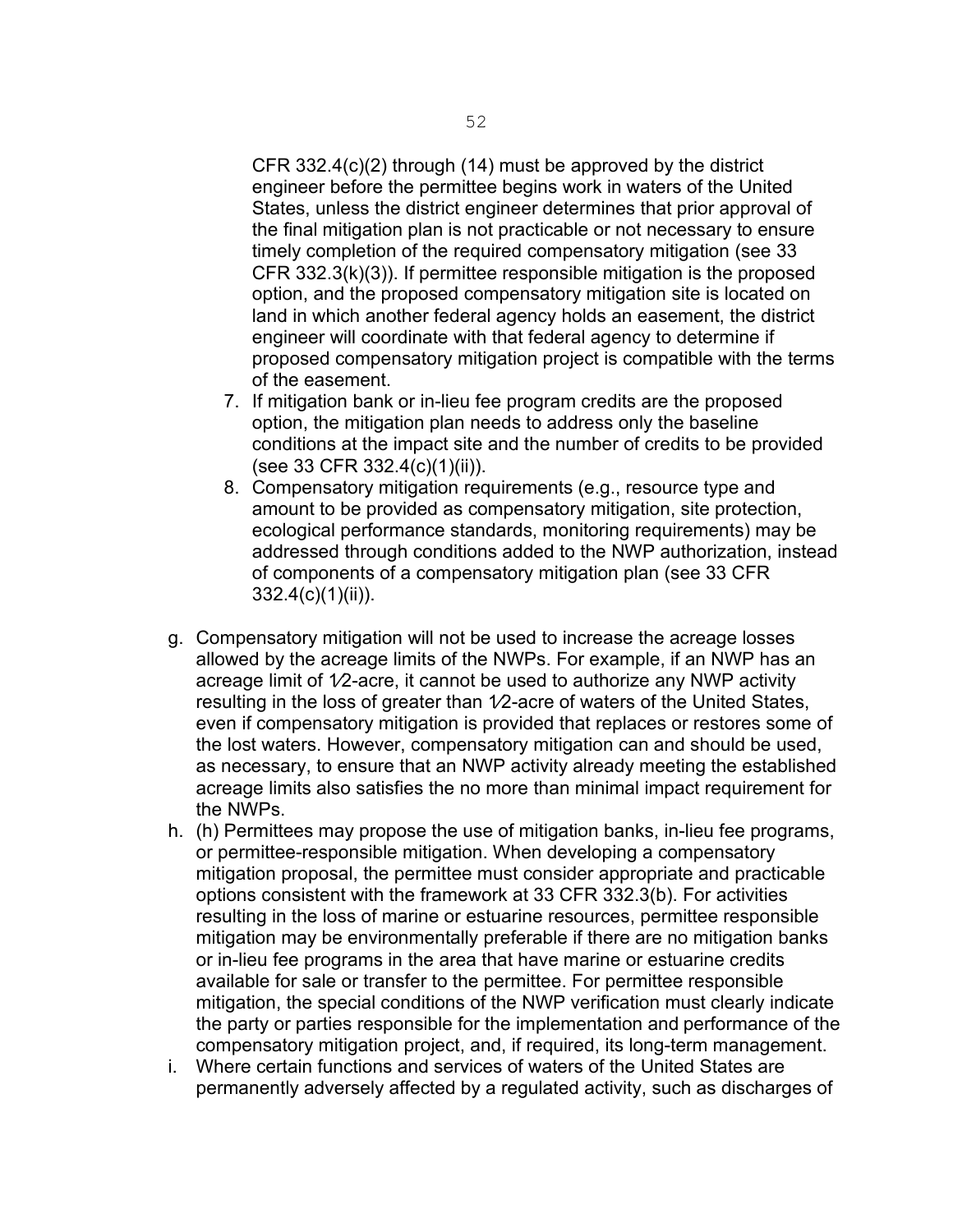dredged or fill material into waters of the United States that will convert a forested or scrub-shrub wetland to a herbaceous wetland in a permanently maintained utility line right-of-way, mitigation may be required to reduce the adverse environmental effects of the activity to the no more than minimal level.

24. **Safety of Impoundment Structures.** To ensure that all impoundment structures are safely designed, the district engineer may require non-Federal applicants to demonstrate that the structures comply with established state or federal, dam safety criteria or have been designed by qualified persons. The district engineer may also require documentation that the design has been independently reviewed by similarly qualified persons, and appropriate modifications made to ensure safety.

#### 25. **Water Quality.**

- a. Where the certifying authority (state, authorized tribe, or EPA, as appropriate) has not previously certified compliance of an NWP with CWA section 401, a CWA section 401 water quality certification for the proposed discharge must be obtained or waived (see 33 CFR 330.4(c)). If the permittee cannot comply with all of the conditions of a water quality certification previously issued by certifying authority for the issuance of the NWP, then the permittee must obtain a water quality certification or waiver for the proposed discharge in order for the activity to be authorized by an NWP.
- b. If the NWP activity requires preconstruction notification and the certifying authority has not previously certified compliance of an NWP with CWA section 401, the proposed discharge is not authorized by an NWP until water quality certification is obtained or waived. If the certifying authority issues a water quality certification for the proposed discharge, the permittee must submit a copy of the certification to the district engineer. The discharge is not authorized by an NWP until the district engineer has notified the permittee that the water quality certification requirement has been satisfied by the issuance of a water quality certification or a waiver.
- c. The district engineer or certifying authority may require additional water quality management measures to ensure that the authorized activity does not result in more than minimal degradation of water quality.

26. **Coastal Zone Management.** In coastal states where an NWP has not previously received a state coastal zone management consistency concurrence, an individual state coastal zone management consistency concurrence must be obtained, or a presumption of concurrence must occur (see 33 CFR 330.4(d)). If the permittee cannot comply with all of the conditions of a coastal zone management consistency concurrence previously issued by the state, then the permittee must obtain an individual coastal zone management consistency concurrence or presumption of concurrence in order for the activity to be authorized by an NWP. The district engineer or a state may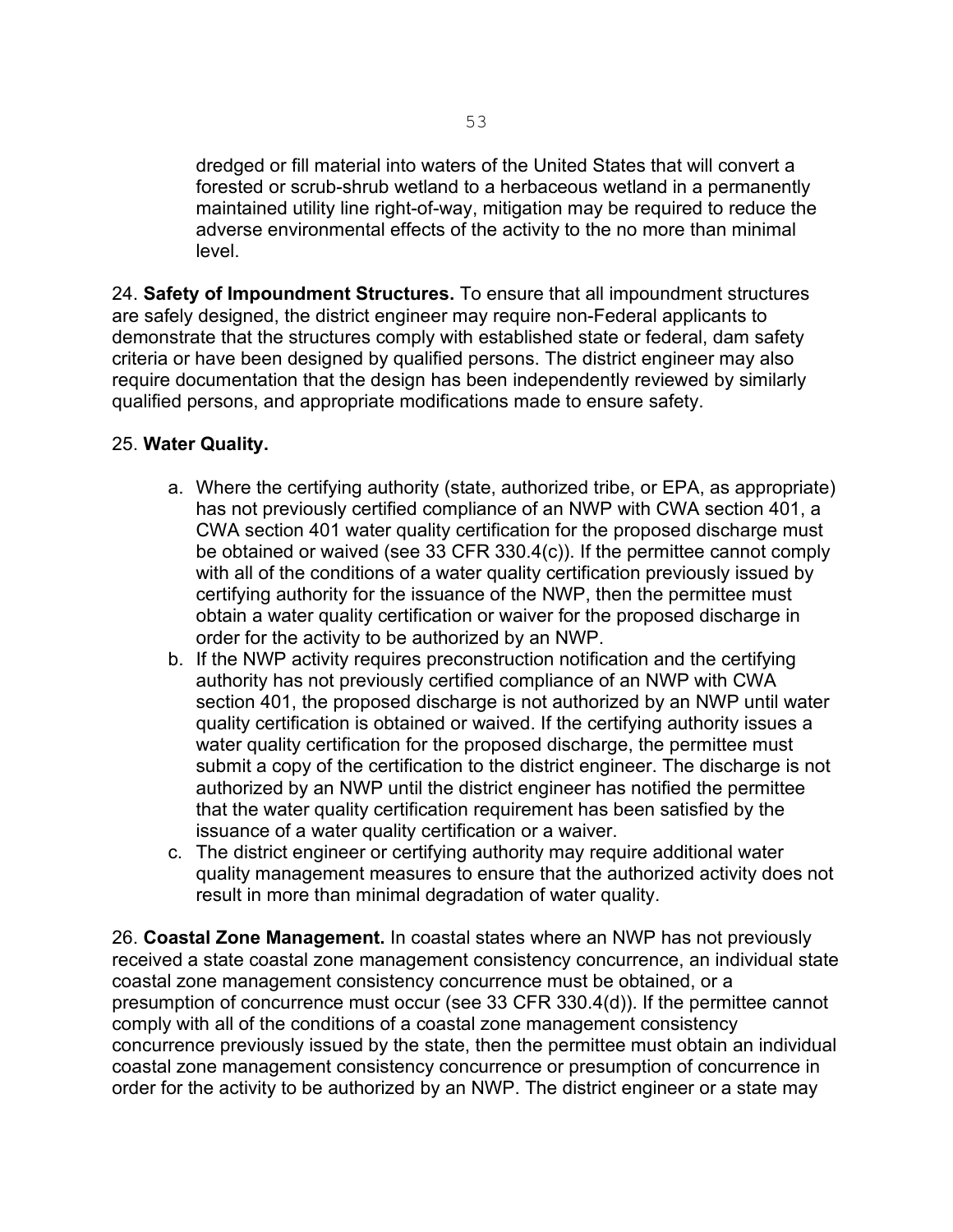require additional measures to ensure that the authorized activity is consistent with state coastal zone management requirements.

27. **Regional and Case-By-Case Conditions.** The activity must comply with any regional conditions that may have been added by the Division Engineer (see 33 CFR 330.4(e)) and with any case specific conditions added by the Corps or by the state, Indian Tribe, or U.S. EPA in its CWA section 401 Water Quality Certification, or by the state in its Coastal Zone Management Act consistency determination.

28. **Use of Multiple Nationwide Permits.** The use of more than one NWP for a single and complete project is authorized, subject to the following restrictions:

- a. If only one of the NWPs used to authorize the single and complete project has a specified acreage limit, the acreage loss of waters of the United States cannot exceed the acreage limit of the NWP with the highest specified acreage limit. For example, if a road crossing over tidal waters is constructed under NWP 14, with associated bank stabilization authorized by NWP 13, the maximum acreage loss of waters of the United States for the total project cannot exceed 1⁄3-acre.
- b. If one or more of the NWPs used to authorize the single and complete project has specified acreage limits, the acreage loss of waters of the United States authorized by those NWPs cannot exceed their respective specified acreage limits. For example, if a commercial development is constructed under NWP 39, and the single and complete project includes the filling of an upland ditch authorized by NWP 46, the maximum acreage loss of waters of the United States for the commercial development under NWP 39 cannot exceed 1/2-acre, and the total acreage loss of waters of United States due to the NWP 39 and 46 activities cannot exceed 1 acre.

29. **Transfer of Nationwide Permit Verifications.** If the permittee sells the property associated with a nationwide permit verification, the permittee may transfer the nationwide permit verification to the new owner by submitting a letter to the appropriate Corps district office to validate the transfer. A copy of the nationwide permit verification must be attached to the letter, and the letter must contain the following statement and signature:

''When the structures or work authorized by this nationwide permit are still in existence at the time the property is transferred, the terms and conditions of this nationwide permit, including any special conditions, will continue to be binding on the new owner(s) of the property. To validate the transfer of this nationwide permit and the associated liabilities associated with compliance with its terms and conditions, have the transferee sign and date below.''

\_\_\_\_\_\_\_\_\_\_\_\_\_\_\_\_\_\_\_\_\_\_\_\_\_\_\_\_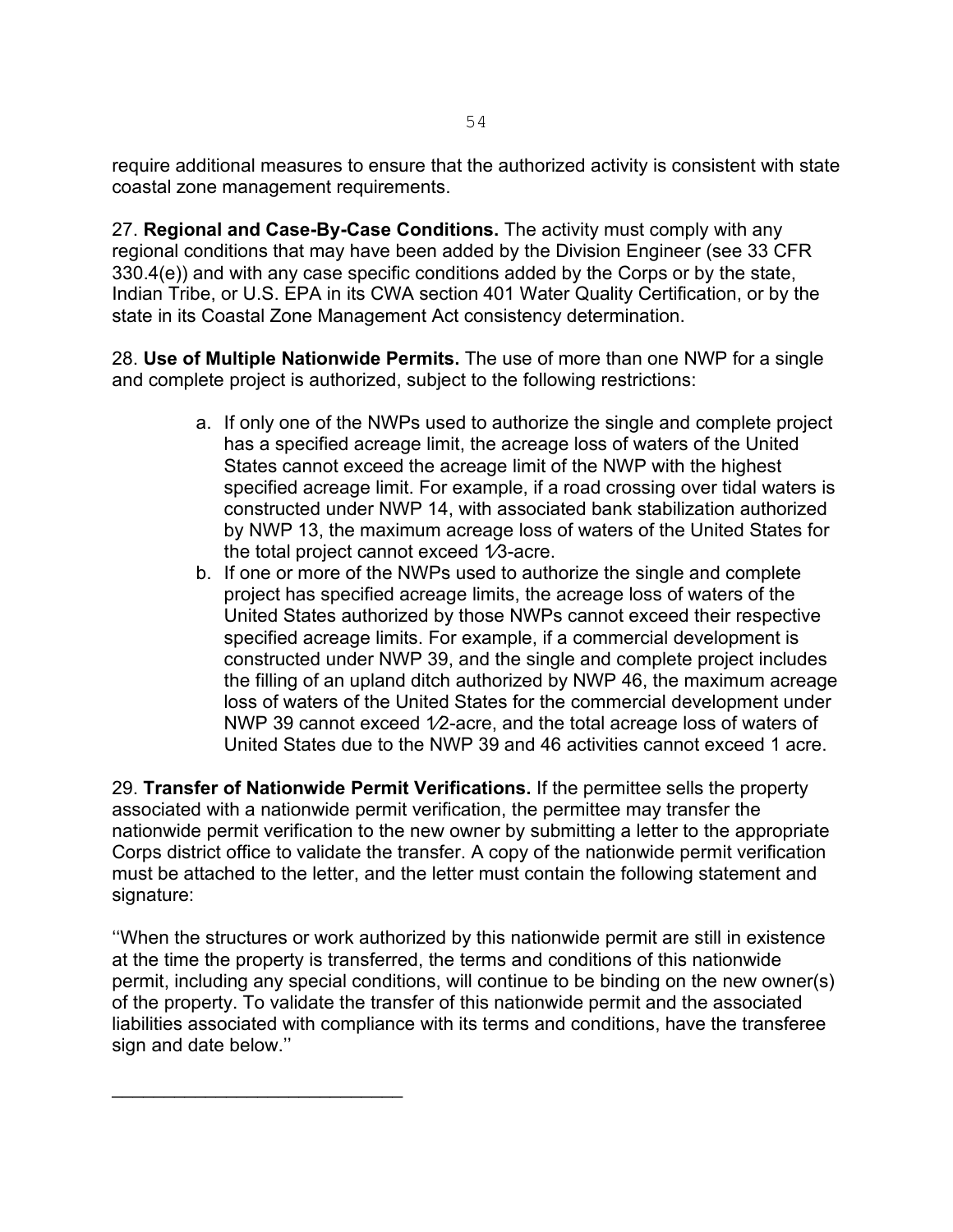(Transferee)

\_\_\_\_\_\_\_\_\_\_\_\_\_\_\_\_\_\_\_\_\_\_\_\_\_\_\_\_ (Date)

30. **Compliance Certification.** Each permittee who receives an NWP verification letter from the Corps must provide a signed certification documenting completion of the authorized activity and implementation of any required compensatory mitigation. The success of any required permittee-responsible mitigation, including the achievement of ecological performance standards, will be addressed separately by the district engineer. The Corps will provide the permittee the certification document with the NWP verification letter. The certification document will include:

- a. A statement that the authorized activity was done in accordance with the NWP authorization, including any general, regional, or activity-specific conditions;
- b. A statement that the implementation of any required compensatory mitigation was completed in accordance with the permit conditions. If credits from a mitigation bank or in-lieu fee program are used to satisfy the compensatory mitigation requirements, the certification must include the documentation required by 33 CFR 332.3(l)(3) to confirm that the permittee secured the appropriate number and resource type of credits; and
- c. The signature of the permittee certifying the completion of the activity and mitigation. The completed certification document must be submitted to the district engineer within 30 days of completion of the authorized activity or the implementation of any required compensatory mitigation, whichever occurs later.

31. **Activities Affecting Structures or Works Built by the United States.** If an NWP activity also requires review by, or permission from, the Corps pursuant to 33 U.S.C. 408 because it will alter or temporarily or permanently occupy or use a U.S. Army Corps of Engineers (USACE) federally authorized Civil Works project (a ''USACE project''), the prospective permittee must submit a pre-construction notification. See paragraph (b)(10) of general condition 32. An activity that requires section 408 permission and/or review is not authorized by an NWP until the appropriate Corps office issues the section 408 permission or completes its review to alter, occupy, or use the USACE project, and the district engineer issues a written NWP verification.

#### 32. **Pre-Construction Notification.**

a. **Timing.** Where required by the terms of the NWP, the prospective permittee must notify the district engineer by submitting a pre-construction notification (PCN) as early as possible. The district engineer must determine if the PCN is complete within 30 calendar days of the date of receipt and, if the PCN is determined to be incomplete, notify the prospective permittee within that 30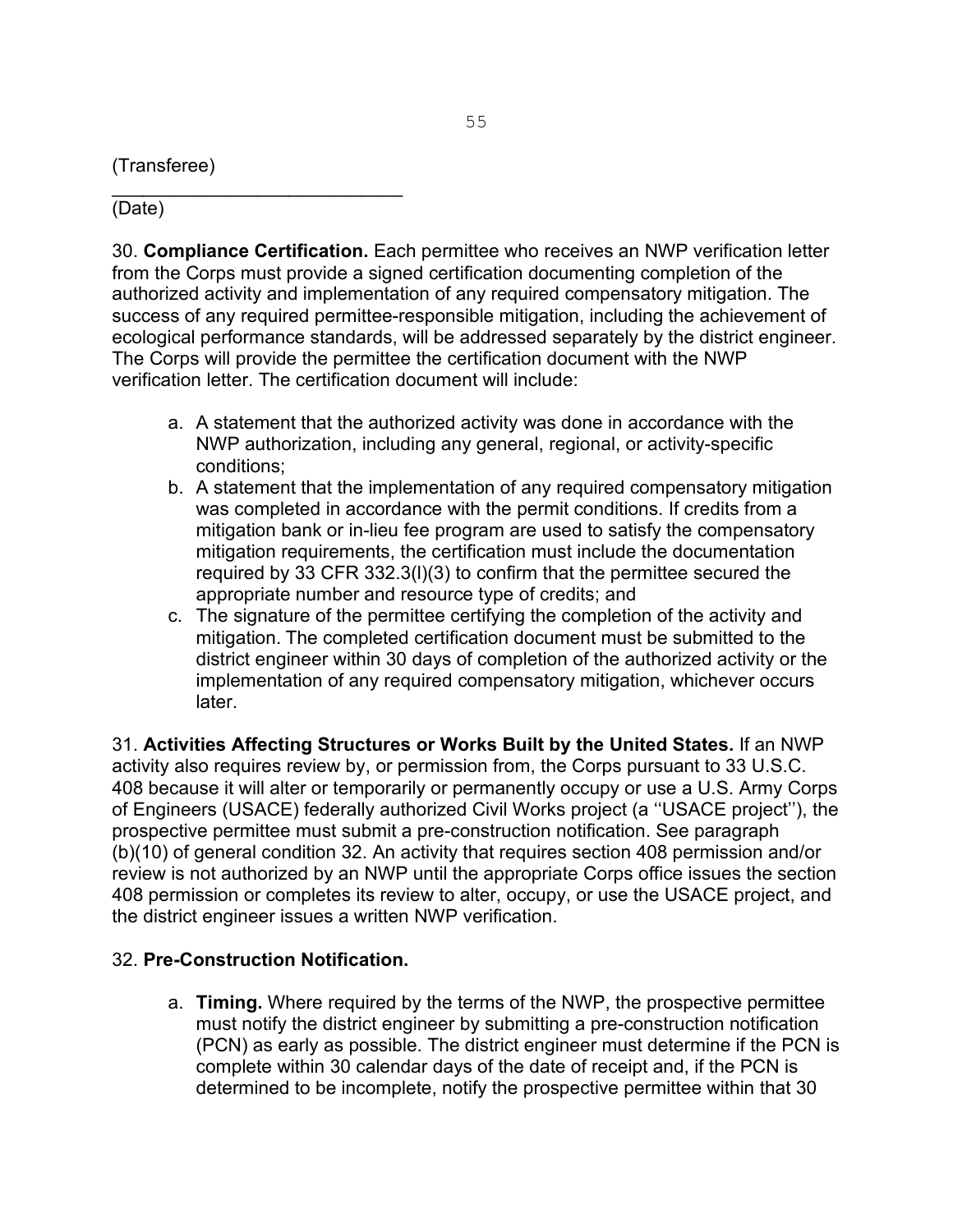day period to request the additional information necessary to make the PCN complete. The request must specify the information needed to make the PCN complete. As a general rule, district engineers will request additional information necessary to make the PCN complete only once. However, if the prospective permittee does not provide all of the requested information, then the district engineer will notify the prospective permittee that the PCN is still incomplete and the PCN review process will not commence until all of the requested information has been received by the district engineer. The prospective permittee shall not begin the activity until either:

- 1. He or she is notified in writing by the district engineer that the activity may proceed under the NWP with any special conditions imposed by the district or division engineer; or
- 2. 45 calendar days have passed from the district engineer's receipt of the complete PCN and the prospective permittee has not received written notice from the district or division engineer. However, if the permittee was required to notify the Corps pursuant to general condition 18 that listed species or critical habitat might be affected or are in the vicinity of the activity, or to notify the Corps pursuant to general condition 20 that the activity might have the potential to cause effects to historic properties, the permittee cannot begin the activity until receiving written notification from the Corps that there is ''no effect'' on listed species or ''no potential to cause effects'' on historic properties, or that any consultation required under Section 7 of the Endangered Species Act (see 33 CFR 330.4(f)) and/or section 106 of the National Historic Preservation Act (see 33 CFR 330.4(g)) has been completed. If the proposed activity requires a written waiver to exceed specified limits of an NWP, the permittee may not begin the activity until the district engineer issues the waiver. If the district or division engineer notifies the permittee in writing that an individual permit is required within 45 calendar days of receipt of a complete PCN, the permittee cannot begin the activity until an individual permit has been obtained. Subsequently, the permittee's right to proceed under the NWP may be modified, suspended, or revoked only in accordance with the procedure set forth in 33 CFR 330.5(d)(2).
- b. **Contents of Pre-Construction Notification:** The PCN must be in writing and include the following information:
	- 1. Name, address and telephone numbers of the prospective permittee;
	- 2. Location of the proposed activity;
	- 3. Identify the specific NWP or NWP(s) the prospective permittee wants to use to authorize the proposed activity;
	- 4.
- i. A description of the proposed activity; the activity's purpose; direct and indirect adverse environmental effects the activity would cause, including the anticipated amount of loss of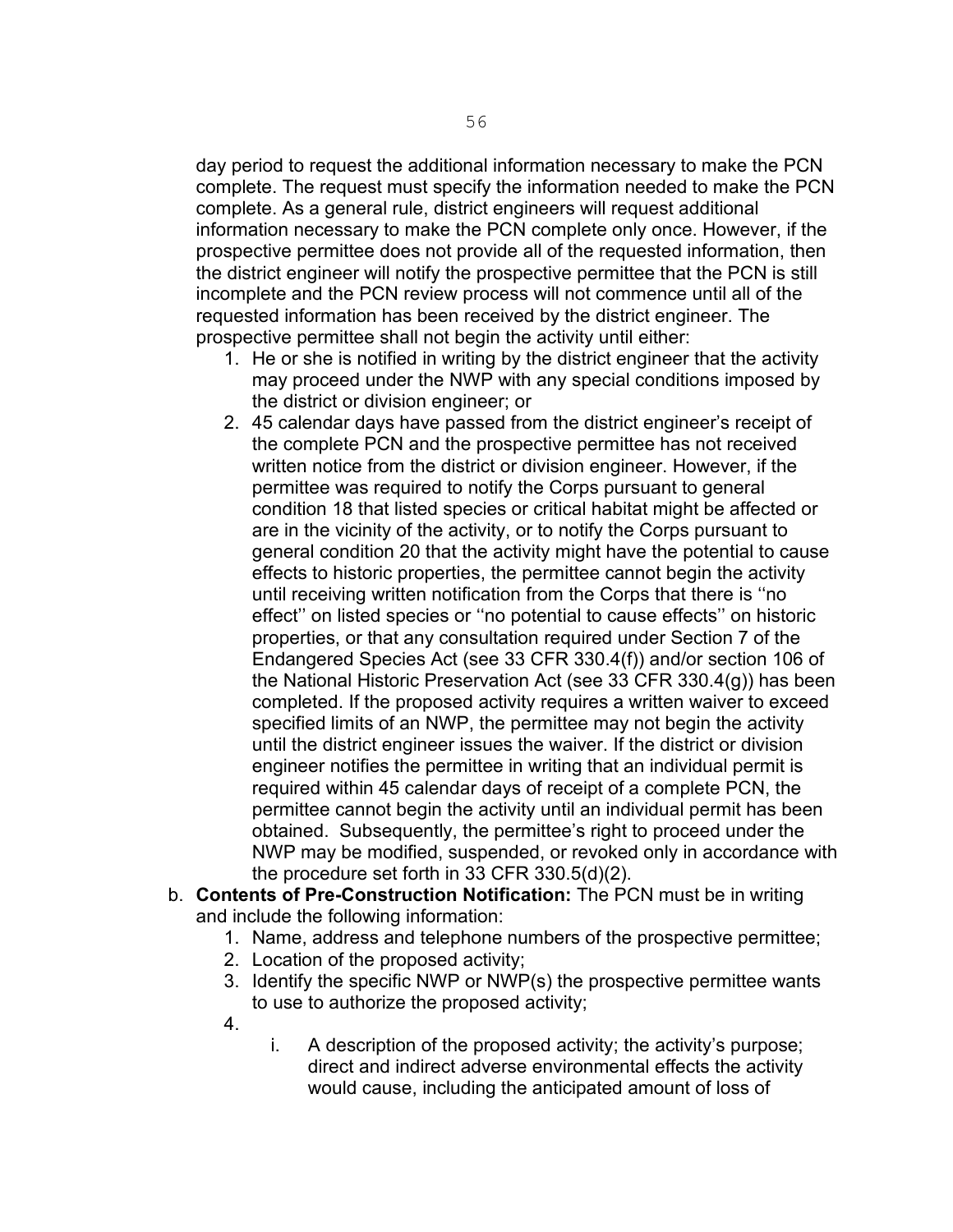wetlands, other special aquatic sites, and other waters expected to result from the NWP activity, in acres, linear feet, or other appropriate unit of measure; a description of any proposed mitigation measures intended to reduce the adverse environmental effects caused by the proposed activity; and any other NWP(s), regional general permit(s), or individual permit(s) used or intended to be used to authorize any part of the proposed project or any related activity, including other separate and distant crossings for linear projects that require Department of the Army authorization but do not require pre-construction notification. The description of the proposed activity and any proposed mitigation measures should be sufficiently detailed to allow the district engineer to determine that the adverse environmental effects of the activity will be no more than minimal and to determine the need for compensatory mitigation or other mitigation measures.

- ii. For linear projects where one or more single and complete crossings require pre-construction notification, the PCN must include the quantity of anticipated losses of wetlands, other special aquatic sites, and other waters for each single and complete crossing of those wetlands, other special aquatic sites, and other waters (including those single and complete crossings authorized by an NWP but do not require PCNs). This information will be used by the district engineer to evaluate the cumulative adverse environmental effects of the proposed linear project, and does not change those non-PCN NWP activities into NWP PCNs.
- iii. Sketches should be provided when necessary to show that the activity complies with the terms of the NWP. (Sketches usually clarify the activity and when provided results in a quicker
- iv. decision. Sketches should contain sufficient detail to provide an illustrative description of the proposed activity (e.g., a conceptual plan), but do not need to be detailed engineering plans);
- 5. The PCN must include a delineation of wetlands, other special aquatic sites, and other waters, such as lakes and ponds, and perennial and intermittent streams, on the project site. Wetland delineations must be prepared in accordance with the current method required by the Corps. The permittee may ask the Corps to delineate the special aquatic sites and other waters on the project site, but there may be a delay if the Corps does the delineation, especially if the project site is large or contains many wetlands, other special aquatic sites, and other waters. Furthermore, the 45-day period will not start until the delineation has been submitted to or completed by the Corps, as appropriate;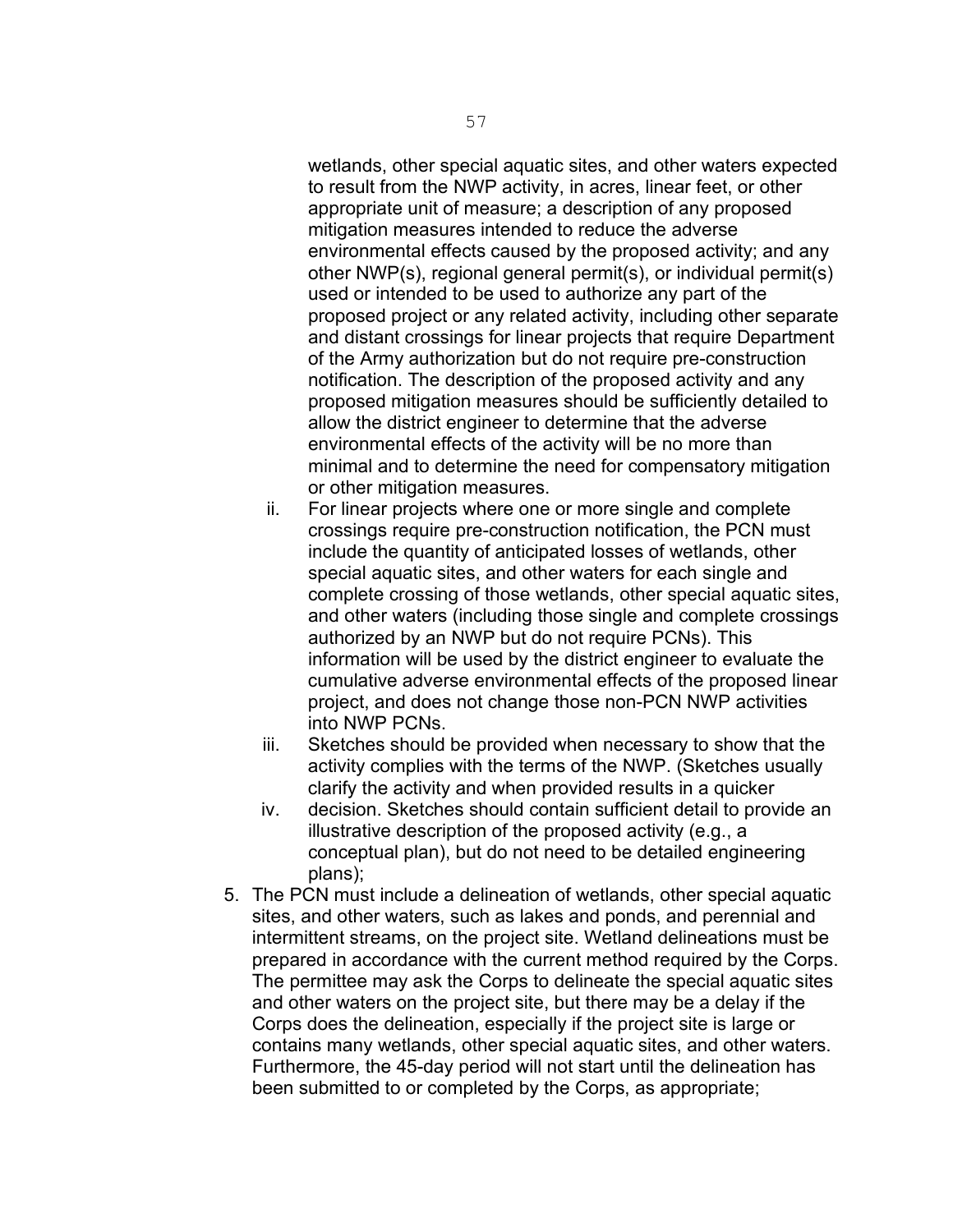- 6. If the proposed activity will result in the loss of greater than 1⁄10-acre of wetlands or 3⁄100-acre of stream bed and a PCN is required, the prospective permittee must submit a statement describing how the mitigation requirement will be satisfied, or explaining why the adverse environmental effects are no more than minimal and why compensatory mitigation should not be required. As an alternative, the prospective permittee may submit a conceptual or detailed mitigation plan.
- 7. For non-federal permittees, if any listed species (or species proposed for listing) or designated critical habitat (or critical habitat proposed for such designation) might be affected or is in the vicinity of the activity, or if the activity is located in designated critical habitat (or critical habitat proposed for such designation), the PCN must include the name(s) of those endangered or threatened species (or species proposed for listing) that might be affected by the proposed activity or utilize the designated critical habitat (or critical habitat proposed for such designation) that might be affected by the proposed activity. For NWP activities that require pre-construction notification, Federal permittees must provide documentation demonstrating compliance with the Endangered Species Act;
- 8. For non-federal permittees, if the NWP activity might have the potential to cause effects to a historic property listed on, determined to be eligible for listing on, or potentially eligible for listing on, the National Register of Historic Places, the PCN must state which historic property might have the potential to be affected by the proposed activity or include a vicinity map indicating the location of the historic property. For NWP activities that require pre-construction notification, Federal permittees must provide documentation demonstrating compliance with section 106 of the National Historic Preservation Act;
- 9. For an activity that will occur in a component of the National Wild and Scenic River System, or in a river officially designated by Congress as a ''study river'' for possible inclusion in the system while the river is in an official study status, the PCN must identify the Wild and Scenic River or the ''study river'' (see general condition 16); and
- 10.For an NWP activity that requires permission from, or review by, the Corps pursuant to 33 U.S.C. 408 because it will alter or temporarily or permanently occupy or use a U.S. Army Corps of Engineers federally authorized civil works project, the pre-construction notification must include a statement confirming that the project proponent has submitted a written request for section 408 permission from, or review by, the Corps office having jurisdiction over that USACE project.
- c. **Form of Pre-Construction Notification:** The nationwide permit preconstruction notification form (Form ENG 6082) should be used for NWP PCNs. A letter containing the required information may also be used.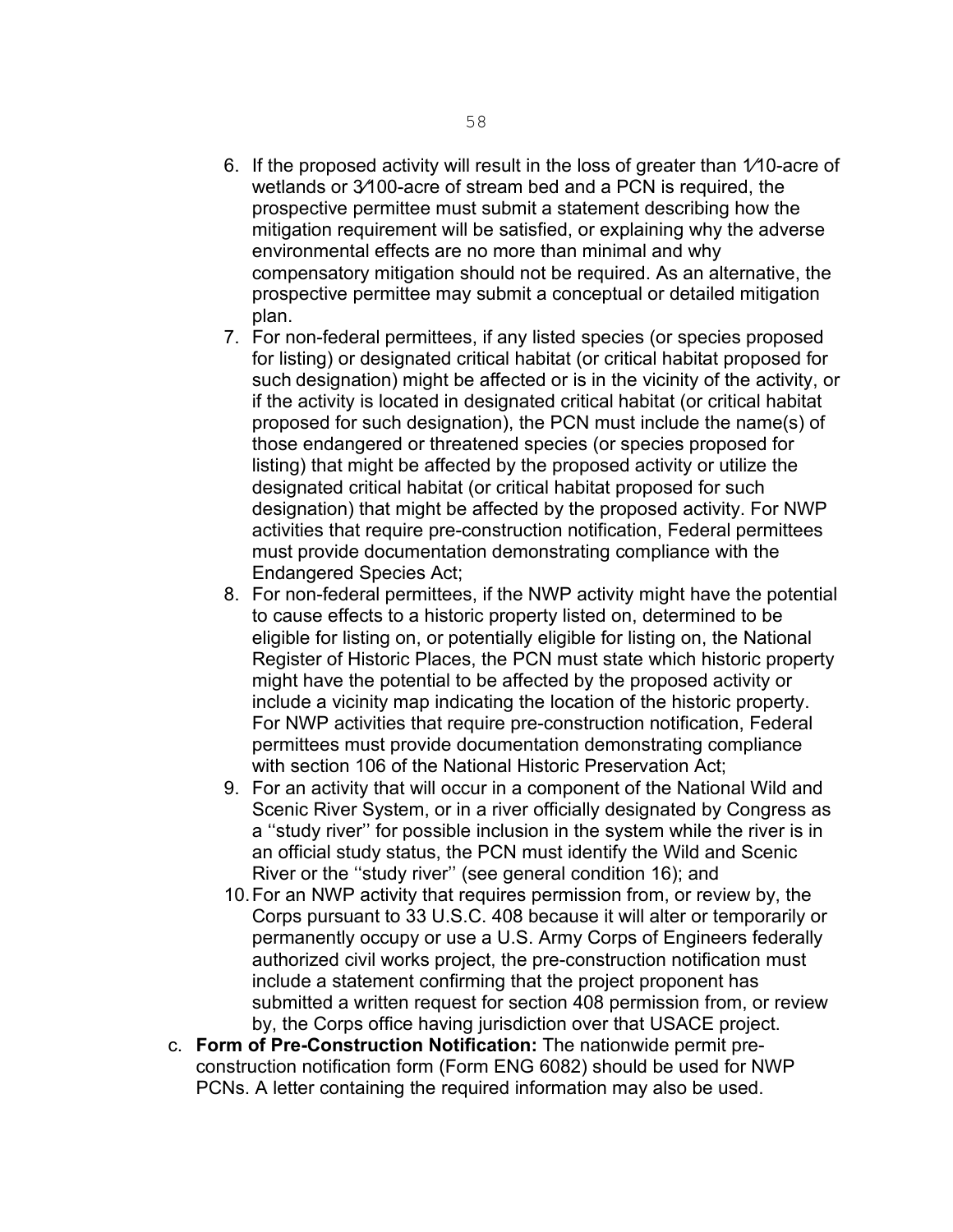Applicants may provide electronic files of PCNs and supporting materials if the district engineer has established tools and procedures for electronic submittals.

#### d. **Agency Coordination:**

- 1. The district engineer will consider any comments from Federal and state agencies concerning the proposed activity's compliance with the terms and conditions of the NWPs and the need for mitigation to reduce the activity's adverse environmental effects so that they are no more than minimal.
- 2. Agency coordination is required for:
	- i. All NWP activities that require pre-construction notification and result in the loss of greater than 1⁄2-acre of waters of the United States:
	- ii. NWP 13 activities in excess of 500 linear feet, fills greater than one cubic yard per running foot, or involve discharges of dredged or fill material into special aquatic sites; and
	- iii. NWP 54 activities in excess of 500 linear feet, or that extend into the waterbody more than 30 feet from the mean low water line in tidal waters or the ordinary high water mark in the Great Lakes.
- 3. When agency coordination is required, the district engineer will immediately provide (e.g., via email, facsimile transmission, overnight mail, or other expeditious manner) a copy of the complete PCN to the appropriate Federal or state offices (FWS, state natural resource or water quality agency, EPA, and, if appropriate, the NMFS). With the exception of NWP 37, these agencies will have 10 calendar days from the date the material is transmitted to notify the district engineer via telephone, facsimile transmission, or email that they intend to provide substantive, site-specific comments. The comments must explain why the agency believes the adverse environmental effects will be more than minimal. If so contacted by an agency, the district engineer will wait an additional 15 calendar days before making a decision on the preconstruction notification. The district engineer will fully consider agency comments received within the specified time frame concerning the proposed activity's compliance with the terms and conditions of the NWPs, including the need for mitigation to ensure that the net adverse environmental effects of the proposed activity are no more than minimal. The district engineer will provide no response to the resource agency, except as provided below. The district engineer will indicate in the administrative record associated with each pre-construction notification that the resource agencies' concerns were considered. For NWP 37, the emergency watershed protection and rehabilitation activity may proceed immediately in cases where there is an unacceptable hazard to life or a significant loss of property or economic hardship will occur. The district engineer will consider any comments received to decide whether the NWP 37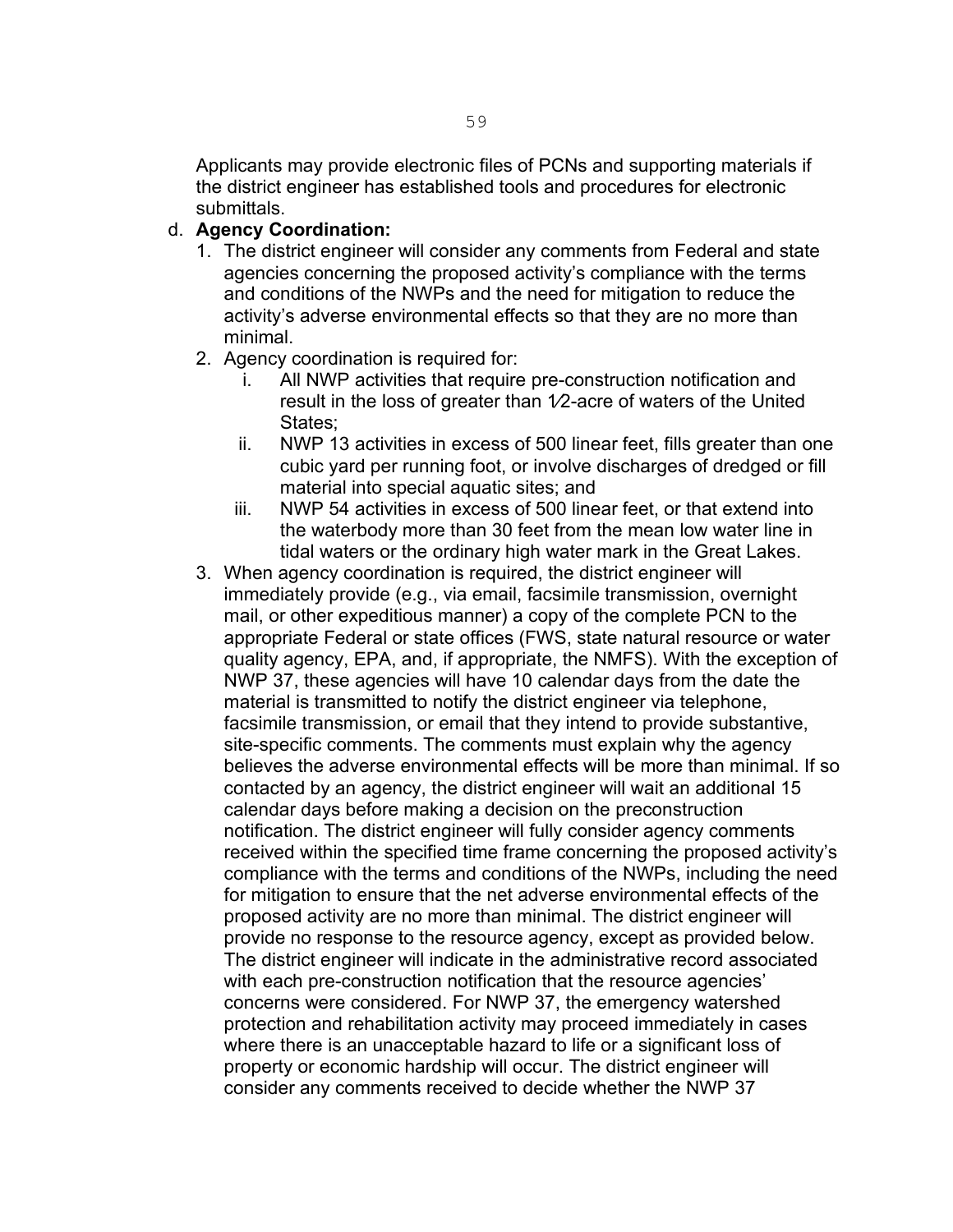authorization should be modified, suspended, or revoked in accordance with the procedures at 33 CFR 330.5.

- 4. In cases of where the prospective permittee is not a Federal agency, the district engineer will provide a response to NMFS within 30 calendar days of receipt of any Essential Fish Habitat conservation recommendations, as required by section 305(b)(4)(B) of the Magnuson-Stevens Fishery Conservation and Management Act.
- 5. Applicants are encouraged to provide the Corps with either electronic files or multiple copies of preconstruction notifications to expedite agency coordination.

#### C. **District Engineer's Decision**

- 1. In reviewing the PCN for the proposed activity, the district engineer will determine whether the activity authorized by the NWP will result in more than minimal individual or cumulative adverse environmental effects or may be contrary to the public interest. If a project proponent requests authorization by a specific NWP, the district engineer should issue the NWP verification for that activity if it meets the terms and conditions of that NWP, unless he or she determines, after considering mitigation, that the proposed activity will result in more than minimal individual and cumulative adverse effects on the aquatic environment and other aspects of the public interest and exercises discretionary authority to require an individual permit for the proposed activity. For a linear project, this determination will include an evaluation of the single and complete crossings of waters of the United States that require PCNs to determine whether they individually satisfy the terms and conditions of the NWP(s), as well as the cumulative effects caused by all of the crossings of waters of the United States authorized by an NWP. If an applicant requests a waiver of an applicable limit, as provided for in NWPs 13, 36, or 54, the district engineer will only grant the waiver upon a written determination that the NWP activity will result in only minimal individual and cumulative adverse environmental effects.
- 2. When making minimal adverse environmental effects determinations the district engineer will consider the direct and indirect effects caused by the NWP activity. He or she will also consider the cumulative adverse environmental effects caused by activities authorized by an NWP and whether those cumulative adverse environmental effects are no more than minimal. The district engineer will also consider site specific factors, such as the environmental setting in the vicinity of the NWP activity, the type of resource that will be affected by the NWP activity, the functions provided by the aquatic resources that will be affected by the NWP activity, the degree or magnitude to which the aquatic resources perform those functions, the extent that aquatic resource functions will be lost as a result of the NWP activity (e.g., partial or complete loss), the duration of the adverse effects (temporary or permanent), the importance of the aquatic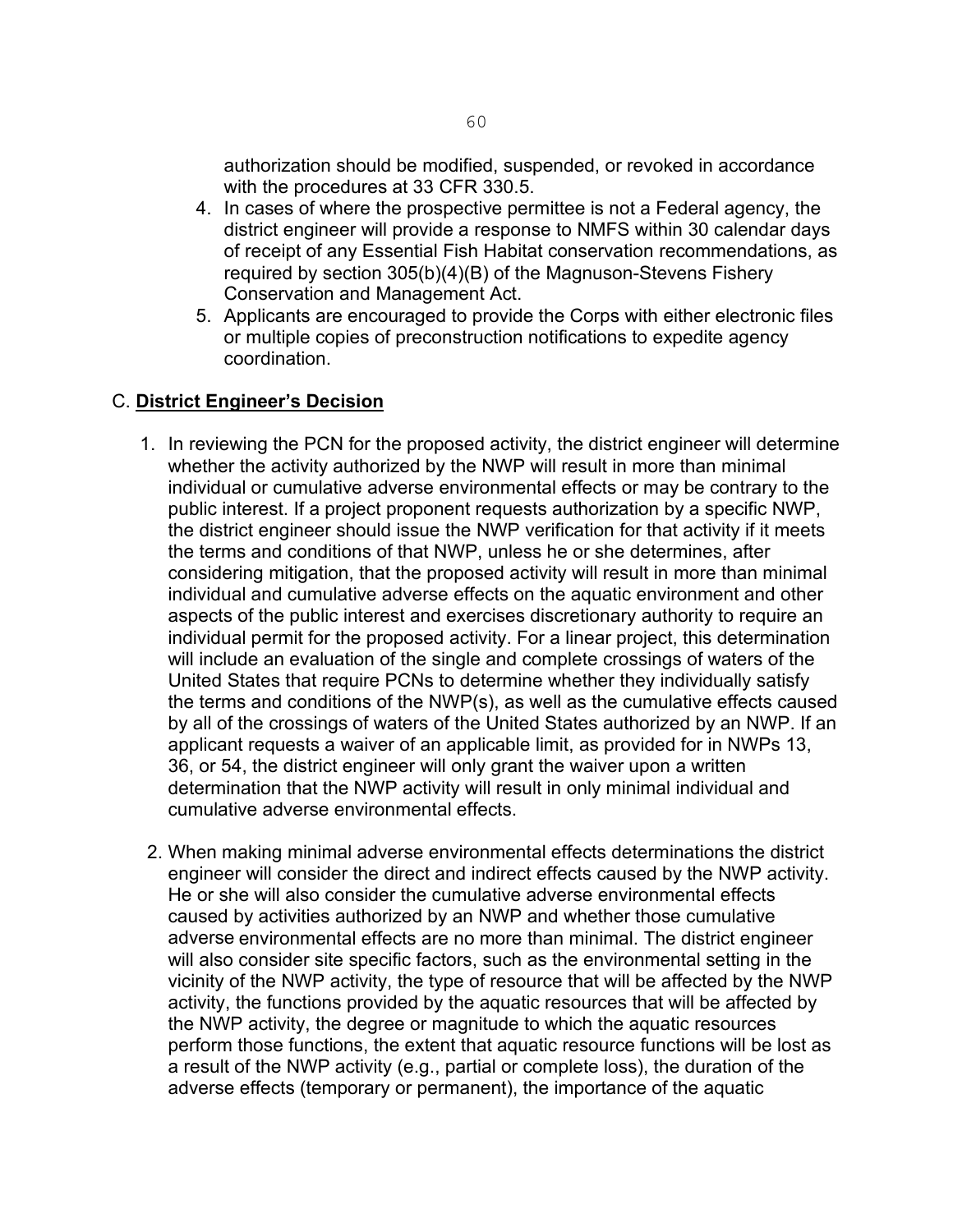resource functions to the region (e.g., watershed or ecoregion), and mitigation required by the district engineer. If an appropriate functional or condition assessment method is available and practicable to use, that assessment method may be used by the district engineer to assist in the minimal adverse environmental effects determination. The district engineer may add case-specific special conditions to the NWP authorization to address site-specific environmental concerns.

- 3. If the proposed activity requires a PCN and will result in a loss of greater than 1⁄10-acre of wetlands or 3⁄100-acre of stream bed, the prospective permittee should submit a mitigation proposal with the PCN. Applicants may also propose compensatory mitigation for NWP activities with smaller impacts, or for impacts to other types of waters. The district engineer will consider any proposed compensatory mitigation or other mitigation measures the applicant has included in the proposal in determining whether the net adverse environmental effects of the proposed activity are no more than minimal. The compensatory mitigation proposal may be either conceptual or detailed. If the district engineer determines that the activity complies with the terms and conditions of the NWP and that the adverse environmental effects are no more than minimal, after considering mitigation, the district engineer will notify the permittee and include any activityspecific conditions in the NWP verification the district engineer deems necessary. Conditions for compensatory mitigation requirements must comply with the appropriate provisions at 33 CFR 332.3(k). The district engineer must approve the final mitigation plan before the permittee commences work in waters of the United States, unless the district engineer determines that prior approval of the final mitigation plan is not practicable or not necessary to ensure timely completion of the required compensatory mitigation. If the prospective permittee elects to submit a compensatory mitigation plan with the PCN, the district engineer will expeditiously review the proposed compensatory mitigation plan. The district engineer must review the proposed compensatory mitigation plan within 45 calendar days of receiving a complete PCN and determine whether the proposed mitigation would ensure that the NWP activity results in no more than minimal adverse environmental effects. If the net adverse environmental effects of the NWP activity (after consideration of the mitigation proposal) are determined by the district engineer to be no more than minimal, the district engineer will provide a timely written response to the applicant. The response will state that the NWP activity can proceed under the terms and conditions of the NWP, including any activity-specific conditions added to the NWP authorization by the district engineer.
- 4. If the district engineer determines that the adverse environmental effects of the proposed activity are more than minimal, then the district engineer will notify the applicant either: (a) That the activity does not qualify for authorization under the NWP and instruct the applicant on the procedures to seek authorization under an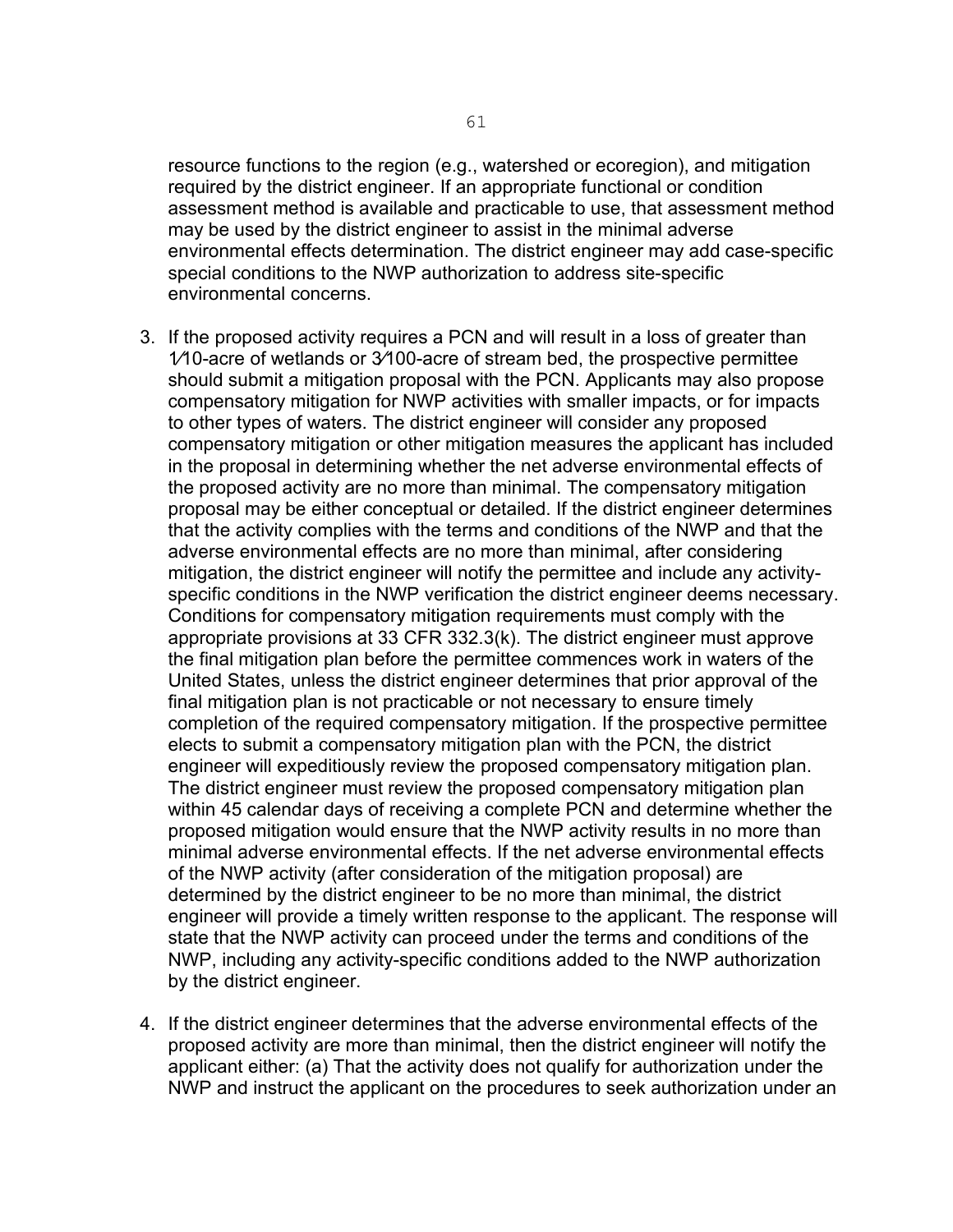individual permit; (b) that the activity is authorized under the NWP subject to the applicant's submission of a mitigation plan that would reduce the adverse environmental effects so that they are no more than minimal; or (c) that the activity is authorized under the NWP with specific modifications or conditions. Where the district engineer determines that mitigation is required to ensure no more than minimal adverse environmental effects, the activity will be authorized within the 45-day PCN period (unless additional time is required to comply with general conditions 18, 20, and/or 31), with activity-specific conditions that state the mitigation requirements. The authorization will include the necessary conceptual or detailed mitigation plan or a requirement that the applicant submit a mitigation plan that would reduce the adverse environmental effects so that they are no more than minimal. When compensatory mitigation is required, no work in waters of the United States may occur until the district engineer has approved a specific mitigation plan or has determined that prior approval of a final mitigation plan is not practicable or not necessary to ensure timely completion of the required compensatory mitigation.

#### D. **Further Information**

- 1. District Engineers have authority to determine if an activity complies with the terms and conditions of an NWP.
- 2. NWPs do not obviate the need to obtain other federal, state, or local permits, approvals, or authorizations required by law.
- 3. NWPs do not grant any property rights or exclusive privileges.
- 4. NWPs do not authorize any injury to the property or rights of others.
- 5. NWPs do not authorize interference with any existing or proposed Federal project (see general condition 31).

# E. **2021 Nationwide Permit Definitions**

**Best management practices (BMPs):** Policies, practices, procedures, or structures implemented to mitigate the adverse environmental effects on surface water quality resulting from development. BMPs are categorized as structural or non-structural. Compensatory mitigation: The restoration (re-establishment or rehabilitation), establishment (creation), enhancement, and/or in certain circumstances preservation of aquatic resources for the purposes of offsetting unavoidable adverse impacts which remain after all appropriate and practicable avoidance and minimization has been achieved.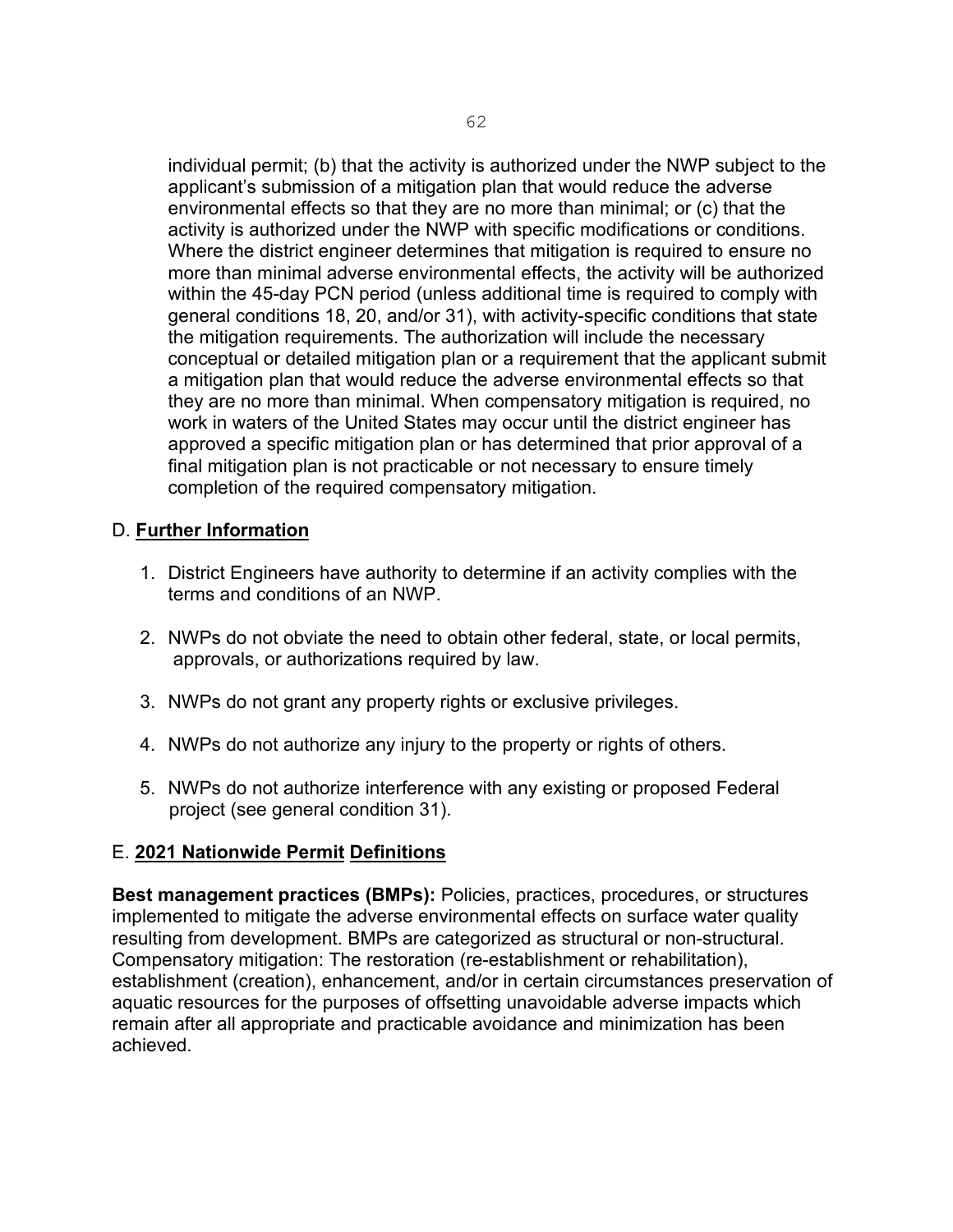**Currently serviceable:** Useable as is or with some maintenance, but not so degraded as to essentially require reconstruction.

**Direct effects:** Effects that are caused by the activity and occur at the same time and place.

**Discharge:** The term ''discharge'' means any discharge of dredged or fill material into waters of the United States.

**Ecological reference:** A model used to plan and design an aquatic habitat and riparian area restoration, enhancement, or establishment activity under NWP 27. An ecological reference may be based on the structure, functions, and dynamics of an aquatic habitat type or a riparian area type that currently exists in the region where the proposed NWP 27 activity is located. Alternatively, an ecological reference may be based on a conceptual model for the aquatic habitat type or riparian area type to be restored, enhanced, or established as a result of the proposed NWP 27 activity. An ecological reference takes into account the range of variation of the aquatic habitat type or riparian area type in the region.

**Enhancement:** The manipulation of the physical, chemical, or biological characteristics of an aquatic resource to heighten, intensify, or improve a specific aquatic resource function(s). Enhancement results in the gain of selected aquatic resource function(s), but may also lead to a decline in other aquatic resource function(s). Enhancement does not result in a gain in aquatic resource area.

**Establishment (creation):** The manipulation of the physical, chemical, or biological characteristics present to develop an aquatic resource that did not previously exist at an upland site. Establishment results in a gain in aquatic resource area.

**High Tide Line:** The line of intersection of the land with the water's surface at the maximum height reached by a rising tide. The high tide line may be determined, in the absence of actual data, by a line of oil or scum along shore objects, a more or less continuous deposit of fine shell or debris on the foreshore or berm, other physical markings or characteristics, vegetation lines, tidal gages, or other suitable means that delineate the general height reached by a rising tide. The line encompasses spring high tides and other high tides that occur with periodic frequency but does not include storm surges in which there is a departure from the normal or predicted reach of the tide due to the piling up of water against a coast by strong winds such as those accompanying a hurricane or other intense storm.

**Historic Property:** Any prehistoric or historic district, site (including archaeological site), building, structure, or other object included in, or eligible for inclusion in, the National Register of Historic Places maintained by the Secretary of the Interior. This term includes artifacts, records, and remains that are related to and located within such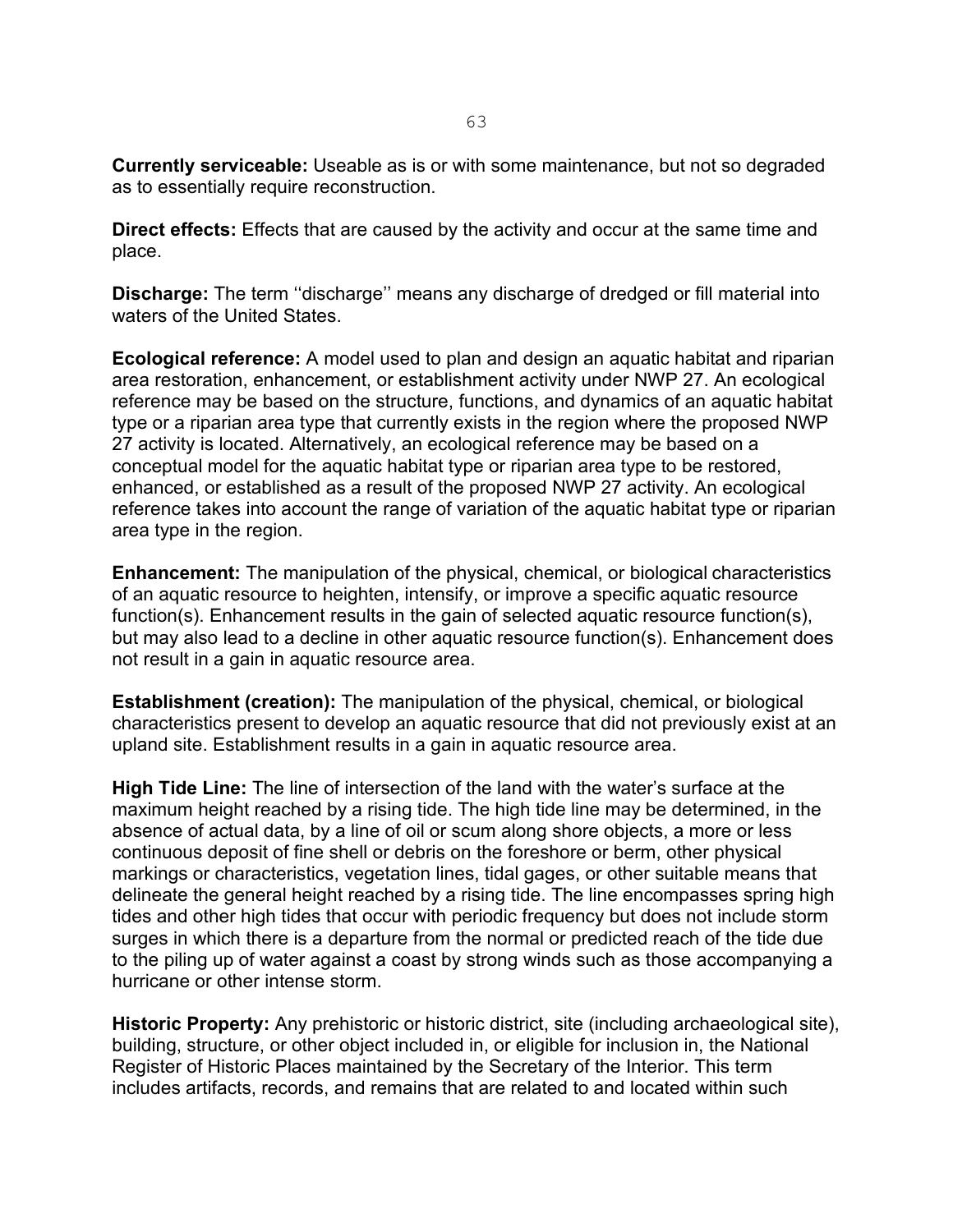properties. The term includes properties of traditional religious and cultural importance to an Indian tribe or Native Hawaiian organization and that meet the National Register criteria (36 CFR part 60).

**Independent utility:** A test to determine what constitutes a single and complete nonlinear project in the Corps Regulatory Program. A project is considered to have independent utility if it would be constructed absent the construction of other projects in the project area. Portions of a multi-phase project that depend upon other phases of the project do not have independent utility. Phases of a project that would be constructed even if the other phases were not built can be considered as separate single and complete projects with independent utility.

**Indirect effects:** Effects that are caused by the activity and are later in time or farther removed in distance, but are still reasonably foreseeable.

**Loss of waters of the United States:** Waters of the United States that are permanently adversely affected by filling, flooding, excavation, or drainage because of the regulated activity. The loss of stream bed includes the acres of stream bed that are permanently adversely affected by filling or excavation because of the regulated activity. Permanent adverse effects include permanent discharges of dredged or fill material that change an aquatic area to dry land, increase the bottom elevation of a waterbody, or change the use of a waterbody. The acreage of loss of waters of the United States is a threshold measurement of the impact to jurisdictional waters or wetlands for determining whether a project may qualify for an NWP; it is not a net threshold that is calculated after considering compensatory mitigation that may be used to offset losses of aquatic functions and services. Waters of the United States temporarily filled, flooded, excavated, or drained, but restored to pre-construction contours and elevations after construction, are not included in the measurement of loss of waters of the United States. Impacts resulting from activities that do not require Department of the Army authorization, such as activities eligible for exemptions under section 404(f) of the Clean Water Act, are not considered when calculating the loss of waters of the United States.

**Navigable waters:** Waters subject to section 10 of the Rivers and Harbors Act of 1899. These waters are defined at 33 CFR part 329.

**Non-tidal wetland:** A non-tidal wetland is a wetland that is not subject to the ebb and flow of tidal waters. Nontidal wetlands contiguous to tidal waters are located landward of the high tide line (i.e., spring high tide line).

**Open water:** For purposes of the NWPs, an open water is any area that in a year with normal patterns of precipitation has water flowing or standing above ground to the extent that an ordinary high water mark can be determined. Aquatic vegetation within the area of flowing or standing water is either non-emergent, sparse, or absent.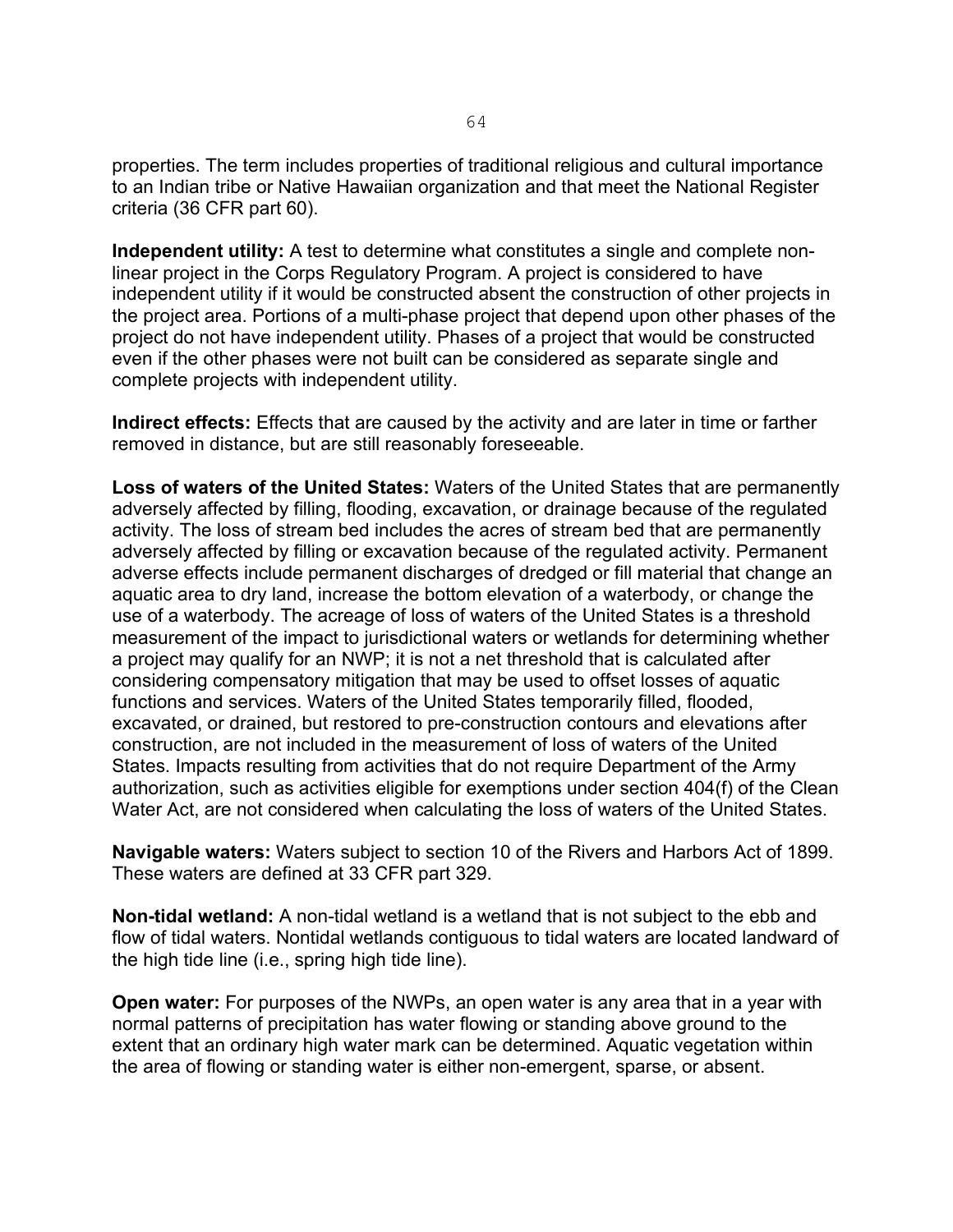Vegetated shallows are considered to be open waters. Examples of ''open waters'' include rivers, streams, lakes, and ponds.

**Ordinary High Water Mark:** The term ordinary high water mark means that line on the shore established by the fluctuations of water and indicated by physical characteristics such as a clear, natural line impressed on the bank, shelving, changes in the character of soil, destruction of terrestrial vegetation, the presence of litter and debris, or other appropriate means that consider the characteristics of the surrounding areas.

**Perennial stream:** A perennial stream has surface water flowing continuously yearround during a typical year.

**Practicable:** Available and capable of being done after taking into consideration cost, existing technology, and logistics in light of overall project purposes.

**Pre-construction notification:** A request submitted by the project proponent to the Corps for confirmation that a particular activity is authorized by nationwide permit. The request may be a permit application, letter, or similar document that includes information about the proposed work and its anticipated environmental effects. Preconstruction notification may be required by the terms and conditions of a nationwide permit, or by regional conditions. A pre-construction notification may be voluntarily submitted in cases where preconstruction notification is not required and the project proponent wants confirmation that the activity is authorized by nationwide permit.

**Preservation:** The removal of a threat to, or preventing the decline of, aquatic resources by an action in or near those aquatic resources. This term includes activities commonly associated with the protection and maintenance of aquatic resources through the implementation of appropriate legal and physical mechanisms. Preservation does not result in a gain of aquatic resource area or functions.

**Re-establishment:** The manipulation of the physical, chemical, or biological characteristics of a site with the goal of returning natural/historic functions to a former aquatic resource. Reestablishment results in rebuilding a former aquatic resource and results in a gain in aquatic resource area and functions.

**Rehabilitation:** The manipulation of the physical, chemical, or biological characteristics of a site with the goal of repairing natural/historic functions to a degraded aquatic resource. Rehabilitation results in a gain in aquatic resource function, but does not result in a gain in aquatic resource area.

**Restoration:** The manipulation of the physical, chemical, or biological characteristics of a site with the goal of returning natural/historic functions to a former or degraded aquatic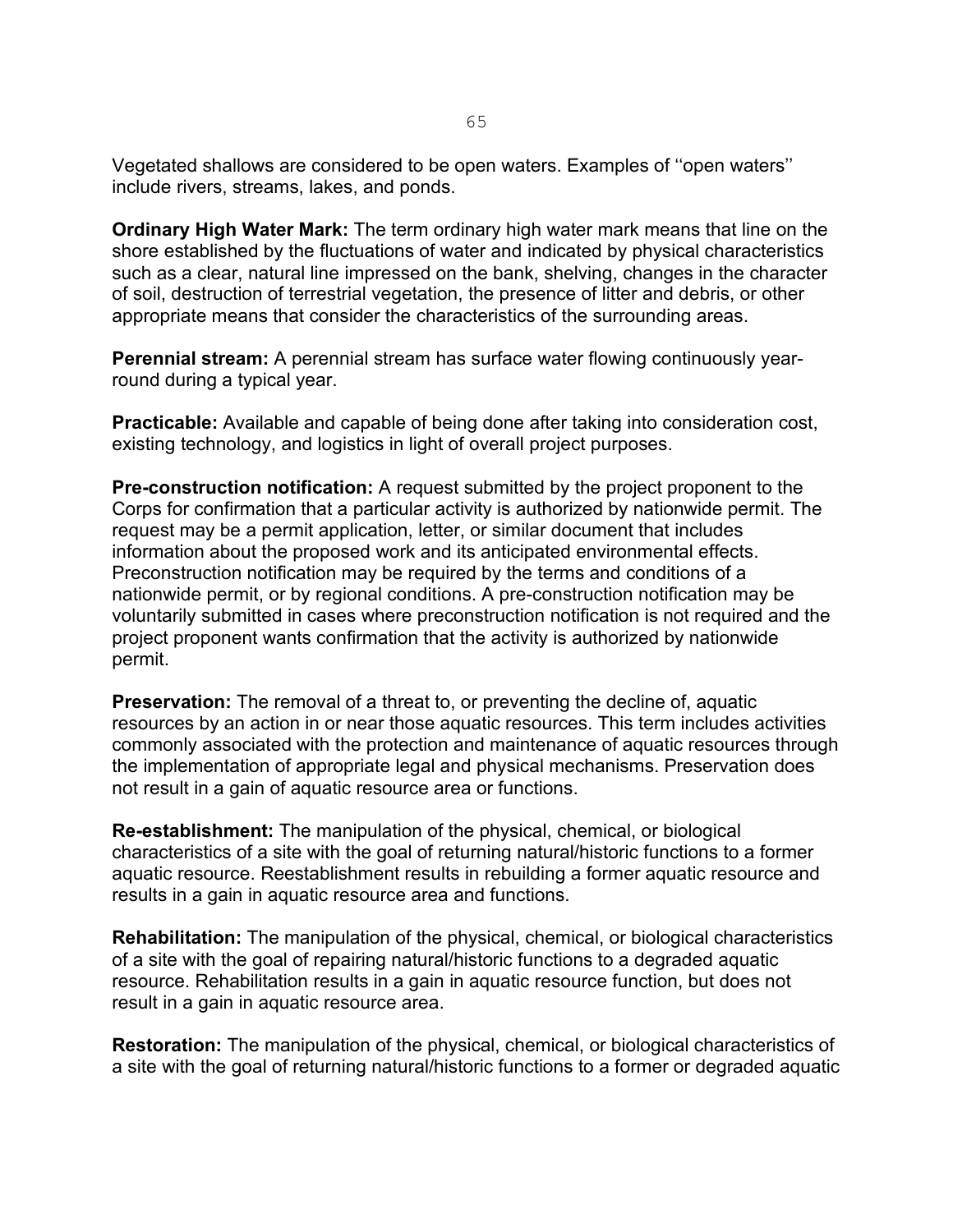resource. For the purpose of tracking net gains in aquatic resource area, restoration is divided into two categories: Reestablishment and rehabilitation.

**Riffle and pool complex:** Riffle and pool complexes are special aquatic sites under the 404(b)(1) Guidelines. Riffle and pool complexes sometimes characterize steep gradient sections of streams. Such stream sections are recognizable by their hydraulic characteristics. The rapid movement of water over a course substrate in riffles results in a rough flow, a turbulent surface, and high dissolved oxygen levels in the water. Pools are deeper areas associated with riffles. A slower stream velocity, a streaming flow, a smooth surface, and a finer substrate characterize pools.

**Riparian areas:** Riparian areas are lands next to streams, lakes, and estuarine-marine shorelines. Riparian areas are transitional between terrestrial and aquatic ecosystems, through which surface and subsurface hydrology connects riverine, lacustrine, estuarine, and marine waters with their adjacent wetlands, non-wetland waters, or uplands. Riparian areas provide a variety of ecological functions and services and help improve or maintain local water quality. (See general condition 23.)

**Shellfish seeding:** The placement of shellfish seed and/or suitable substrate to increase shellfish production. Shellfish seed consists of immature individual shellfish or individual shellfish attached to shells or shell fragments (i.e., spat on shell). Suitable substrate may consist of shellfish shells, shell fragments, or other appropriate materials placed into waters for shellfish habitat.

**Single and complete linear project:** A linear project is a project constructed for the purpose of getting people, goods, or services from a point of origin to a terminal point, which often involves multiple crossings of one or more waterbodies at separate and distant locations. The term ''single and complete project'' is defined as that portion of the total linear project proposed or accomplished by one owner/developer or partnership or other association of owners/developers that includes all crossings of a single water of the United States (i.e., a single waterbody) at a specific location. For linear projects crossing a single or multiple waterbodies several times at separate and distant locations, each crossing is considered a single and complete project for purposes of NWP authorization. However, individual channels in a braided stream or river, or individual arms of a large, irregularly shaped wetland or lake, etc., are not separate waterbodies, and crossings of such features cannot be considered separately.

**Single and complete non-linear project:** For non-linear projects, the term ''single and complete project'' is defined at 33 CFR 330.2(i) as the total project proposed or accomplished by one owner/developer or partnership or other association of owners/developers. A single and complete non-linear project must have independent utility (see definition of ''independent utility''). Single and complete non-linear projects may not be ''piecemealed'' to avoid the limits in an NWP authorization.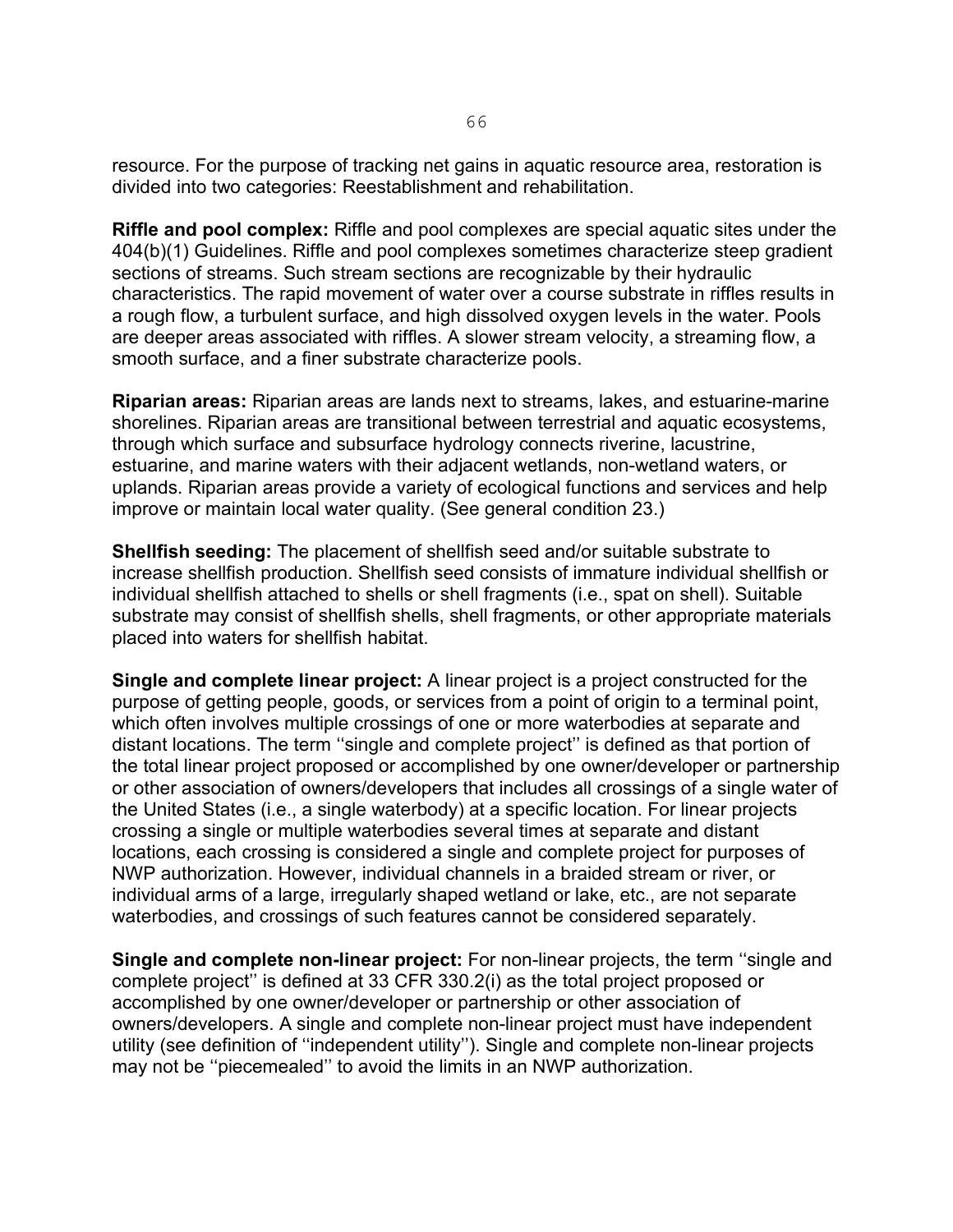**Stormwater management:** Stormwater management is the mechanism for controlling stormwater runoff for the purposes of reducing downstream erosion, water quality degradation, and flooding and mitigating the adverse effects of changes in land use on the aquatic environment.

**Stormwater management facilities:** Stormwater management facilities are those facilities, including but not limited to, stormwater retention and detention ponds and best management practices, which retain water for a period of time to control runoff and/or improve the quality (i.e., by reducing the concentration of nutrients, sediments, hazardous substances and other pollutants) of stormwater runoff.

**Stream bed:** The substrate of the stream channel between the ordinary high water marks. The substrate may be bedrock or inorganic particles that range in size from clay to boulders. Wetlands contiguous to the stream bed, but outside of the ordinary high water marks, are not considered part of the stream bed.

**Stream channelization:** The manipulation of a stream's course, condition, capacity, or location that causes more than minimal interruption of normal stream processes. A channelized jurisdictional stream remains a water of the United States.

**Structure:** An object that is arranged in a definite pattern of organization. Examples of structures include, without limitation, any pier, boat dock, boat ramp, wharf, dolphin, weir, boom, breakwater, bulkhead, revetment, riprap, jetty, artificial island, artificial reef, permanent mooring structure, power transmission line, permanently moored floating vessel, piling, aid to navigation, or any other manmade obstacle or obstruction.

**Tidal wetland:** A tidal wetland is a jurisdictional wetland that is inundated by tidal waters. Tidal waters rise and fall in a predictable and measurable rhythm or cycle due to the gravitational pulls of the moon and sun. Tidal waters end where the rise and fall of the water surface can no longer be practically measured in a predictable rhythm due to masking by other waters, wind, or other effects. Tidal wetlands are located channelward of the high tide line.

**Tribal lands:** Any lands title to which is either: (1) Held in trust by the United States for the benefit of any Indian tribe or individual; or (2) held by any Indian tribe or individual subject to restrictions by the United States against alienation.

**Tribal rights:** Those rights legally accruing to a tribe or tribes by virtue of inherent sovereign authority, unextinguished aboriginal title, treaty, statute, judicial decisions, executive order or agreement, and that give rise to legally enforceable remedies.

**Vegetated shallows:** Vegetated shallows are special aquatic sites under the 404(b)(1) Guidelines. They are areas that are permanently inundated and under normal